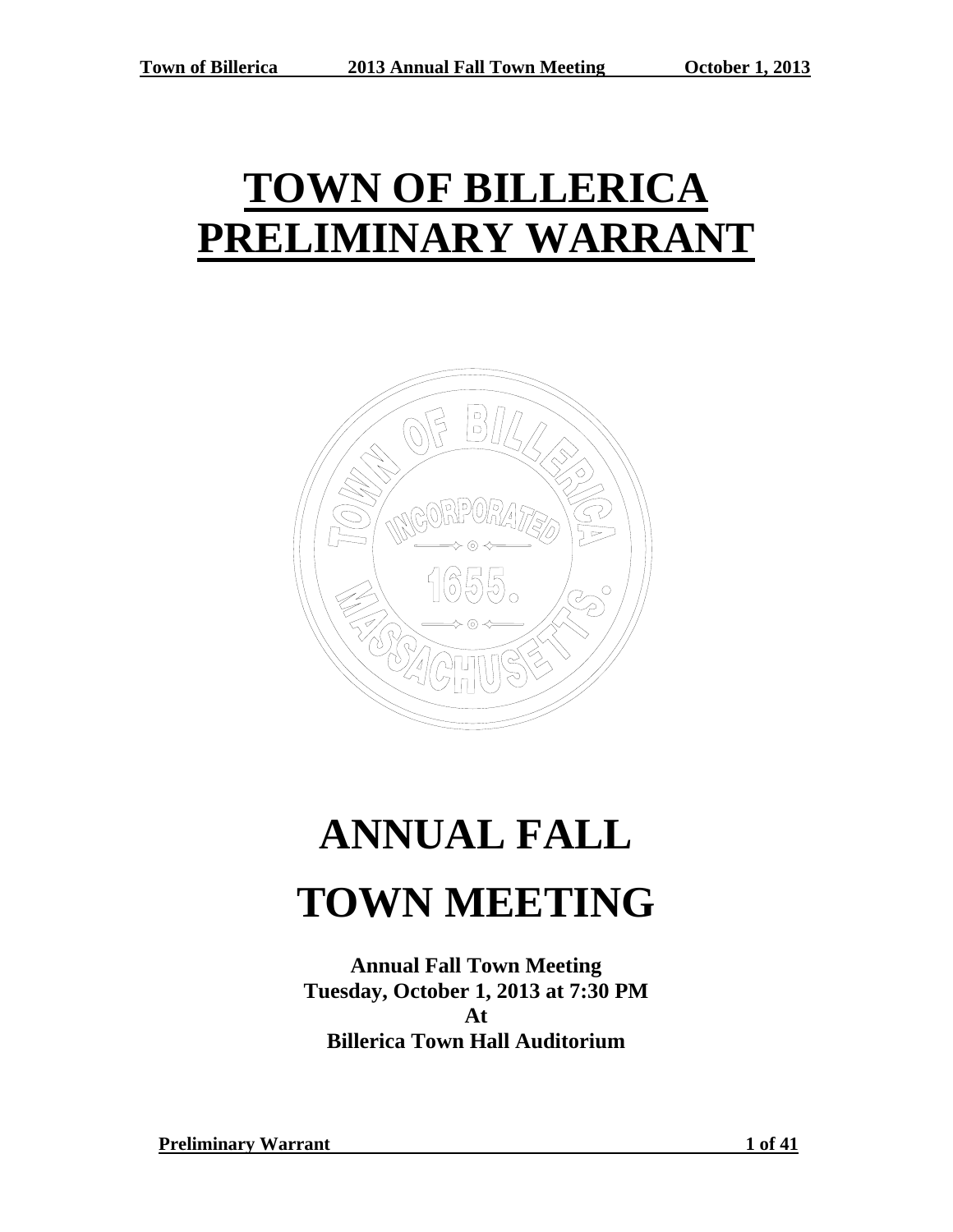## **Town of Billerica** 2013 Annual Fall Town Meeting October 1, 2013

| <b>Article</b><br>Value<br><b>Purpose</b><br><b>Number</b> | <b>Funding Source</b> | <b>Submitted by:</b> | <b>Finance</b><br><b>Committee</b><br>Recommendation |
|------------------------------------------------------------|-----------------------|----------------------|------------------------------------------------------|
|------------------------------------------------------------|-----------------------|----------------------|------------------------------------------------------|

#### *Committee Articles*

| To Appoint One Member to the<br>Bower's Fund |  | Board of Selectmen                 |  |
|----------------------------------------------|--|------------------------------------|--|
| To Hear Committee Reports                    |  | Town Manager:<br>authorized by BOS |  |

#### *Financial Articles*

| 3              | To Fund Collective Bargaining<br>Agreement for IAFF<br>Firefighters                                             |             | Raise & Appropriate<br>/ Available Funds | Town Manager;<br>authorized by BOS |  |
|----------------|-----------------------------------------------------------------------------------------------------------------|-------------|------------------------------------------|------------------------------------|--|
| 4              | To Fund Collective Bargaining<br>Agreement for IAFF Civilian<br>Fire Alarm Operators                            |             | Raise & Appropriate<br>/ Available Funds | Town Manager;<br>authorized by BOS |  |
| 5              | To Fund Collective Bargaining<br>Agreement for SEIU Local 888<br>Administrative Unit                            |             | Raise & Appropriate<br>/ Available Funds | Town Manager;<br>authorized by BOS |  |
| 6              | To Fund Collective Bargaining<br>Agreement for NEPBA Police<br>Officers - Group (A) Patrolmen                   |             | Raise & Appropriate<br>/ Available Funds | Town Manager;<br>authorized by BOS |  |
| $\overline{7}$ | To Fund Collective Bargaining<br>Agreement for NEPBA Police<br>Officers - Group (B) Superior<br><b>Officers</b> |             | Raise & Appropriate<br>/ Available Funds | Town Manager;<br>authorized by BOS |  |
| 8              | To Fund Collective Bargaining<br>Agreement for NEPBA Police<br><b>Civilian Dispatchers</b>                      |             | Raise & Appropriate<br>/ Available Funds | Town Manager;<br>authorized by BOS |  |
| 9              | To Fund Collective Bargaining<br>Agreement for IAEP Police<br><b>EMT's and Paramedics</b>                       |             | Raise & Appropriate<br>/ Available Funds | Town Manager;<br>authorized by BOS |  |
| 10             | To Fund Collective Bargaining<br>Agreement for IUPE Clerical<br>Unit                                            |             | Raise & Appropriate<br>/ Available Funds | Town Manager;<br>authorized by BOS |  |
| 11             | To Fund Collective Bargaining<br>Agreement for BMEA DPW<br>Workers                                              |             | Raise & Appropriate<br>/ Available Funds | Town Manager;<br>authorized by BOS |  |
| 12             | To Fund Salary Adjustments<br>for Town Non-Union Personnel                                                      |             | Raise & Appropriate<br>/ Available Funds | Town Manager;<br>authorized by BOS |  |
| 13             | To Fund Collective Bargaining<br>Agreement for School<br>Custodians                                             |             | Raise & Appropriate<br>/ Available Funds | <b>School Committee</b>            |  |
| 14             | To Fund Collective Bargaining<br>Agreement for Cafeteria<br>Personnel                                           |             | Raise & Appropriate<br>/ Available Funds | <b>School Committee</b>            |  |
| 15             | To Amend Various Fiscal Year<br>2014 Town and School<br><b>Operating Budget Line Items</b>                      | \$3,000,000 | Raise & Appropriate<br>/ Available Funds | Town Manager;<br>authorized by BOS |  |
| 16             | To Fund the Debt Stabilization<br>Fund                                                                          | \$6,000,000 | Raise & Appropriate<br>/ Available Funds | Town Manager;<br>authorized by BOS |  |
| 17             | To Fund Fiscal Year 2014<br>Town Capital Budget                                                                 | \$2,000,000 | Raise & Appropriate<br>/ Available Funds | Town Manager;<br>authorized by BOS |  |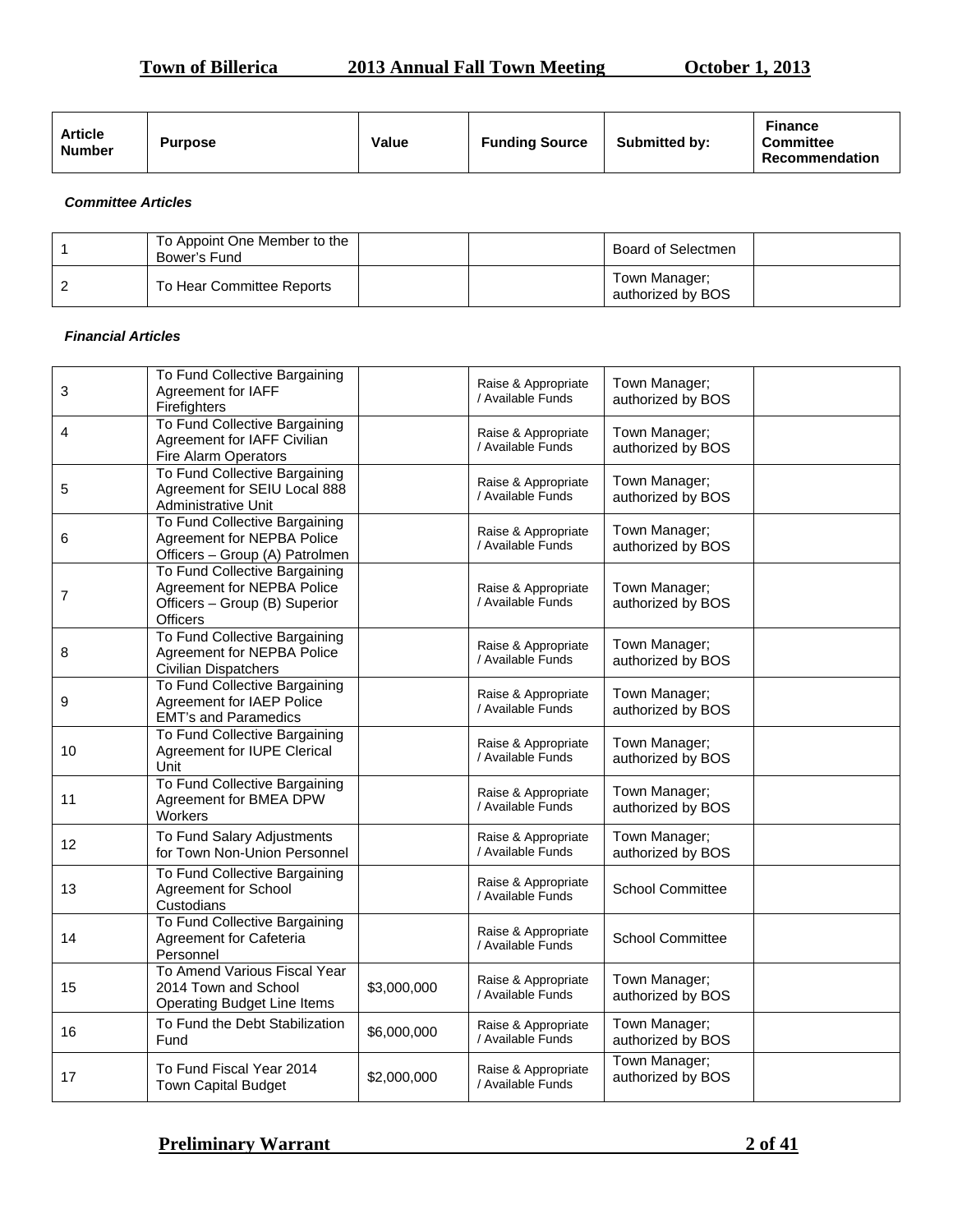| <b>Article</b><br><b>Number</b> | <b>Purpose</b>                                                                                                                                              | Value       | <b>Funding Source</b>                    | Submitted by:                                                              | <b>Finance</b><br><b>Committee</b><br>Recommendation |
|---------------------------------|-------------------------------------------------------------------------------------------------------------------------------------------------------------|-------------|------------------------------------------|----------------------------------------------------------------------------|------------------------------------------------------|
| 18                              | To Fund Fiscal Year 2014<br><b>School Capital Budget</b>                                                                                                    | \$6,000,000 | Raise & Appropriate<br>/ Available Funds | <b>School Committee</b>                                                    |                                                      |
| 19                              | To Transfer Funds from<br>Overlay Surplus to Fund the<br>Fiscal Year 2015 State-<br><b>Mandated Triennial</b><br>Revaluation and Certification              | \$175,000   | Available Funds                          | <b>Board of Assessors</b><br>and the Town<br>Manager; authorized<br>by BOS |                                                      |
| 20                              | To Fund the Development of a<br>Sewer Collection System<br>Operation and Maintenance<br>Plan                                                                | \$30,000    | Available Funds                          | Town Manager;<br>authorized by BOS                                         |                                                      |
| 21                              | To Fund the Completion of a<br>Local Industrial Pre-Treatment<br><b>Limits Study</b>                                                                        | \$50,000    | Available Funds                          | Town Manager;<br>authorized by BOS                                         |                                                      |
| 22                              | To Purchase a New<br>Ambulance                                                                                                                              | \$200,000   | <b>Available Funds</b>                   | <b>Police Department</b>                                                   |                                                      |
| 23                              | To Fund the Design, Bidding<br>and Construction of<br>Enhancements to the<br><b>Wastewater Treatment Facility</b><br>to Allow for Single Shift<br>Operation | \$231,500   | Available Funds                          | Town Manager;<br>authorized by BOS                                         |                                                      |
| 24                              | To Fund the Design of Sewer<br>Needs Area 2 (Formerly<br>Contract 35)                                                                                       | \$900,000   | Available Funds /<br>Borrowing           | Town Manager;<br>authorized by BOS                                         |                                                      |
| 25                              | To Fund the Rehabilitation of<br>the Water Mains Program                                                                                                    | \$1,500,000 | Raise & Appropriate<br>/ Available Funds | Town Manager;<br>authorized by BOS                                         |                                                      |
| 26                              | To Fund Allen Road<br>Improvements                                                                                                                          | \$1,590,000 | Raise & Appropriate<br>/ Available Funds | Town Manager;<br>authorized by BOS                                         |                                                      |
| 27                              | To Fund Yankee Doodle Bike<br>Path Designs                                                                                                                  | \$200,000   | Available Funds                          | Town Manager;<br>authorized by BOS                                         |                                                      |
| 28                              | To Establish a High School<br><b>Building Committee</b>                                                                                                     |             |                                          | Town Manager and<br>School Committee;<br>authorized by BOS                 |                                                      |
| 29                              | To Appropriate Funds for a<br><b>High School Feasibility Study</b>                                                                                          | \$3,000,000 | <b>Available Funds</b>                   | Town Manager and<br>School Committee;<br>authorized by BOS                 |                                                      |
| 30                              | To Fund Wastewater<br><b>Treatment Facility Critical</b><br>Needs Improvements                                                                              | \$4,966,600 | Available Funds                          | Town Manager;<br>authorized by BOS                                         |                                                      |
| 31                              | To Vote Free Cash to the Debt<br><b>Stabilization Fund</b>                                                                                                  | \$6,000,000 | Available Funds                          | <b>School Committee</b>                                                    |                                                      |
| 32                              | To Vote Free Cash to the<br><b>Stabilization Fund</b>                                                                                                       | \$6,000,000 | Available Funds                          | <b>Finance Committee</b>                                                   |                                                      |
| 33                              | To Vote Free Cash to the Land<br><b>Bank Account</b>                                                                                                        | \$6,000,000 | Available Funds                          | <b>Finance Committee</b>                                                   |                                                      |
| 34                              | To Vote Free Cash to be<br>Applied to the Fiscal Year<br>2014 Tax Rate                                                                                      |             | Available Funds                          | <b>Finance Committee</b>                                                   |                                                      |
| 35                              | <b>To Rescind Previous</b><br><b>Borrowing Authorizations</b>                                                                                               |             |                                          | Town Manager;<br>authorized by BOS                                         |                                                      |
| 36                              | To Appropriate the Premium<br>Paid to the Town Upon the<br>Sale of Bonds or Notes Issued<br>for the Parker School Project                                   |             |                                          | Town Manager;<br>authorized by BOS                                         |                                                      |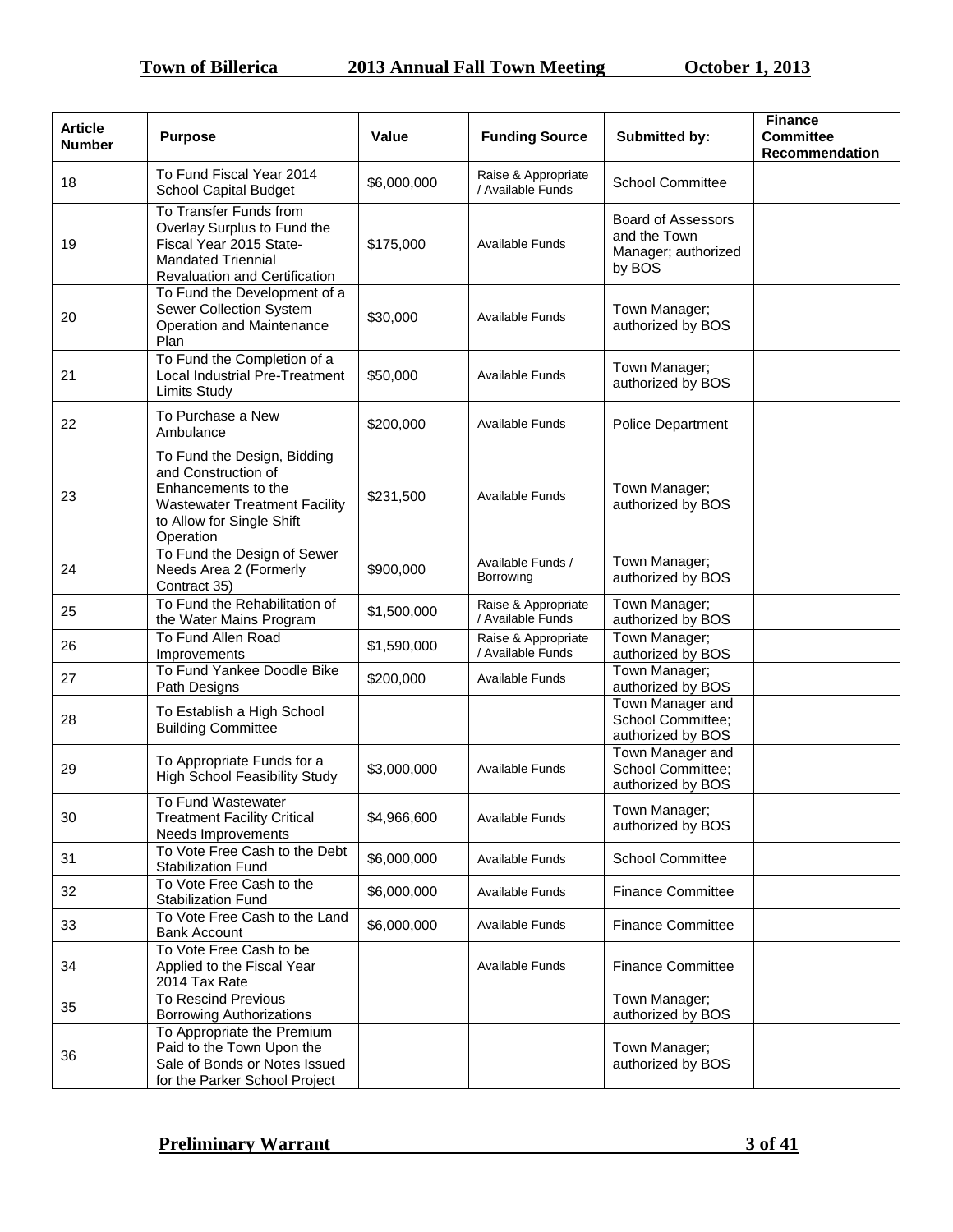## **Town of Billerica** 2013 Annual Fall Town Meeting October 1, 2013

| <b>Article</b><br><b>Number</b> | <b>Purpose</b> | Value | <b>Funding Source</b> | <b>Submitted by:</b> | <b>Finance</b><br><b>Committee</b><br>Recommendation |
|---------------------------------|----------------|-------|-----------------------|----------------------|------------------------------------------------------|
|---------------------------------|----------------|-------|-----------------------|----------------------|------------------------------------------------------|

#### *Local Acceptance of State Statues*

| 37 | To Accept Section 8A of<br>Chapter 108 of the Acts of<br>2012                                                            |  | Town Manager;<br>authorized by BOS                           |  |
|----|--------------------------------------------------------------------------------------------------------------------------|--|--------------------------------------------------------------|--|
| 38 | To Accept the Provisions of<br>Chapter 126 of the Acts of<br>1988 and Chapter 73 of the<br>Acts of 1986                  |  | Board of Assessors<br>and Town Manager;<br>authorized by BOS |  |
| 39 | To Incorporate and Adopt the<br>Provisions of M.G.L. Chapter<br>40, Section 21D into Article<br>XXII of the Town By-Laws |  | Conservation<br>Commission                                   |  |
| 40 | To Authorize Police<br>Department Mutual Aid<br>Programs                                                                 |  | <b>Police Department</b>                                     |  |

#### *By-Law Change Articles*

| 41 | To Amend the General By-Law<br>to Establish a Criminal History<br><b>Check Authorization</b> | <b>Police Department</b> |
|----|----------------------------------------------------------------------------------------------|--------------------------|
| 42 | To Amend the Zoning By-Law<br>to Establish a Medical<br>Marijuana Overlay District           | <b>Planning Board</b>    |
| 43 | To Amend the Zoning Map to<br>Establish Medical Marijuana<br><b>Overlay Districts</b>        | <b>Planning Board</b>    |
| 44 | To Amend the Zoning By-Laws<br>for Planned Development<br><b>District Regulations</b>        | <b>Planning Board</b>    |
| 45 | To Amend the Zoning By-Laws<br>with Respect to Recycling<br>Centers                          | <b>Planning Board</b>    |

#### *Miscellaneous*

| 46 | To Change Purpose of Micozzi<br>Beach from Conservation to<br>Parks, Playgrounds and<br>Recreation | Town Manager;<br>authorized by BOS |  |
|----|----------------------------------------------------------------------------------------------------|------------------------------------|--|
| 47 | Micozzi Beach Grant<br>Application Authorization                                                   | Recreation<br>Department           |  |
| 48 | Harnden Road Land Transfer<br>Authorization                                                        | Town Manager;<br>authorized by BOS |  |
| 49 | To Transfer the Sum of<br>\$500,000 from Free Cash to<br>the Sidewalk Department                   | <b>Petitioner Article</b>          |  |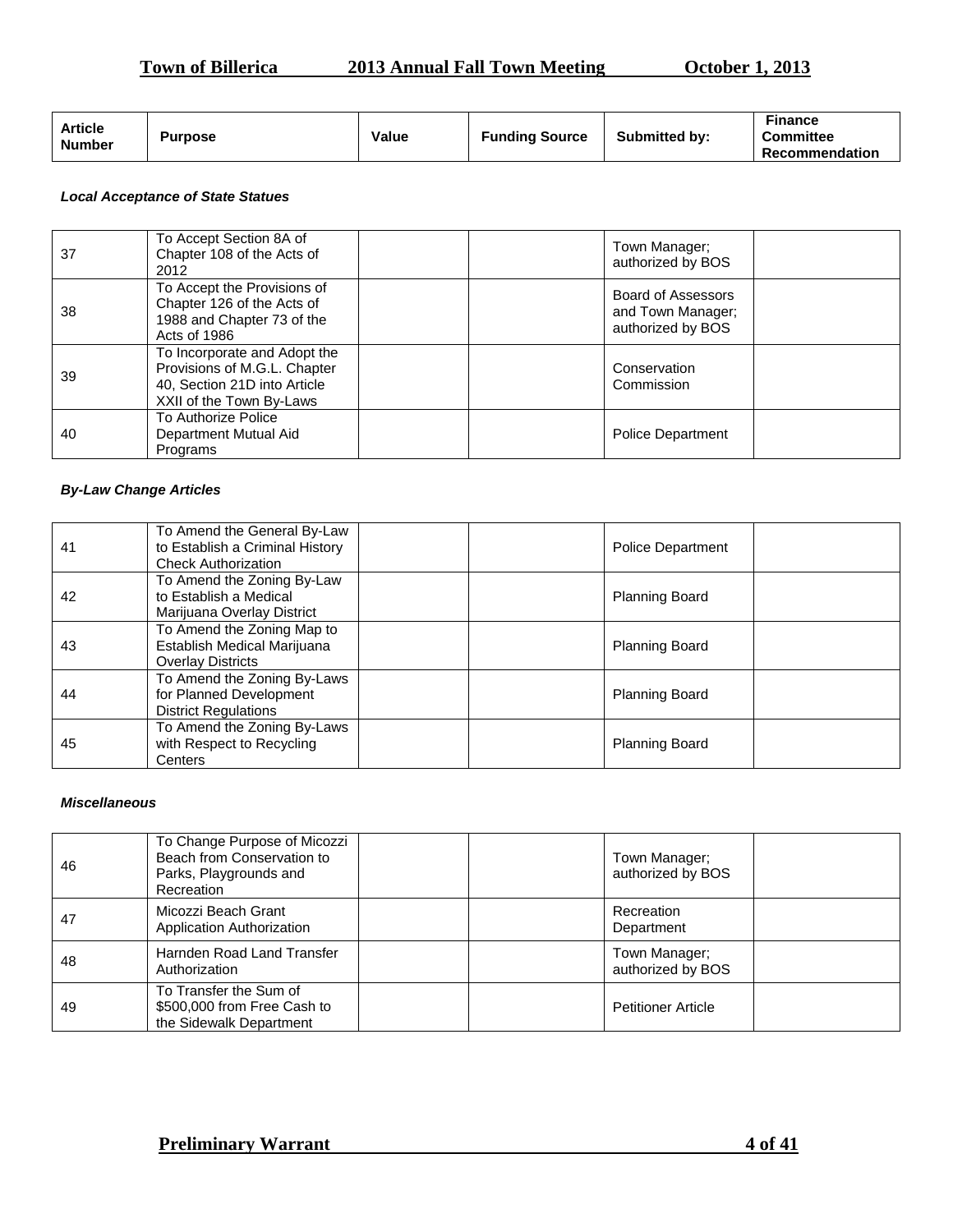## **PRELIMINARY WARRANT OCTOBER 1, 2013 ANNUAL FALL TOWN MEETING**

Middlesex, ss. To Any Constable in the Town of Billerica

Greetings,

You are hereby authorized and requested to notify and warn the inhabitants of said Town of Billerica qualified by law to vote in Elections and Town Affairs, to meet at the Maurice A. Buck Memorial Auditorium, Town Hall, 365 Boston Road, Billerica, MA on Tuesday, October 1, 2013 at 7:30 PM and subsequent Thursdays and Tuesdays until all of the business in the Warrant shall have been acted upon, then and there to vote on the following articles:

## **ARTICLE 1 - TO APPOINT ONE MEMBER TO THE BOWER'S FUND**

To see if the Town will vote to appoint one (1) member to the Bower's Fund for a term of five (5) years; or act in relation thereto.

Submitted by the Board of Selectmen

## **ARTICLE 2 - TO HEAR REPORTS OF TOWN DEPARTMENTS, COMMITTEES & OFFICERS**

To see if the Town will vote to hear and act upon the reports of Town Departments, Committees and Officers; or act in relation thereto.

Submitted by the Town Manager; authorized by the Board of Selectmen

## **ARTICLE 3 - TO FUND COLLECTIVE BARGAINING AGREEMENT - IAFF FIREFIGHTERS**

To see if the Town of Billerica will vote to raise and appropriate or transfer from available funds a sum of money to fund the Collective Bargaining Agreement between the Town and IAFF Firefighters (International Association of Firefighters); or act in relation thereto.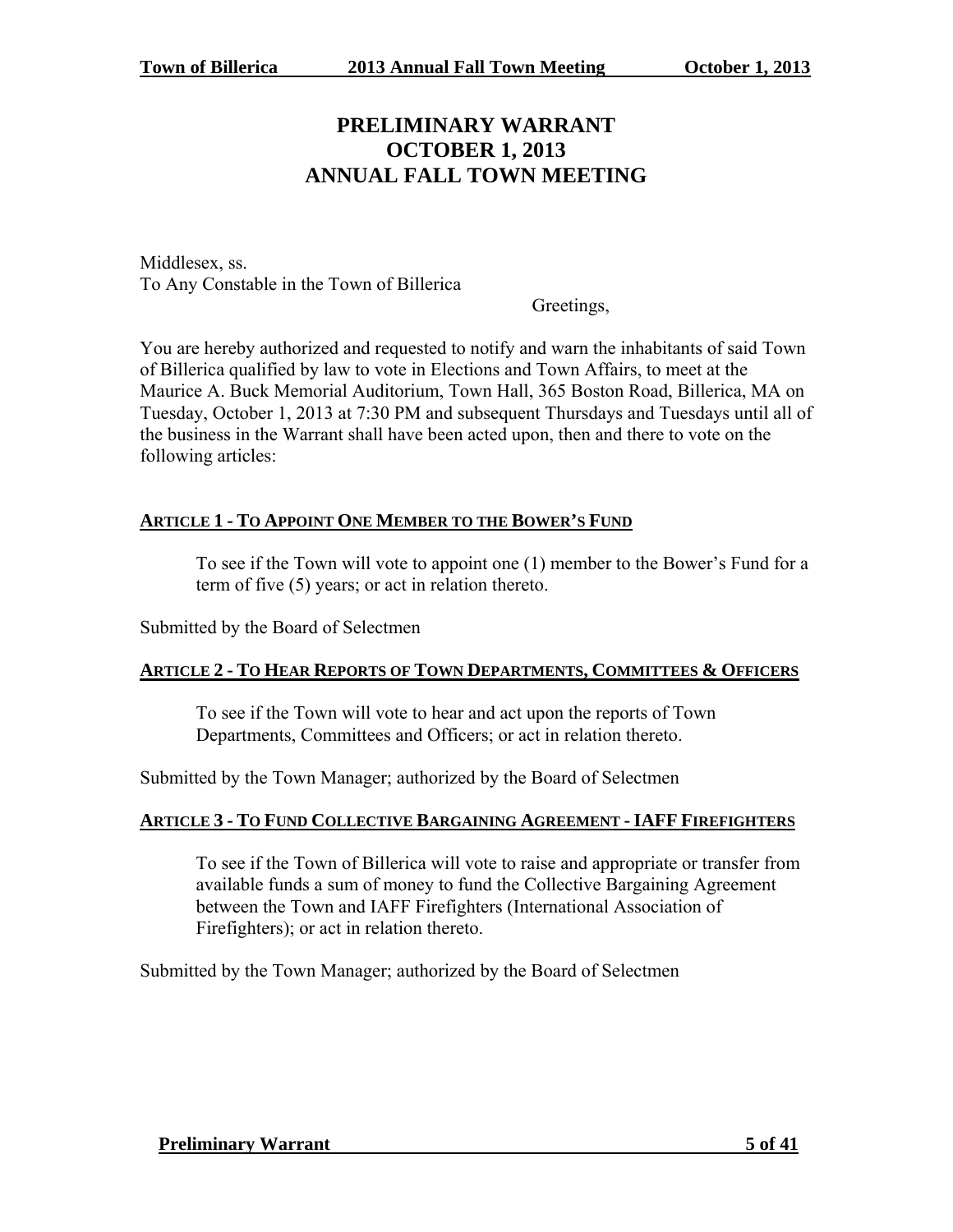## **ARTICLE 4 - TO FUND COLLECTIVE BARGAINING AGREEMENT - IAFF CIVILIAN FIRE ALARM OPERATORS**

To see if the Town of Billerica will vote to raise and appropriate or transfer from available funds a sum of money to fund the Collective Bargaining Agreement between the Town and IAFF Civilian Fire Alarm Operators (International Association of Firefighters); or act in relation thereto.

Submitted by the Town Manager; authorized by the Board of Selectmen

## **ARTICLE 5 - TO FUND COLLECTIVE BARGAINING AGREEMENT - SEIU LOCAL 888 ADMINISTRATIVE UNIT**

To see if the Town of Billerica will vote to raise and appropriate or transfer from available funds a sum of money to fund the Collective Bargaining Agreement between the Town and SEIU Local 888 Administrative Unit (Service Employees International Union); or act in relation thereto.

Submitted by the Town Manager; authorized by the Board of Selectmen

## **ARTICLE 6 - TO FUND COLLECTIVE BARGAINING AGREEMENT - NEPBA POLICE OFFICERS - GROUP (A) PATROLMEN**

To see if the Town of Billerica will vote to raise and appropriate or transfer from available funds a sum of money to fund the Collective Bargaining Agreement between the Town and the NEPBA (New England Police Benevolent Association, Inc.) Group (A) Patrolmen; or act in relation thereto.

Submitted by the Town Manager; authorized by the Board of Selectmen

## **ARTICLE 7 - TO FUND COLLECTIVE BARGAINING AGREEMENT - NEPBA POLICE OFFICERS - GROUP (B) SUPERIOR OFFICERS**

To see if the Town of Billerica will vote to raise and appropriate or transfer from available funds a sum of money to fund the Collective Bargaining Agreement between the Town and NEPBA (New England Police Benevolent Association, Inc.) Group (B) Superior Officers; or act in relation thereto.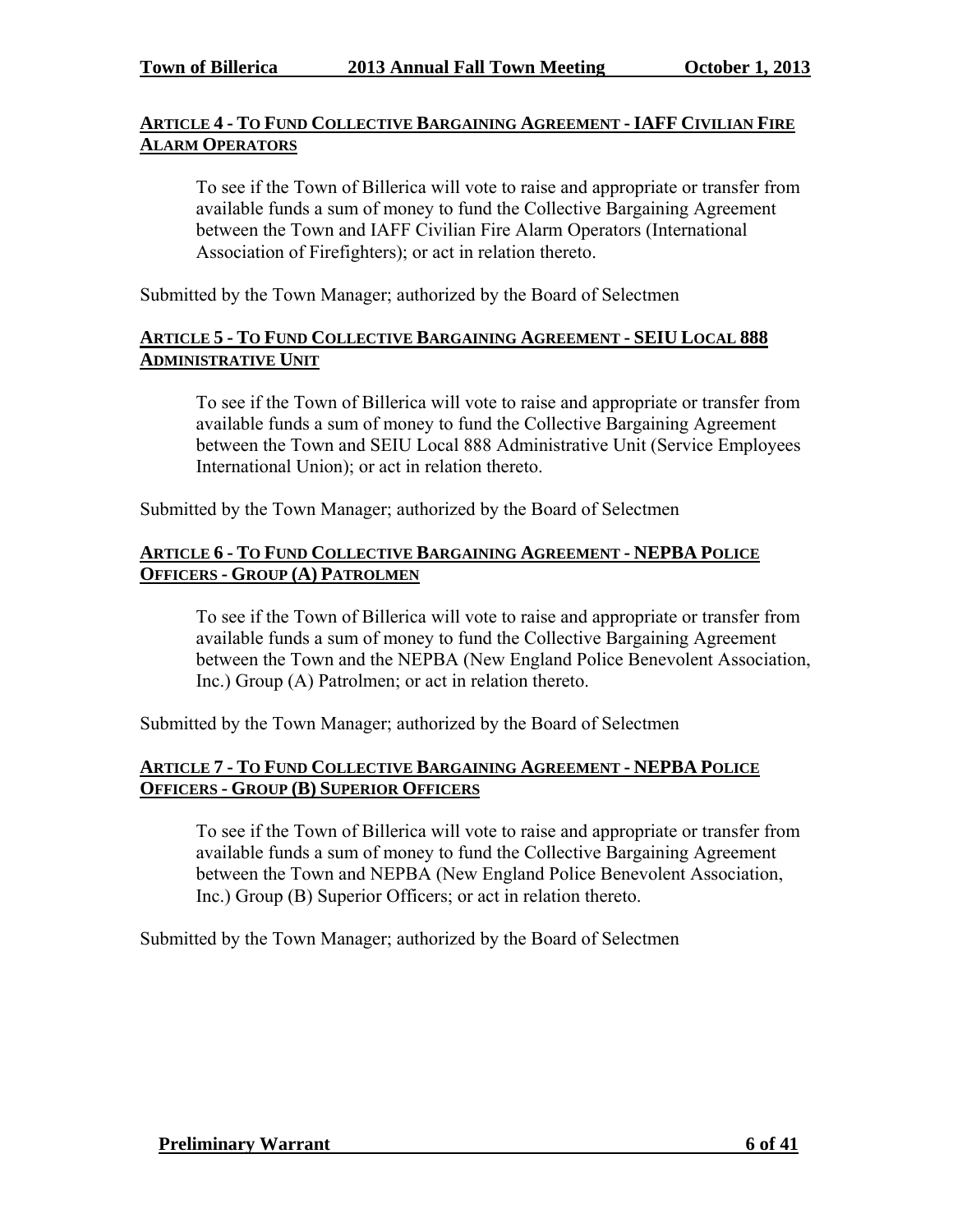## **ARTICLE 8 - TO FUND COLLECTIVE BARGAINING AGREEMENT - NEPBA POLICE CIVILIAN DISPATCHERS**

To see if the Town of Billerica will vote to raise and appropriate or transfer from available funds a sum of money to fund the Collective Bargaining Agreement between the Town and NEPBA Police Civilian Dispatchers (New England Police Benevolent Association, Inc.); or act in relation thereto.

Submitted by the Town Manager; authorized by the Board of Selectmen

## **ARTICLE 9 - TO FUND COLLECTIVE BARGAINING AGREEMENT - IAEP POLICE EMT'S & PARAMEDICS**

To see if the Town of Billerica will vote to raise and appropriate or transfer from available funds a sum of money to fund the Collective Bargaining Agreement between the Town and IAEP Police EMT's & Paramedics (International Association of EMT's & Paramedics); or act in relation thereto.

Submitted by the Town Manager; authorized by the Board of Selectmen

## **ARTICLE 10 - TO FUND COLLECTIVE BARGAINING AGREEMENT - IUPE CLERICAL UNIT**

To see if the Town of Billerica will vote to raise and appropriate or transfer from available funds a sum of money to fund the Collective Bargaining Agreement between the Town and IUPE Clerical Unit (Independent Union of Public Employees); or act in relation thereto.

Submitted by the Town Manager; authorized by the Board of Selectmen

## **ARTICLE 11 - TO FUND COLLECTIVE BARGAINING AGREEMENT - BMEA DPW WORKERS**

To see if the Town of Billerica will vote to raise and appropriate or transfer from available funds a sum of money to fund the Collective Bargaining Agreement between the Town and BMEA DPW Workers (Billerica Municipal Employees Association); or act in relation thereto.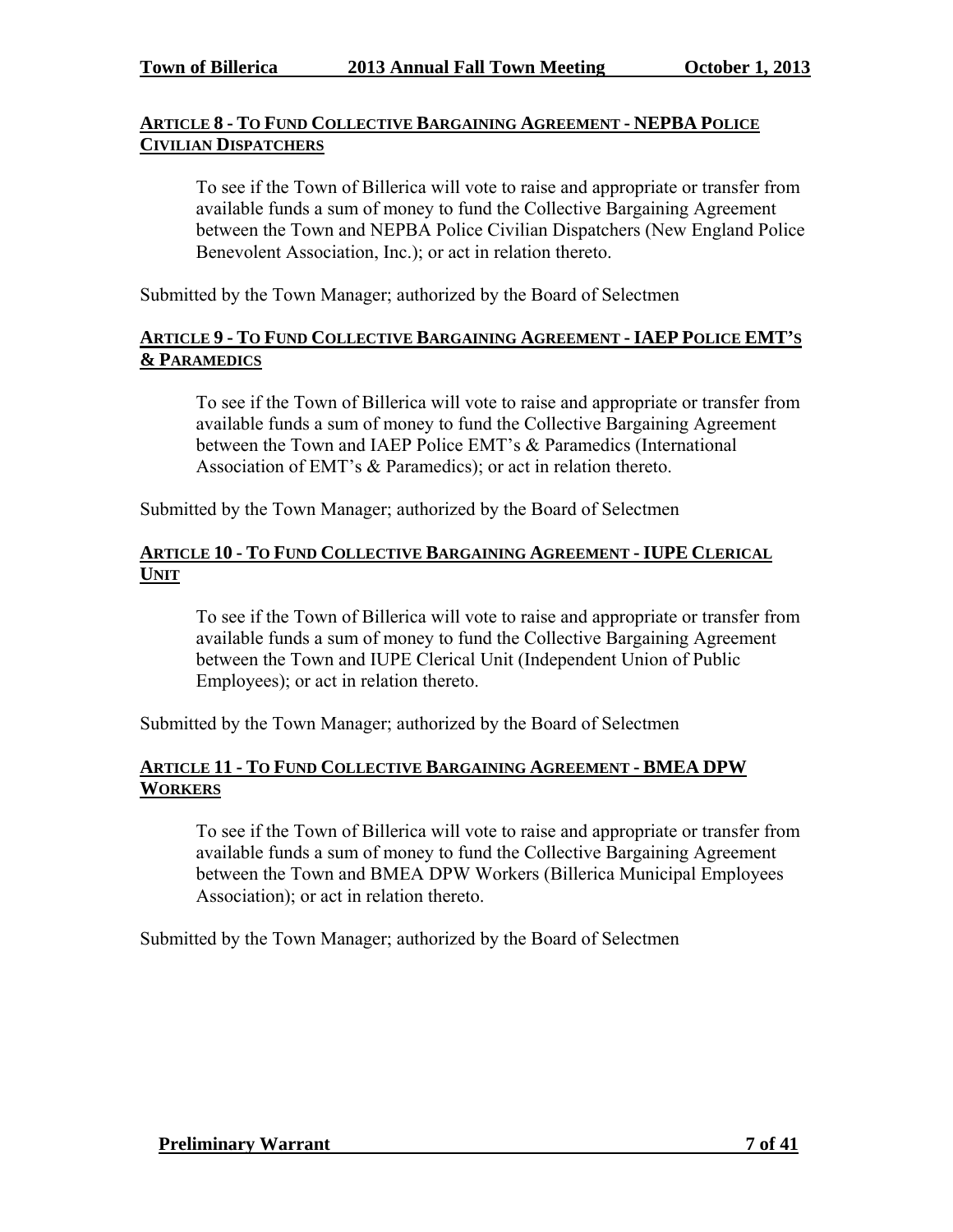#### **ARTICLE 12 - TO FUND SALARY ADJUSTMENTS FOR TOWN NON-UNION PERSONNEL**

To see if the Town of Billerica will vote to raise and appropriate or transfer from available funds a sum of money to fund salary adjustments for Town Non-Union Personnel; or act in relation thereto.

Submitted by the Town Manager; authorized by the Board of Selectmen

## **ARTICLE 13 - TO FUND COLLECTIVE BARGAINING AGREEMENT – SCHOOL CUSTODIANS**

To see if the Town will vote to raise and appropriate or transfer from available funds a sum to fund the Collective Bargaining Agreement between the Town of Billerica School Committee and the American Federation of State, County and Municipal Employees, AFL-CIO, Council 93, Local 2747, Custodial Employees; or act in relation thereto.

Submitted by the Billerica School Committee

## **ARTICLE 14 - TO FUND COLLECTIVE BARGAINING AGREEMENT – CAFETERIA PERSONNEL**

To see if the Town will vote to raise and appropriate or transfer from available funds a sum to fund the Collective Bargaining Agreement between the Town of Billerica School Committee and the American Federation of State, County and Municipal Employees, AFL-CIO, Council 93, Local 2747, Cafeteria Employees; or act in relation thereto.

Submitted by the Billerica School Committee

## **ARTICLE 15 - TO AMEND VARIOUS FISCAL YEAR 2014 TOWN AND SCHOOL OPERATING BUDGET LINE ITEMS**

To see if the Town will vote to raise and appropriate, transfer from available funds or reduce various line items by the sum of \$3,000,000 to amend the Fiscal Year 2014 Town and School Operating Budget; or act in relation thereto.

Submitted by the Town Manager; authorized by the Board of Selectmen

## **ARTICLE 16 - TO FUND THE DEBT STABILIZATION FUND**

To see if the Town will vote to raise and appropriate or transfer from available funds the sum of \$6,000,000 to the Debt Stabilization Fund; or act in relation thereto.

Submitted by the Town Manager; authorized by the Board of Selectmen

**Preliminary Warrant 8 of 41**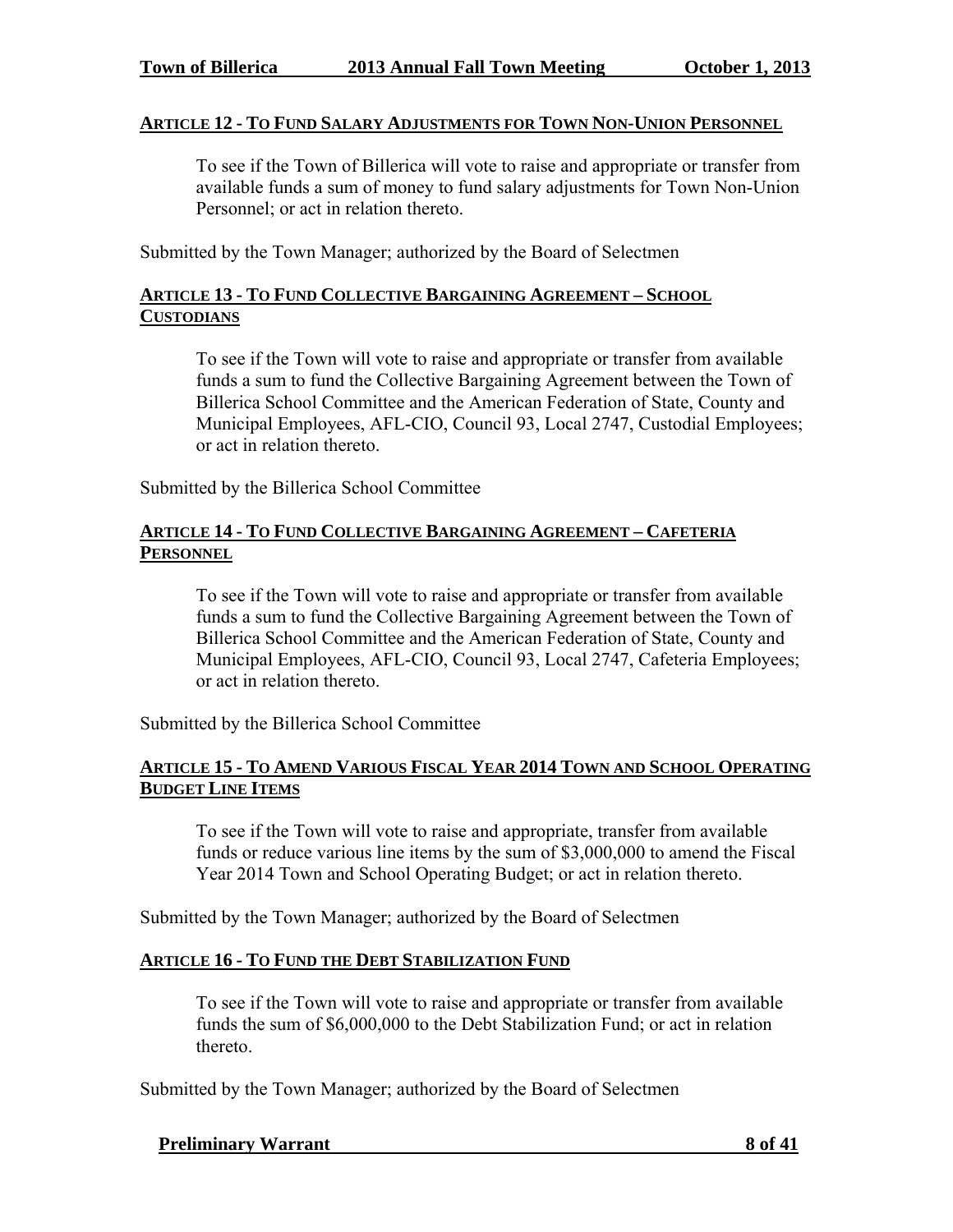#### **ARTICLE 17 - TO FUND FISCAL YEAR 2014 TOWN CAPITAL BUDGET**

To see if the Town will vote to raise and appropriate or transfer from available funds the sum of \$2,000,000 for the Town Capital Plan; or act in relation thereto

Submitted by the Town Manager; authorized by the Board of Selectmen

## **ARTICLE 18 - TO FUND FISCAL YEAR 2014 SCHOOL CAPITAL BUDGET**

To see if the Town will vote to raise and appropriate or transfer from available funds the sum of \$6,000,000 to fund the Fiscal Year 2014 School Capital Budget; or act in relation thereto.

Submitted by the Billerica School Committee

#### **ARTICLE 19 - TO TRANSFER FUNDS FROM OVERLAY SURPLUS TO FUND THE FISCAL YEAR 2015 STATE-MANDATED TRIENNIAL REVALUATION AND CERTIFICATION**

To see if the Town will vote to transfer the amount of \$175,000 from Overlay Surplus to fund the Fiscal Year 2015 State-Mandated Triennial Revaluation and Certification of all real estate and personal property located within the Town of Billerica; or act in relation thereto.

Submitted by the Board of Assessors and the Town Manager, authorized by the Board of Selectmen

## **ARTICLE 20 - TO FUND THE DEVELOPMENT OF A SEWER COLLECTION SYSTEM OPERATION AND MAINTENANCE PLAN**

To see if the Town will vote to raise and appropriate or transfer from available funds the sum of \$30,000 for the development of an O&M Plan to comply with provisions of the Town's re-issued NPDES permit; or act in relation thereto.

Submitted by the Town Manager; authorized by the Board of Selectmen

## **ARTICLE 21 - TO FUND THE COMPLETION OF A LOCAL INDUSTRIAL PRE-TREATMENT LIMITS STUDY**

To see if the Town will vote to raise and appropriate or transfer from available funds the sum of \$50,000 for the completion of a Local Limits Technical Evaluation and revision of the Town's Local Industrial Pre-Treatment Limits to comply with provisions of the Town's re-issued NPDES permit; or act in relation thereto.

Submitted by the Town Manager; authorized by the Board of Selectmen

#### **Preliminary Warrant 9 of 41**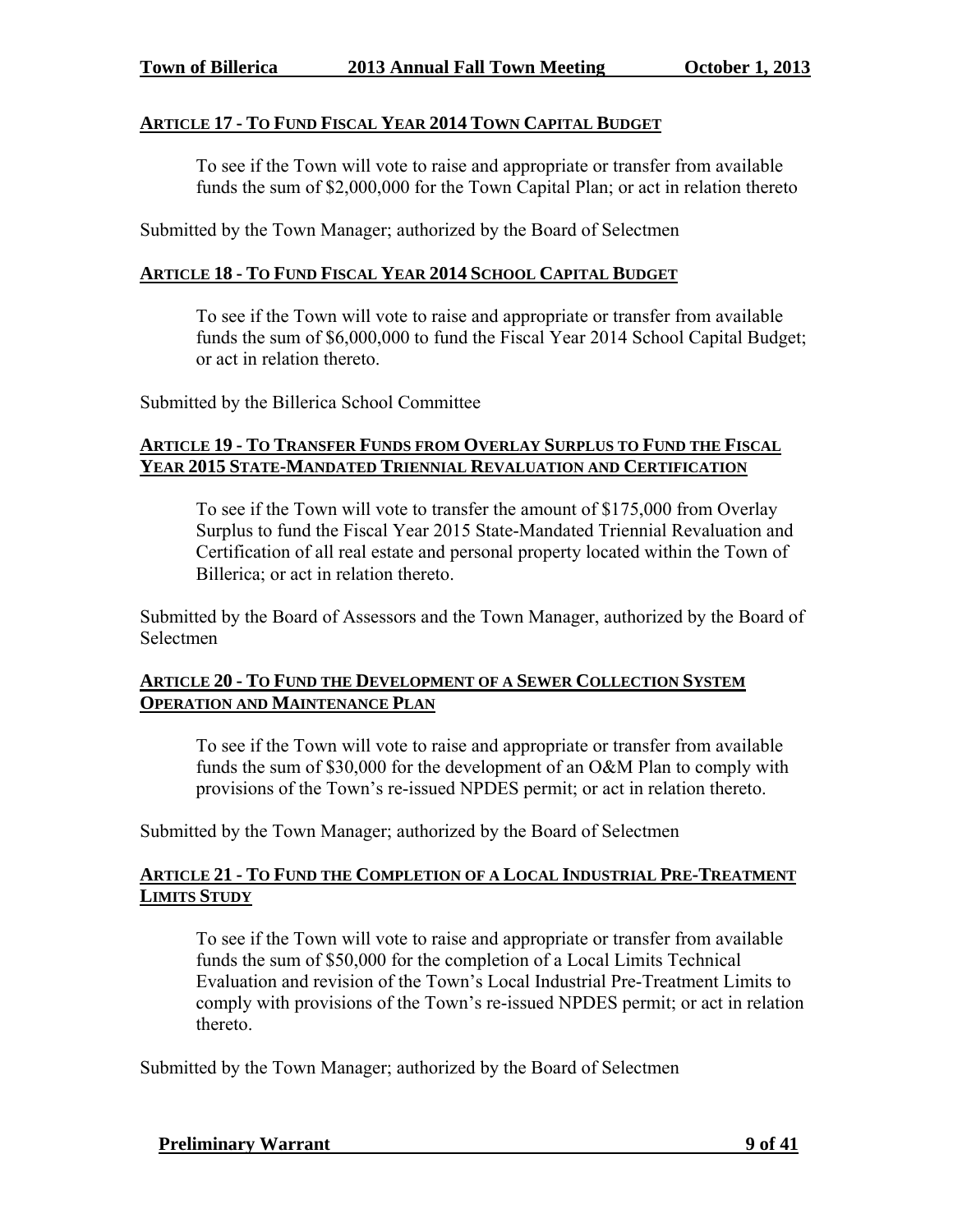#### **ARTICLE 22 - TO PURCHASE A NEW AMBULANCE**

To see if the Town will vote to raise and appropriate, transfer from available funds, take from free cash, or otherwise provide the sum of up to \$200,000 to purchase a new ambulance and related equipment; or an act in relation thereto.

Submitted by the Billerica Police Department

## **ARTICLE 23 - TO FUND THE DESIGN, BIDDING AND CONSTRUCTION OF ENHANCEMENTS TO THE WASTEWATER TREATMENT FACILITY TO ALLOW FOR SINGLE SHIFT OPERATION**

To see if the Town will vote to raise and appropriate or transfer from available funds the sum of \$231,500 for the Design, Bidding and Construction of enhancements to the Wastewater Treatment Facility to allow for single shift operation; or act in relation thereto. Enhancements will include installation of a main gate with key pad access, repairs to the perimeter fencing, installation of security cameras, replacement of non-functional door locks and hardware, installation of intrusion alarms, and SCADA system enhancements to allow for remote operation; or act in relation thereto.

Submitted by the Town Manager; authorized by the Board of Selectmen

## **ARTICLE 24 - TO FUND THE DESIGN OF SEWER NEEDS AREA 2 (FORMERLY CONTRACT 35)**

To see if the Town will vote to raise and appropriate, borrow and/or transfer from available funds the sum of \$900,000 for the Design of Sewer Need Area 2 (Contract 35); or act in relation thereto.

Submitted by the Town Manager; authorized by the Board of Selectmen

#### **ARTICLE 25 - TO FUND THE REHABILITATION OF THE WATER MAINS PROGRAM**

To see if the Town will vote to raise and appropriate, borrow and/or transfer from available funds the sum of money to fund \$1,500,000 for the installation of water mains; or act in relation thereto.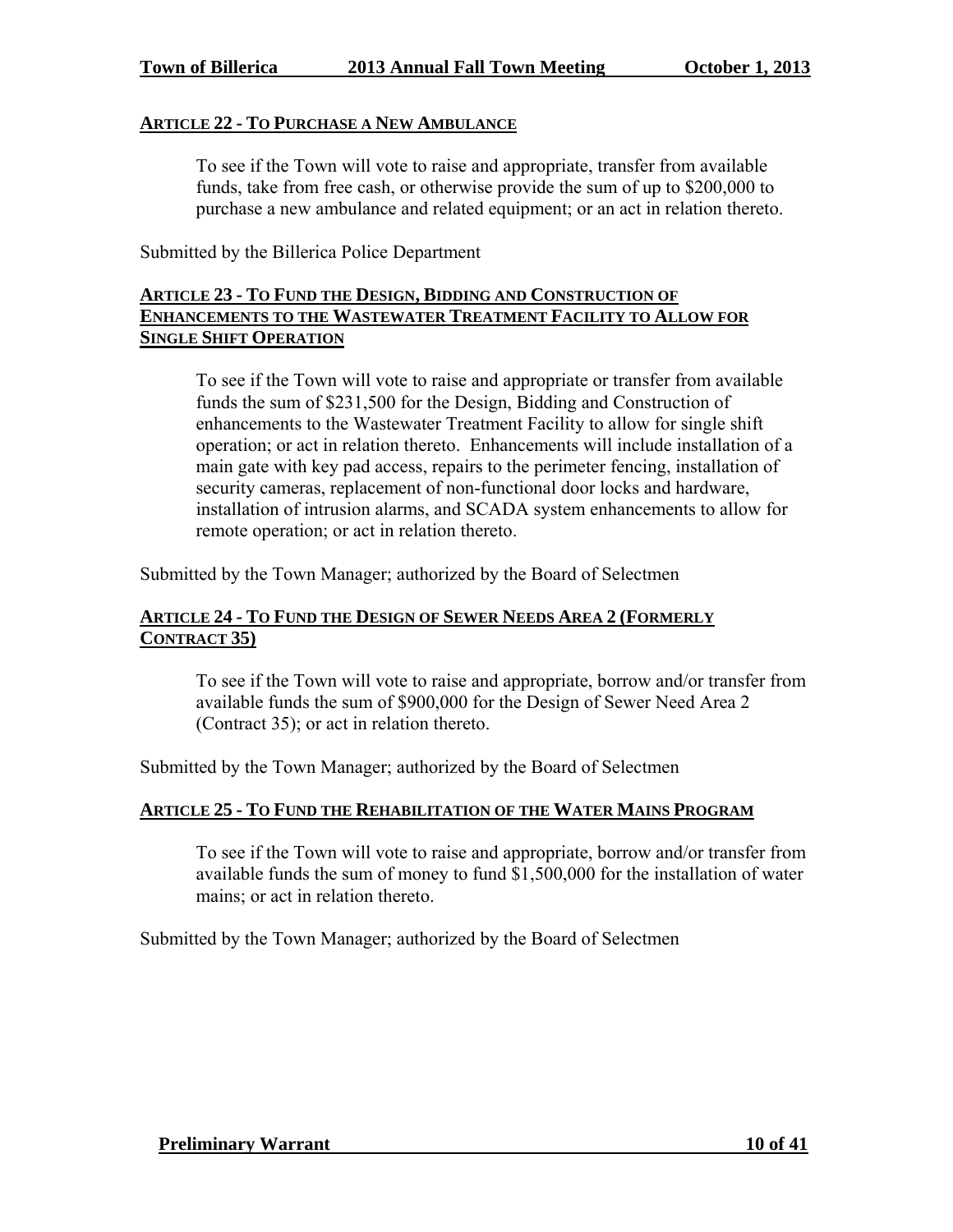#### **ARTICLE 26 - TO FUND ALLEN ROAD IMPROVEMENTS**

To see if the Town will vote to raise and appropriate, borrow and/or transfer from available funds the sum of money to fund \$1,590,000 for the following Allen Road Improvements:

| Water                 | \$640,000   |
|-----------------------|-------------|
| Dry Sewer             | \$600,000   |
| Easements and Takings | \$350,000   |
|                       | \$1,590,000 |

Or act in relation thereto.

Submitted by the Town Manager; authorized by the Board of Selectmen

## **ARTICLE 27 - TO FUND YANKEE DOODLE BIKE PATH DESIGN**

To see if the Town will vote to raise and appropriate, borrow and/or transfer from available funds the sum of \$200,000 to fund design and legal costs associated with the construction of the Yankee Doodle Bike Path; or act in relation thereto.

Submitted by the Town Manager; authorized by the Board of Selectmen

## **ARTICLE 28 - TO ESTABLISH A HIGH SCHOOL BUILDING COMMITTEE**

To see if the Town will vote to form a High School Building Committee composed of the following thirteen (13) members: a member of the Board of Selectmen, the Superintendent of Schools, the Assistant Superintendent of Business, the Town Manager, the Director of School Building Maintenance, the Billerica Memorial High School Principal, a member of the School Committee, a member of the Planning Board, a member of the Finance Committee, the Building Commissioner, a member knowledgeable in the educational mission and function of facility appointed by the School Committee, a member with architectural, engineering and/or construction experience appointed by the Board of Selectmen and a member from the community appointed by the Town Moderator. Vacancies on this committee shall be filled by the proper appointing authority; or act in relation thereto.

Submitted by the Town Manager and Billerica School Committee; authorized by the Board of Selectmen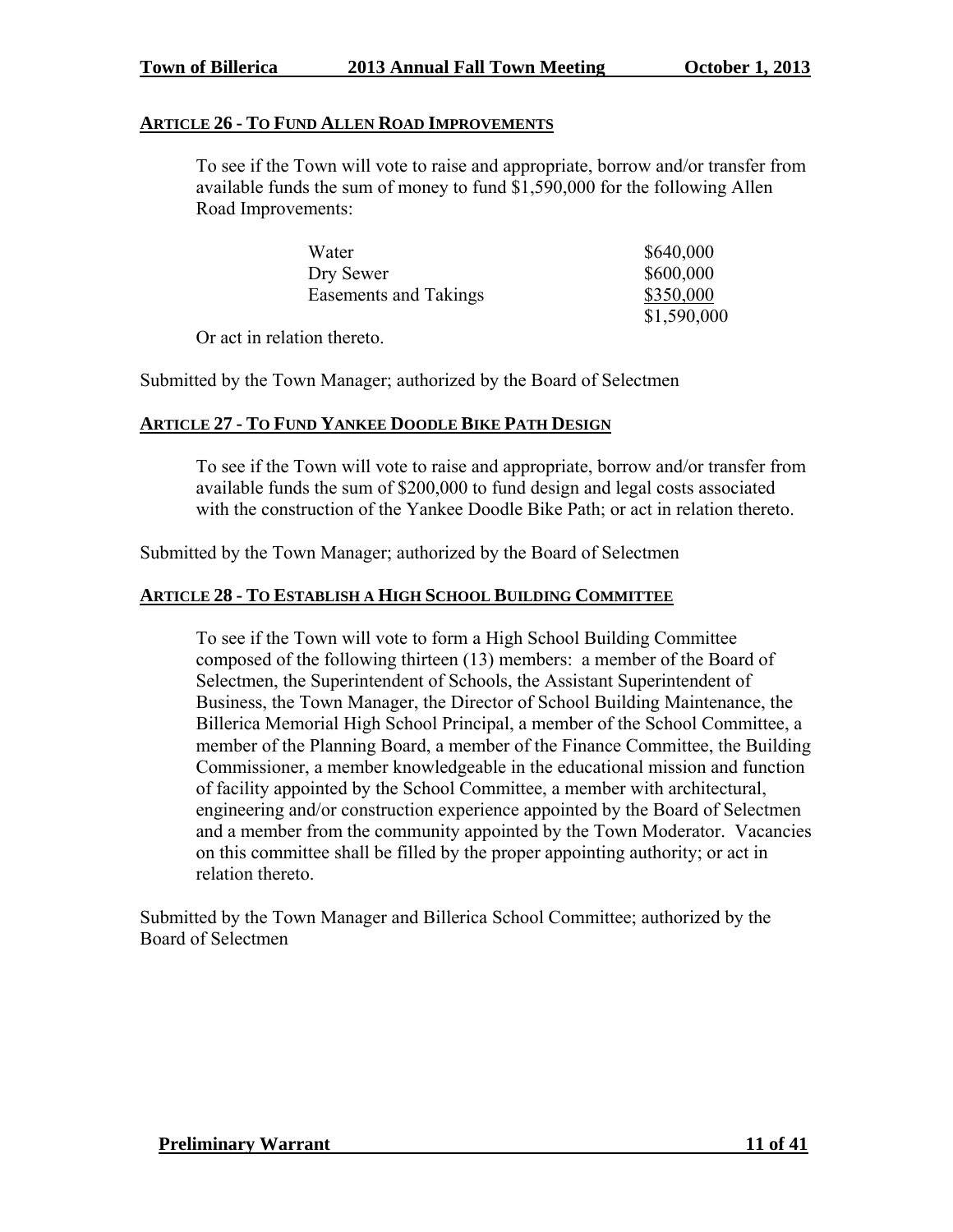#### **ARTICLE 29 - TO APPROPRIATE FUNDS FOR A HIGH SCHOOL FEASIBILITY STUDY**

To see if the Town will vote to appropriate, borrow or transfer from available funds an amount of money not to exceed \$3,000,000 to be expended under the direction of the High School Building Committee for the purpose of conducting a feasibility study which shall include, but not be limited to, engaging an architect and a project manager, obtaining soil borings, topographical studies, land surveys, wetlands surveys, preliminary site development plans, schematic designs, architectural and engineering designs, cost estimates, bid documents, and construction and site alternatives for the renovation or replacement of the Billerica Memorial High School located at 35 River Street, Billerica, Massachusetts, for which feasibility study the MSBA has not invited the Town of Billerica school district into the "Eligibility Period" for this project at this time but the Town may be eligible for a grant from the Massachusetts School Building Authority. The MSBA's grant program is a non-entitlement, discretionary program based on need, as determined by the MSBA, and any costs the Town incurs in connection with the feasibility study in excess of any grant approved by and received from the MSBA shall be the sole responsibility of the Town; or act in relation thereto.

Submitted by the Town Manager and Billerica School Committee; authorized by the Board of Selectmen

## **ARTICLE 30 - TO FUND WASTEWATER TREATMENT FACILITY CRITICAL NEEDS IMPROVEMENTS**

To see if the Town will vote to raise and appropriate, borrow and/or transfer from available funds from the Massachusetts Water Pollution Abatement Trust the sum of \$4,966,600 for high priority Wastewater Treatment Facility improvements in the Town as detailed in the Comprehensive Wastewater Management Plan (CWMP); or act in relation thereto, including the adoption of the following vote:

Voted: that \$4,966,600 is appropriated for the purpose of financing the construction of Wastewater Treatment Facility including without limitation all costs thereof as defined in Section 1 of Chapter 29C of the General Laws, as most recently amended by St. 1998, c.78; that to meet this appropriation the Treasurer with the approval of the Selectmen is authorized to borrow \$4,966,600 and issue bonds or notes therefore under Chapter 44 of the General Laws and/or Chapter 29C of the General Laws, as most recently amended by St. 1998, c.78; that such bonds or notes shall be general obligations of the Town unless the Treasurer with the approval of the Selectmen determines that they should be issued as limited obligations and may be secured by local system revenues as defined in Section 1 of Chapter 29C, as most recently amended by St. 1998, c.78; that the Treasurer with the approval of the Selectmen is authorized to borrow all or a portion of such amount from the Massachusetts Water Pollution Abatement Trust established pursuant to Chapter 29C, as most recently amended by St. 1998, c.78; and in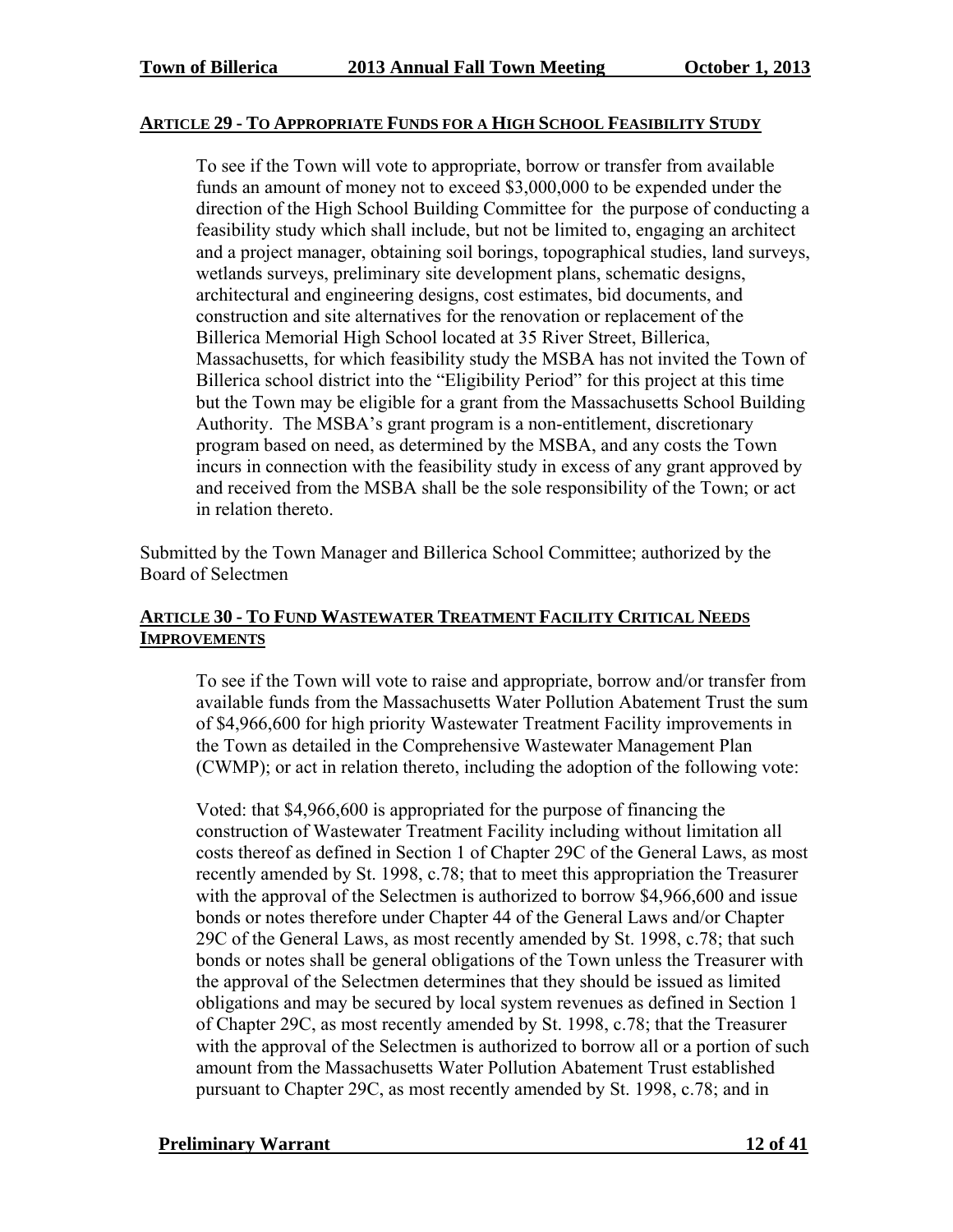connection therewith to enter into a loan agreement and/or security agreement with the Trust and otherwise to contract with the Trust and the Department of Environmental Protection with respect to such loan and for any federal or state aid available for the project or for the financing thereof; that the Board of Selectmen is authorized to enter into a project regulatory agreement with the Department of Environmental Protection, to expend all funds available for the project and to take any other action necessary to carry out the project.

Article Explanation:

| <b>Preliminary Treatment</b>                       |             |
|----------------------------------------------------|-------------|
| Architectural and Structural                       | \$100,000   |
| Electrical                                         | \$10,000    |
| <b>HVAC</b> and Plumbing                           | \$130,000   |
| <b>Isolation Gates</b>                             | \$140,000   |
| <b>Primary Treatment</b>                           |             |
| Architectural and Structural                       | \$85,000    |
| Electrical                                         | \$10,000    |
| Primary Settling Tank Drives & Mechanisms          | \$880,000   |
| Primary Sludge Pumps                               | \$510,000   |
| Primary Scum Pump                                  | \$90,000    |
| Scum Grinder, Concentrator & Pump                  | \$170,000   |
| Primary Sump Pump                                  | \$5,000     |
| <b>Secondary Treatment/Administration Building</b> |             |
| Aeration Tank Repairs gates, valves &              |             |
| <b>Diffusers</b>                                   | \$1,006,600 |
| <b>Third Blower</b>                                | \$530,000   |
| <b>Disinfection &amp; Post-aeration</b>            |             |
| Diffusers, Piping, Valves $& Gates$                | \$350,000   |
| <b>Sludge Processing</b>                           |             |
| <b>Inclined Screw Conveyor</b>                     | \$200,000   |
| <b>Second Rotary Sludge Press</b>                  | \$750,000   |
|                                                    |             |

Or act in relation thereto.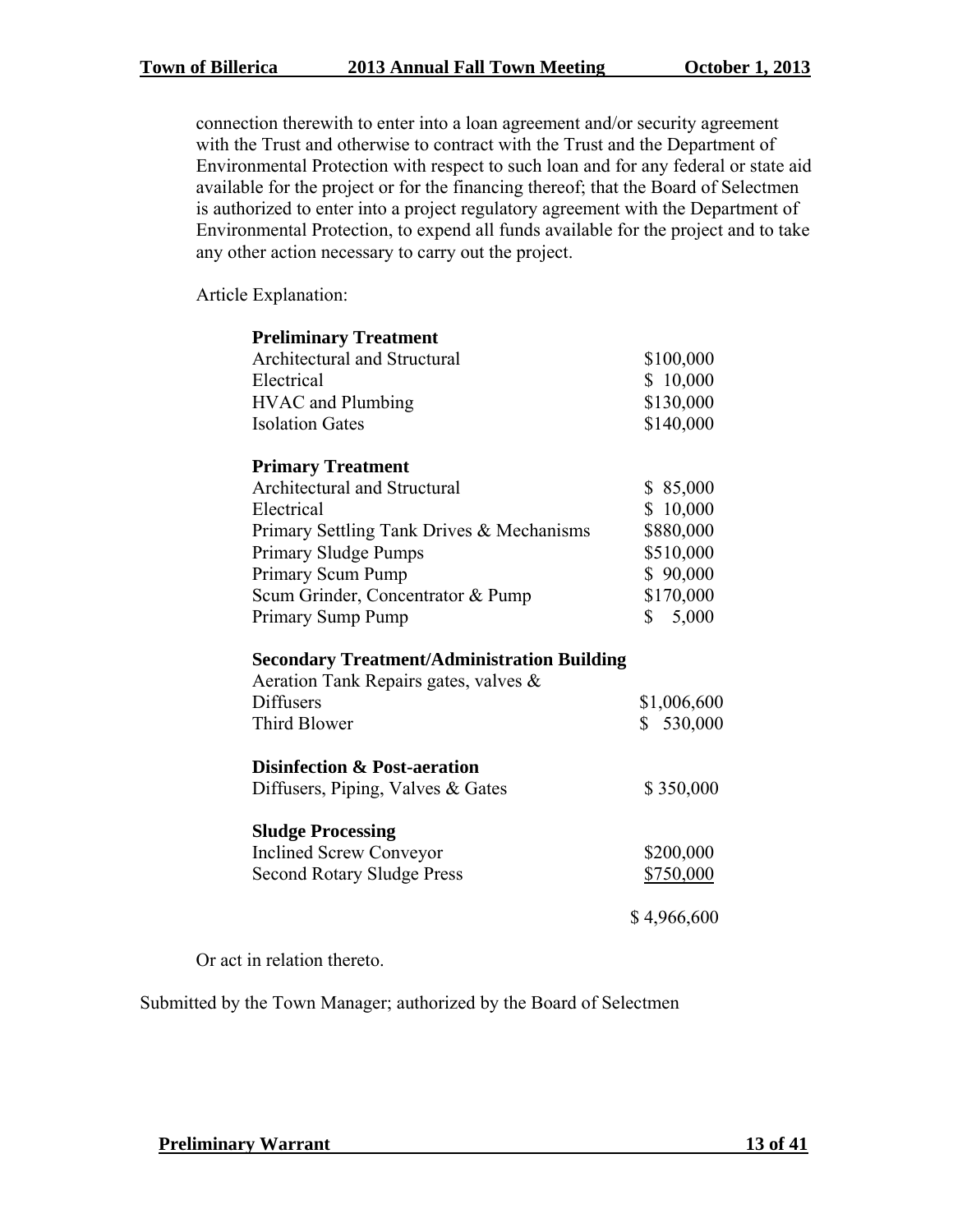#### **ARTICLE 31 - TO VOTE FREE CASH TO THE DEBT STABILIZATION FUND**

To see if the Town will vote to raise and appropriate or transfer from available funds the sum of \$6,000,000 to the Debt Stabilization Fund; or act in relation thereto.

Submitted by the Billerica School Committee

## **ARTICLE 32 - TO VOTE FREE CASH TO THE STABILIZATION FUND**

To see if the Town will vote to raise and appropriate or transfer from available funds the sum of \$6,000,000 to the Stabilization Fund; or act in relation thereto.

Submitted by the Finance Committee

#### **ARTICLE 33 - TO VOTE FREE CASH TO THE LAND BANK ACCOUNT**

To see if the Town will vote to raise and appropriate or transfer from available funds the sum of \$6,000,000 to the Land Bank Account; or act in relation thereto.

Submitted by the Finance Committee

## **ARTICLE 34 - TO VOTE FREE CASH TO BE APPLIED TO THE FISCAL YEAR 2014 TAX RATE**

To see if the Town will vote to transfer from Free Cash a sum of money to be applied to the Fiscal Year 2014 tax rate; or act in relation thereto.

Submitted by the Finance Committee

#### **ARTICLE 35 - TO RESCIND PREVIOUS BORROWING AUTHORIZATIONS**

To see if the Town will vote to rescind borrowing authorizations previously approved at Town Meeting; or act in relation thereto.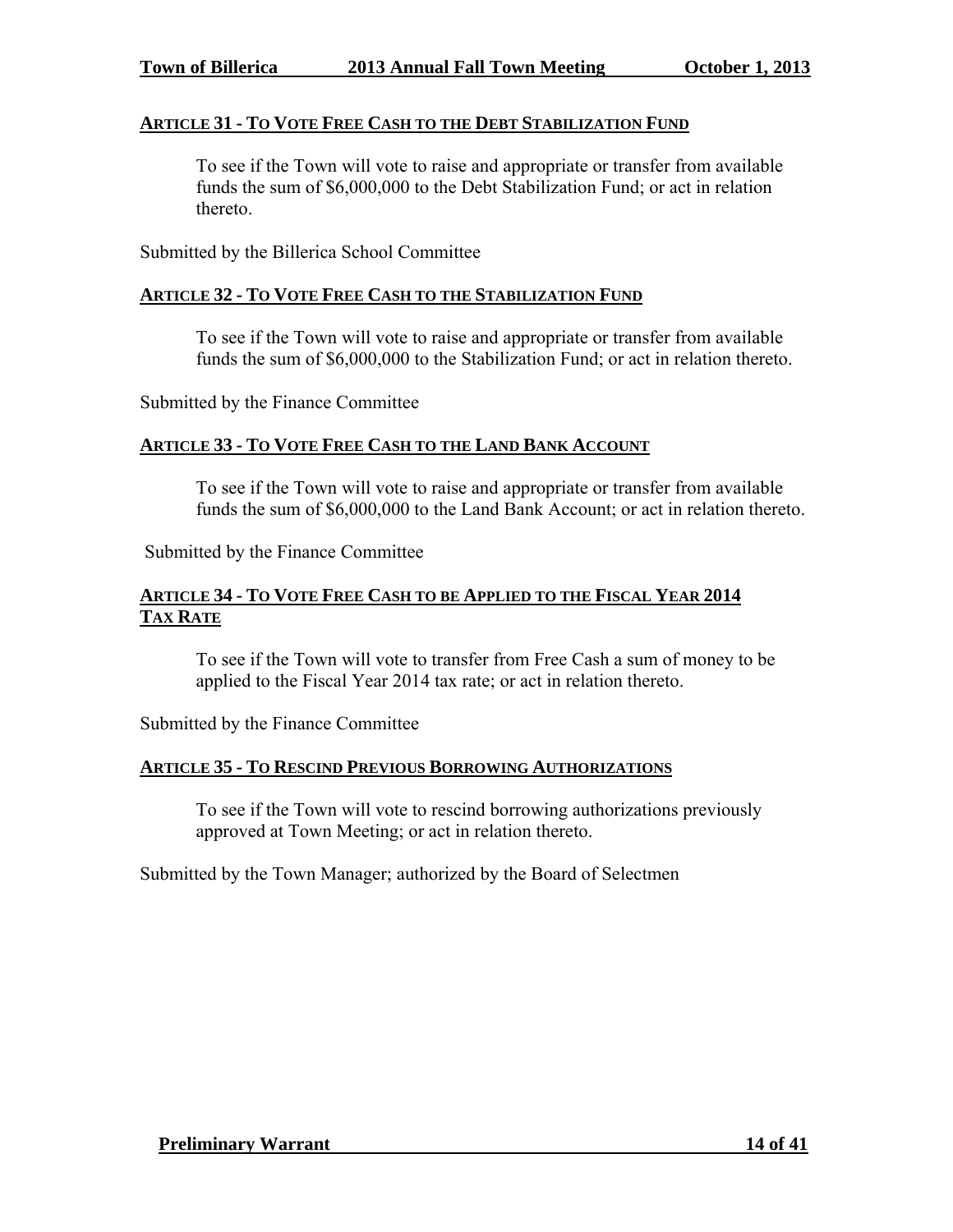## **ARTICLE 36 - TO APPROPRIATE THE PREMIUM PAID TO THE TOWN UPON THE SALE OF BONDS OR NOTES ISSUED FOR THE PARKER SCHOOL PROJECT**

To see if the Town will vote to appropriate the premium paid to the Town upon the sale of bonds or notes issued for the Parker School Project, which are the subject of a Proposition 2  $\frac{1}{2}$  debt exclusion, to pay costs of the project being financed by such bonds or notes and to reduce the amount authorized to be borrowed for such project, but not yet issued by the Town, by the same amount; or act in relation thereto.

Submitted by the Town Manager; authorized by the Board of Selectmen

## **ARTICLE 37 – TO ACCEPT SECTION 8A OF CHAPTER 108 OF THE ACTS OF 2012**

To see if the Town will vote to accept the provisions of Section 5N of G.L. Chapter 59, as amended by Section 8A of 108 of the Acts of 2012 in order to offer optional additional real estate tax exemptions to Veterans, qualified as such under Clause 43 of Section 7 of M.G.L. Chapter 4; or act in relation thereto.

Submitted by the Town Manager; authorized by the Board of Selectmen

## **ARTICLE 38– TO ACCEPT THE PROVISIONS OF CHAPTER 126 OF THE ACTS OF 1988 AND CHAPTER 73 OF THE ACTS OF 1986**

To see if the Town will vote to accept the provisions of Chapter 126 of the Acts of 1988 and Chapter 73 of the Acts of 1986 in order to offer optional additional real estate tax exemptions to persons who qualify for current property tax exemptions under Clauses 17D, 22, 22A, 22B, 22C, 22D, 22E, 37A and 41C of Section 5 of M.G.L. Chapter 59 in the amount of a uniform 60% increase for all persons qualified; or act in relation thereto.

Submitted by the Board of Assessors and the Town Manager, authorized by the Board of Selectmen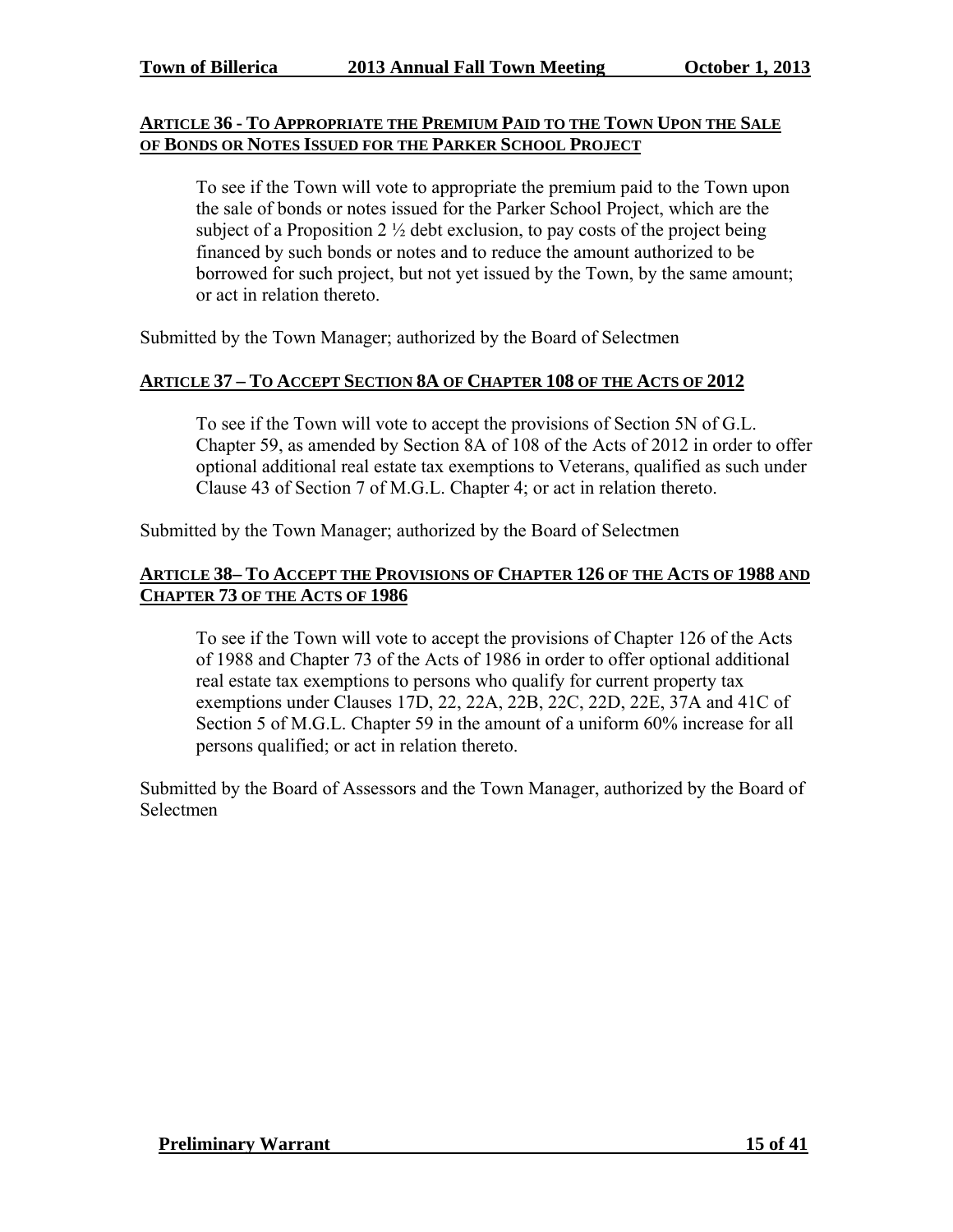#### **ARTICLE 39 – TO INCORPORATE AND ADOPT THE PROVISIONS OF M.G.L. CHAPTER 40, SECTION 21D INTO ARTICLE XXII OF THE TOWN BY-LAWS**

To see if the Town will vote to incorporate and adopt the provisions of M.G.L. Chapter 40, Section 21D into Article XXII, Wetland Protection By-Law of the Town By-Laws by adding the following Section 2.2.E:

2.2.E. The provisions of M.G.L. Chapter 40, Section 21D, as may be amended from time to time, which allow penalties and/or fines assessed to parties/projects found in violation of the Wetland Protection By-Law and Rules and Regulations to be enforced by non-criminal disposition are incorporated herein by reference. The Conservation Commission may use the non-criminal method of disposition in addition to any other established methods of enforcement. The enforcement agents for purposes of said enforcement actions shall be the Conservation Commission, it agents or its designees.

Or act in relation thereto.

Submitted by the Conservation Commission

#### **ARTICLE 40 - TO AUTHORIZE POLICE DEPARTMENT MUTUAL AID PROGRAMS**

To see if the Town will vote to accept the provisions of M.G.L. Chapter 40, Subsection 8G, which will authorize the Town to enter into agreements with other cities and towns for the purpose of providing Police Department Mutual Aid Programs; or act in relation thereto.

Submitted by the Billerica Police Department

## **ARTICLE 41 – TO AMEND THE GENERAL BY-LAW TO ESTABLISH A CRIMINAL HISTORY CHECK AUTHORIZATION**

To see whether the Town will vote, as authorized by Massachusetts General Laws Chapter 6, Section 172 B 1/2, to adopt the following By-Law enabling the Police Department to conduct State and Federal Fingerprint Based Criminal History checks for individuals applying for the following licenses:

Hawking and Peddling or other Door-to-Door Salespeople

Manager of Alcoholic Beverage License

Owner or Operator of Public Conveyance

Dealer of Second-hand Articles

Pawn Dealers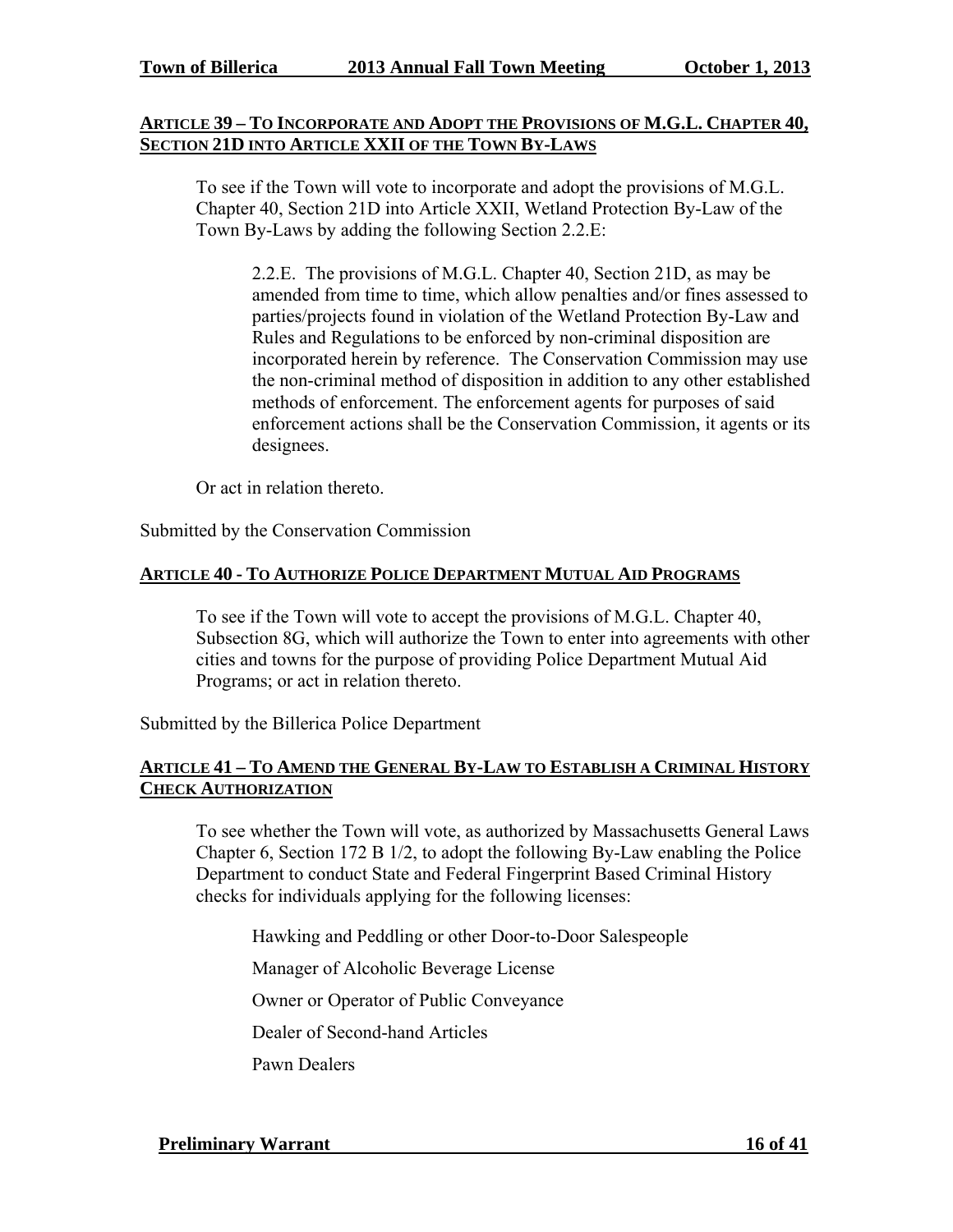Hackney Drivers and

Ice Cream Truck Vendors

and to adopt appropriate policies and procedures to effectuate the purposes of this By-Law;

## **Article VI, Section 15: Criminal History Check Authorization**

14.1 The Police Department shall, as authorized by Massachusetts General Laws Chapter 6, Section 172 B 1/2, conduct State and Federal Fingerprint Based Criminal History checks for individuals applying for the following licenses:

Hawking and Peddling or other Door-to-Door Salespeople

Manager of Alcoholic Beverage License

Owner or Operator of Public Conveyance

Dealer of Second-hand Articles

Pawn Dealers

Hackney Drivers and

Ice Cream Truck Vendors

14.2 At the time of fingerprinting, the Police Department shall notify the individual fingerprinted that the fingerprints will be used to check the individual's criminal history records. The Police Chief shall periodically check with the Executive Office of Public Safety and Security ("EOPSS") which has issued an Informational Bulletin which explains the requirements for Town By-Laws and the procedures for obtaining criminal history information, to see if there have been any updates to be sure the Town remains in compliance.

14.3 Upon receipt of the fingerprints and the appropriate fee, the Police Department shall transmit the fingerprints it has obtained pursuant to this By-Law to the Identification Section of the Massachusetts State Police, the Massachusetts Department of Criminal Justice Information Services (DCJIS), and/or the Federal Bureau of Investigation (FBI) or the successors of such agencies as may be necessary for the purpose of conducting fingerprint-based state and national criminal records background checks of license applicants specified in this By-Law.

The Town authorizes the Massachusetts State Police, the Massachusetts Department of Criminal Justice Information Systems (DCJIS), and the Federal Bureau of Investigation (FBI), and their successors, as may be applicable, to conduct fingerprint-based state and national criminal record background checks,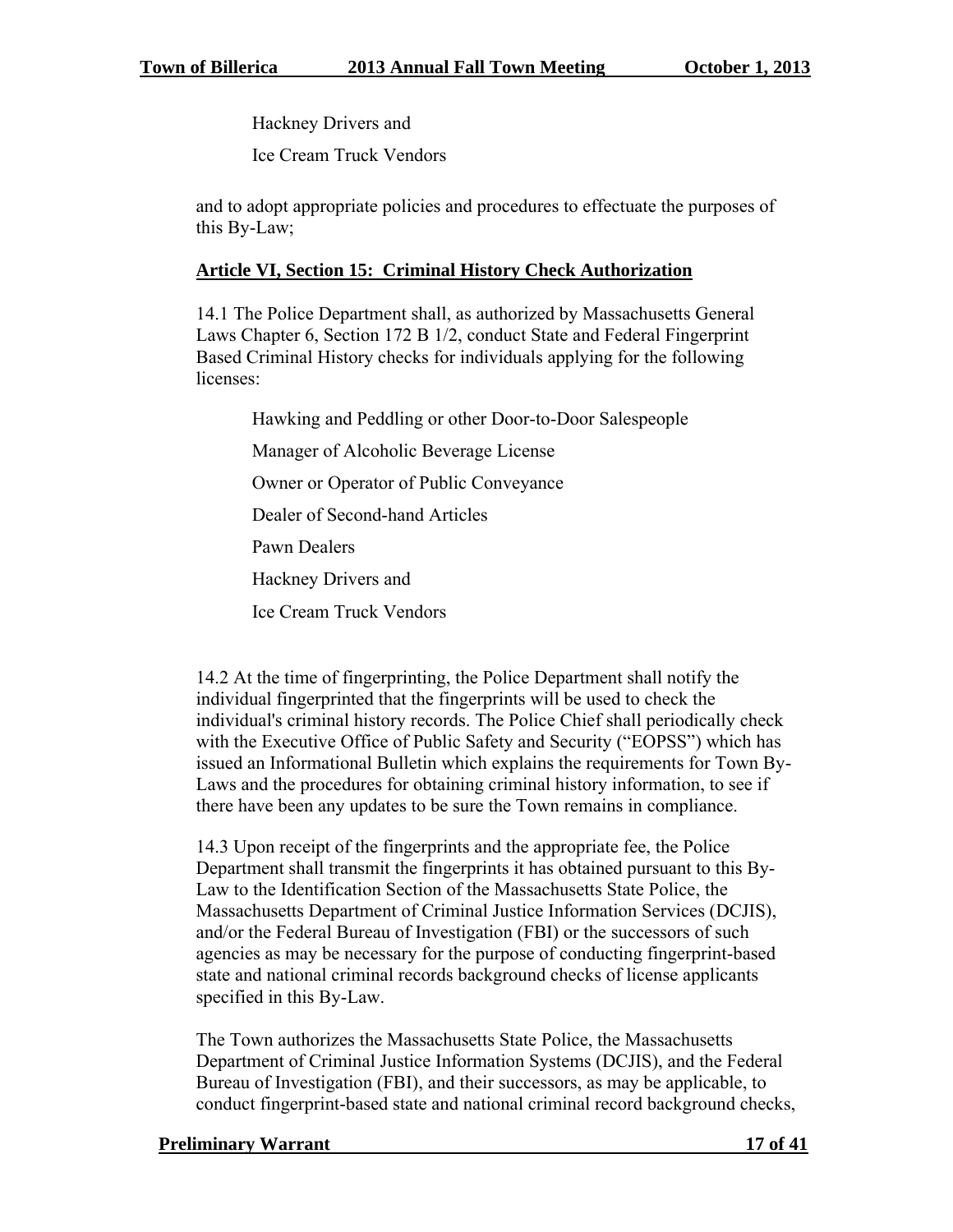including FBI records, consistent with this By-Law. The Town authorizes the Police Department to receive and utilize State and FBI records in connection with such background checks, consistent with this By-Law. The State and FBI criminal history will not be disseminated to unauthorized entities.

14.4 Upon receipt of a report from the FBI or other appropriate criminal justice agency, a record subject may request and receive a copy of his/her criminal history record from the Police Department. Should the record subject seek to amend or correct his/her record, he/she must take appropriate action to correct said record, which action currently includes contacting the Massachusetts Department of Criminal Justice Information Services (DCJIS) for a State record or the FBI for records from other jurisdictions maintained in its file. An applicant that wants to challenge the accuracy or completeness of the record shall be advised that the procedures to change, correct or update the record are set forth in Title 28 CFR 16.34. The Police Department shall not utilize and/or transmit the results of the fingerprint-based criminal record background check to any licensing authority pursuant to this By-Law until it has taken the steps detailed in this paragraph. Municipal officials should not deny an applicant the license based on information in the record until the applicant has been afforded a reasonable time to correct or complete the information, or has declined to do so.

14.5 The Police Department shall communicate the results of fingerprint-based criminal record background checks to the appropriate governmental licensing authority within the Town as listed. The Police Department shall indicate whether the applicant has been convicted of, or is awaiting final adjudication for, a crime that bears upon his or her suitability, or any felony or misdemeanor that involved force or threat of force, controlled substances or a sex-related offense.

14.6 The Board of Selectmen is authorized to promulgate regulations for the implementation of the proposed By-Law, but in doing so it is recommended that they consult with the Chief of Police, Town Counsel and the Massachusetts Executive Office of Public Safety and Security (or its successor agency) to ensure that such regulations are consistent with the statute, the FBI's requirements for access to the national database and other applicable state laws.

14.7 Use of Criminal Record by Licensing Authorities.

Licensing authorities of the Town shall utilize the results of fingerprint-based criminal record background checks for the sole purpose of determining the suitability of the subjects of the checks in connection with the license applications specified in this By-Law. A Town licensing authority may deny an application for a license on the basis of the results of a fingerprint-based criminal record background check if it determines that the results of the check render the subject unsuitable for the proposed occupational activity. The licensing authority shall consider all applicable laws, regulations and Town policies bearing on an applicant's suitability in making this determination.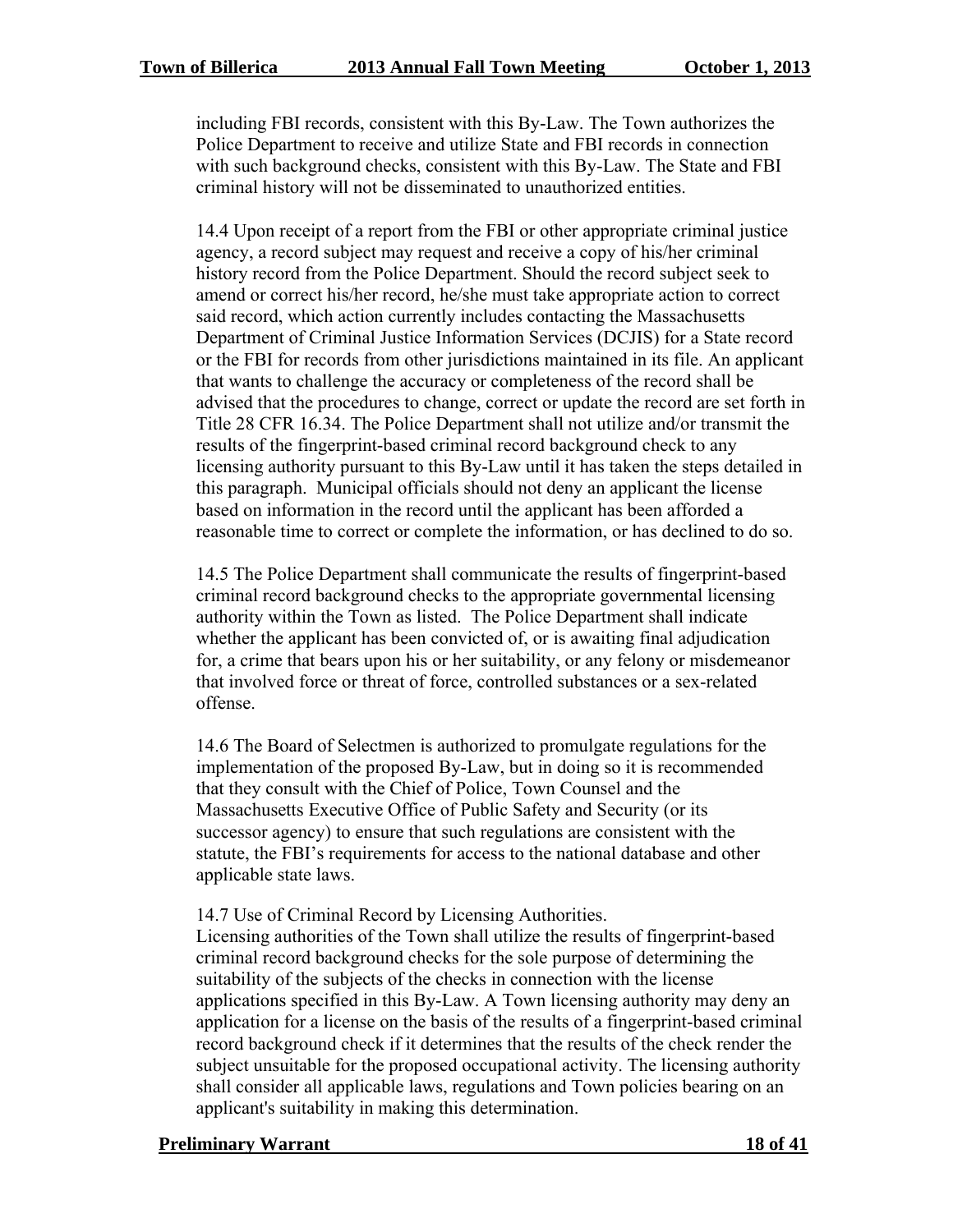The Town or any of its officers, departments, boards, committees or other licensing authorities is hereby authorized to deny any application for, including renewals and transfers thereof, for any person who is determined unfit for the license, as determined by the licensing authority, due to information obtained pursuant to this By-Law.

14.8 Fees. The fee charged by the Police Department for the purpose of conducting fingerprint-based criminal record background checks shall be onehundred dollars (\$100). The Town Treasurer shall periodically consult with Town Counsel and the Department of Revenue, Division of Local Services regarding the proper municipal accounting of those fees.

A portion of the fee, as specified in Mass. Gen. Laws Chapter 6, Section 172B 1/2, shall be deposited into the Firearms Fingerprint Identity Verification Trust Fund, and the remainder of the fee may be retained by the Town to be expended by the Police Department to help offset costs associated with the administration of the fingerprinting system, subject to Town Meeting appropriation or deposited in a revolving account if and when one is established for that purpose.

14.9 Effective Date. This By-Law shall take effect upon approval by the Attorney General pursuant to M.G.L. c. 40 sec. 32;

Or act in relation thereto.

Submitted by the Billerica Police Department

#### **ARTICLE 42 - TO AMEND THE ZONING BY-LAWS TO ESTABLISH A MEDICAL MARIJUANA OVERLAY DISTRICT**

To see if the Town will vote to amend the Zoning By-Laws, to create a new Section 3.A.3.h and to create a new Section 5.E.8 "Medical Marijuana Overlay District", as follows:

#### SECTION 3 – ESTABLISHMENT OF DISTRICTS

3. Overlay Districts:

## **h. Medical Marijuana Overlay District**

## SECTION 5 – REGULATION OF USES, BUILDINGS, AND STRUCTURES

- E. Uses, Buildings, and Structures Permitted in the Overlay Zoning Districts.
- 8. Medical Marijuana Overlay District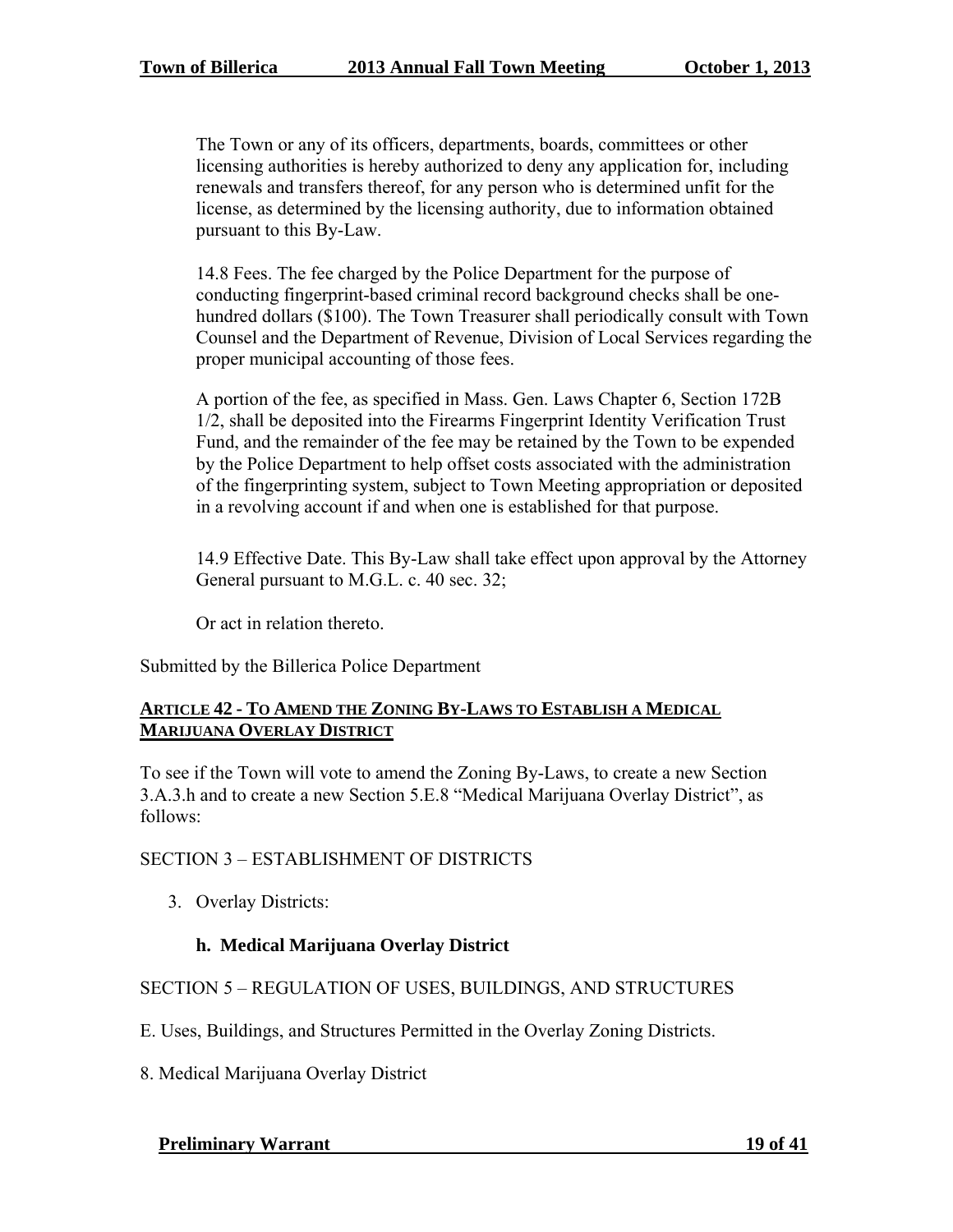- 1. Establishment: The Medical Marijuana Overlay District ("MMOD") is established as an overlay district. The boundaries of the MMOD are shown on the Zoning Map on file with the Town Clerk. Within the MMOD, all requirements of the underlying district(s) remain in effect, except where these regulations provide an alternative to such requirements. Land within the MDOD may be used either for (1) a Registered Marijuana Dispensary ("RMD"), in which case the requirements set forth in this section shall apply; or (2) a use allowed in the underlying district, in which case the requirements of the underlying district shall apply. If the provisions of the MMOD are silent on a zoning regulation, the requirements of the underlying district shall apply. If the provisions of the MMOD conflict with the requirements of the underlying district, the requirements of the MMOD shall control.
- 2. Purpose: To provide for the placement of RMDs, in accordance with the Humanitarian Medical Use of Marijuana Act, G.L. c.94C, App. §1-1, et seq., in locations suitable for lawful medical marijuana facilities and to minimize adverse impacts of RMDs on adjacent properties, residential neighborhoods, historic districts, schools, playgrounds and other locations where minors congregate by regulating the siting, design, placement, security, and removal of RMDs.
- 3. Definitions: where not expressly defined in the Zoning By-Laws, terms used in the MMOD By-Law shall be interpreted as defined in the Humanitarian Medical Use of Marijuana Act, G.L. c.94C, App. §1-1, et seq. and the Department of Public Health Regulations promulgated thereunder, 105 CMR 725.001, et seq., and otherwise by their plain language.
	- a. Registered Marijuana Dispensary: also known as a Medical Marijuana Treatment Center, means a not-for-profit entity registered under 105 CMR 725.100, that acquires, cultivates, possesses, processes (including development of related products such as edible marijuana-infused products ("MIPs"), tinctures, aerosols, oils, or ointments), transfers, transports, sells, distributes, dispenses, or administers marijuana, products containing marijuana, related supplies, or educational materials to registered qualifying patients or their personal caregivers. Unless otherwise specified, RMD refers to the site(s) of dispensing, cultivation, and preparation of marijuana.
- 4. Location
	- a. RMDs may be permitted in the MMOD pursuant to a Special Permit granted by the Planning Board.
	- b. RMDs may not be located within 1,000 feet of the following: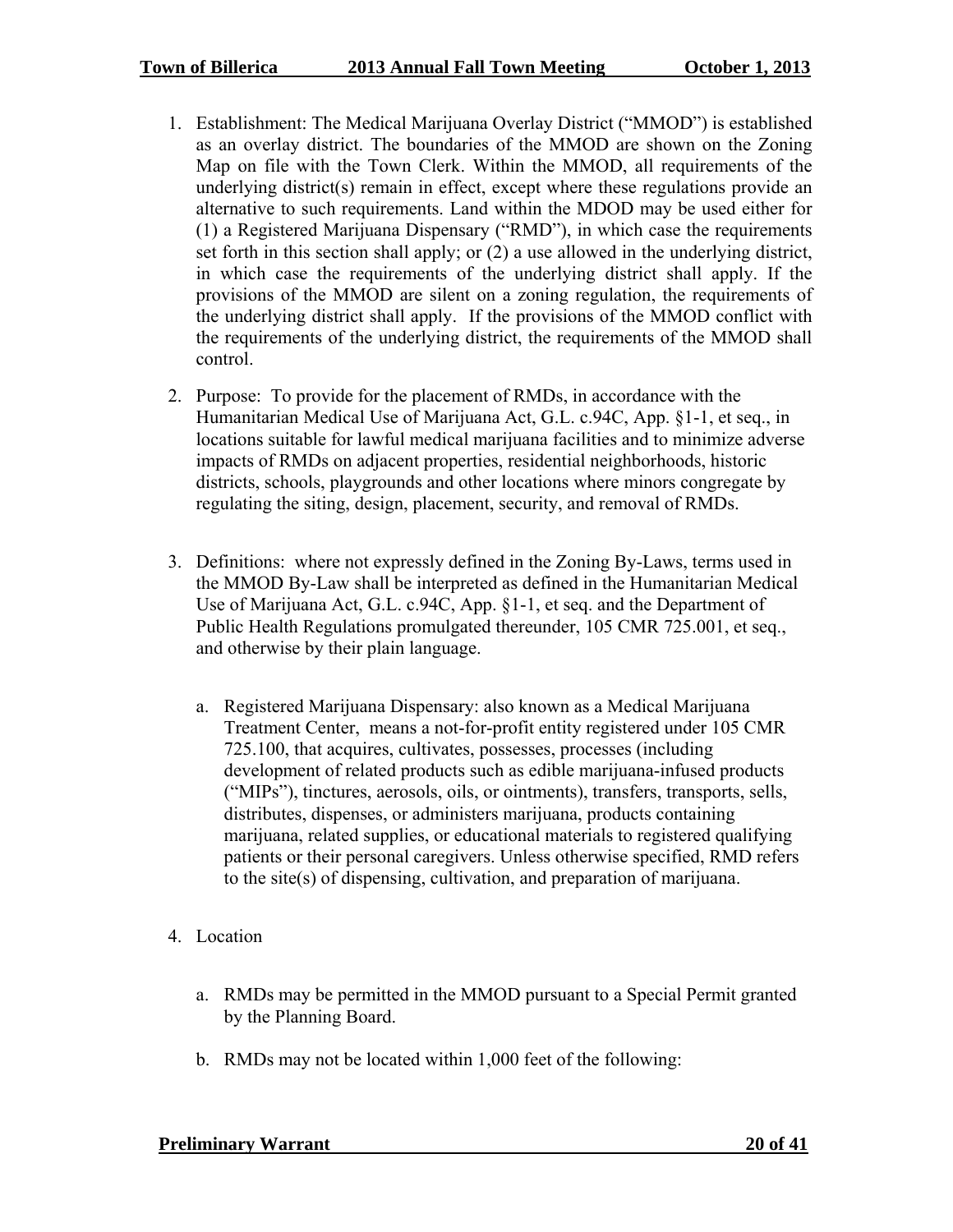- (1) School, including a public or private elementary, vocational, or secondary school or a public or private college, junior college, or university;
- (2) Child Care Facility;
- (3) Library;
- (4) Playground;
- (5) Public Park;
- (6) Youth center;
- (7) Public swimming pool;
- (8) Video arcade facility; or
- (9) Similar facility in which minors commonly congregate.
- c. The distance under this section is measured in a straight line from the nearest point of the property line of the protected uses identified in Section 4.b. to the nearest point of the property line of the proposed RMD.
- d. The distance requirement may be reduced by twenty-five percent or less, but only if:
	- (1) The applicant demonstrates that the RMD would otherwise be effectively prohibited within the municipality;
	- (2) The applicant demonstrates that the RMD will employ adequate security measures to prevent diversion of medical marijuana to minors who are not qualifying patients pursuant to 105 CMR 725.004.
- 5. Procedure: The Planning Board shall be the Special Permit Granting Authority (SPGA) for a RMD special permit.
	- a. Application: In addition to the materials required under Section 6.E and Section 13.B of this By-Law, the applicant shall submit the following:
		- (1) A copy of its registration as an RMD from the Massachusetts Department of Public Health ("DPH");
		- (2) a detailed floor plan of the premises of the proposed RMD that identifies the square footage available and describes the functional areas of the RMD, including areas for any preparation of MIPs;
		- (3) detailed site plans that include the following information:
			- (a) Compliance with the requirements for parking and loading spaces, for lot size, frontage, yards and heights and coverage of buildings, and all other provisions of this By-Law;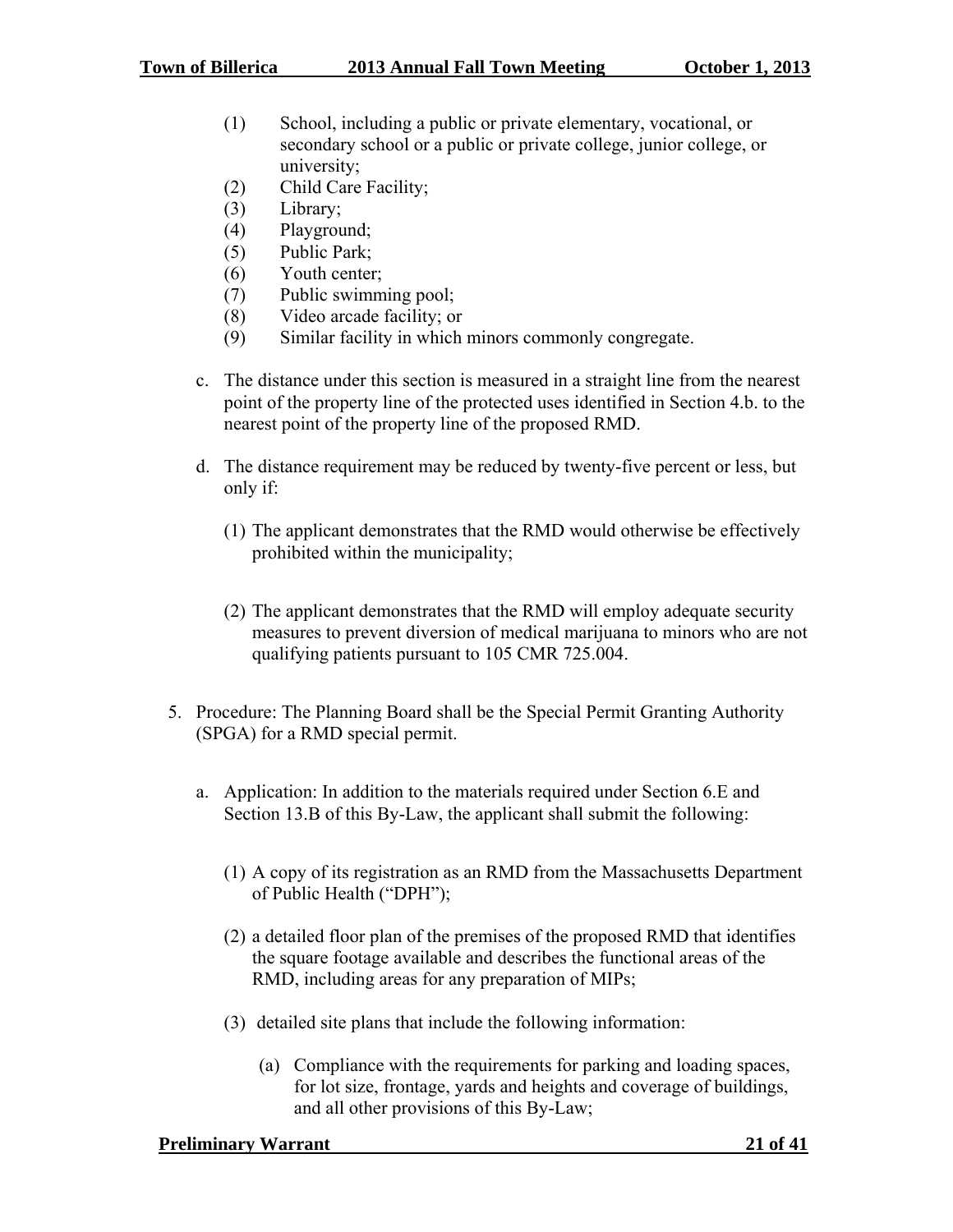- (b) Convenience and safety of vehicular and pedestrian movement on the site and for the location of driveway openings in relation to street traffic;
- (c) Convenience and safety of vehicular and pedestrian movement off the site, if vehicular and pedestrian traffic off-site can reasonably be expected be substantially affected by on-site changes;
- (d) Adequacy as to the arrangement and the number of parking and loading spaces in relation to the proposed use of the premises, including designated parking for home delivery vehicle(s), as applicable;
- (e) Design and appearance of proposed buildings, structures, freestanding signs, screening and landscaping; and
- (f) Adequacy of water supply, surface and subsurface drainage and light.
- (4) a description of the security measures, including employee security policies, approved by DPH for the RMD;
- (5) a copy of the emergency procedures approved by DPH for the RMD;
- (6) a copy of the policies and procedures for patient or personal caregiver home-delivery approved by DPH for the RMD;
- (7) a copy of the policies and procedures for the transfer, acquisition, or sale of marijuana between RMDs approved by DPH;
- (8) a copy of proposed waste disposal procedures; and
- (9) a description of any waivers from DPH regulations issued for the RMD.
- b. The Planning Board shall refer copies of the application to the Building Department, Fire Department, Police Department, Board of Health, Conservation Commission, and the Engineering Division of the Department of Public Works. These boards/departments shall review the application and shall submit their written recommendations. Failure to make recommendations within 35 days of referral of the application shall be deemed lack of opposition.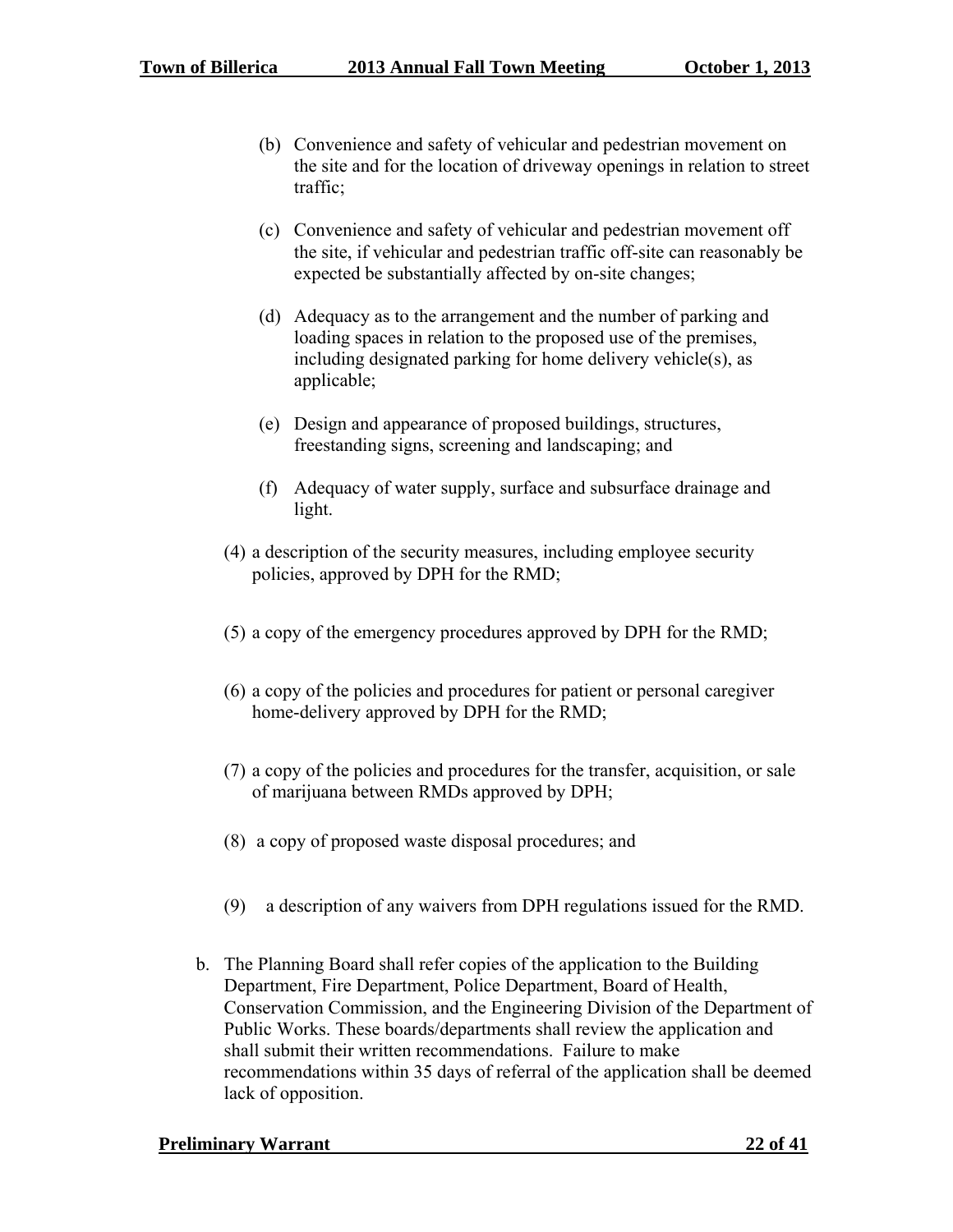- c. After notice and public hearing and consideration of application materials, consultant reviews, public comments, and the recommendations of other town boards and departments, the Planning Board may act upon such a permit.
- 6. Special Permit Conditions on RMDs: The Planning Board shall impose conditions reasonably appropriate to improve site design, traffic flow, public safety, protect water quality, air quality, and significant environmental resources, preserve the character of the surrounding area and otherwise serve the purpose of this section. In addition to any specific conditions applicable to the applicant's RMD, the Planning Board shall include the following conditions in any special permit granted under this By-Law:
	- a. Hours of Operation, including dispatch of home deliveries.
	- b. The permit holder shall file a copy of any Incident Report required under 105 CMR 725.110(F) with the Building Commissioner, Police Chief, and the Planning Board within 24 hours of creation by the RMD. Such reports may be redacted as necessary to comply with any applicable state or federal laws and regulations.
	- c. The permit holder shall file a copy of any summary cease and desist order, cease and desist order, quarantine order, summary suspension order, order limiting sales, notice of a hearing, or final action issued by DPH or the Division of Administrative Law Appeals, as applicable, regarding the RMD with the Building Commissioner, Police Chief, and Planning Board within 48 hours of receipt by the RMD.
	- d. The permit holder shall provide to the Building Commissioner and Police Chief, the name, telephone number and electronic mail address of a contact person in the event that such person needs to be contacted after regular business hours to address an urgent issue. Such contact information shall be kept updated by the permit holder.
	- e. The special permit shall lapse within five (5) years of its issuance. If the permit holder wishes to renew the special permit, an application to renew the special permit must be submitted at least 120 days prior to the expiration of the special permit.
	- f. The special permit shall be limited to the current applicant and shall lapse if the permit holder ceases operating the RMD.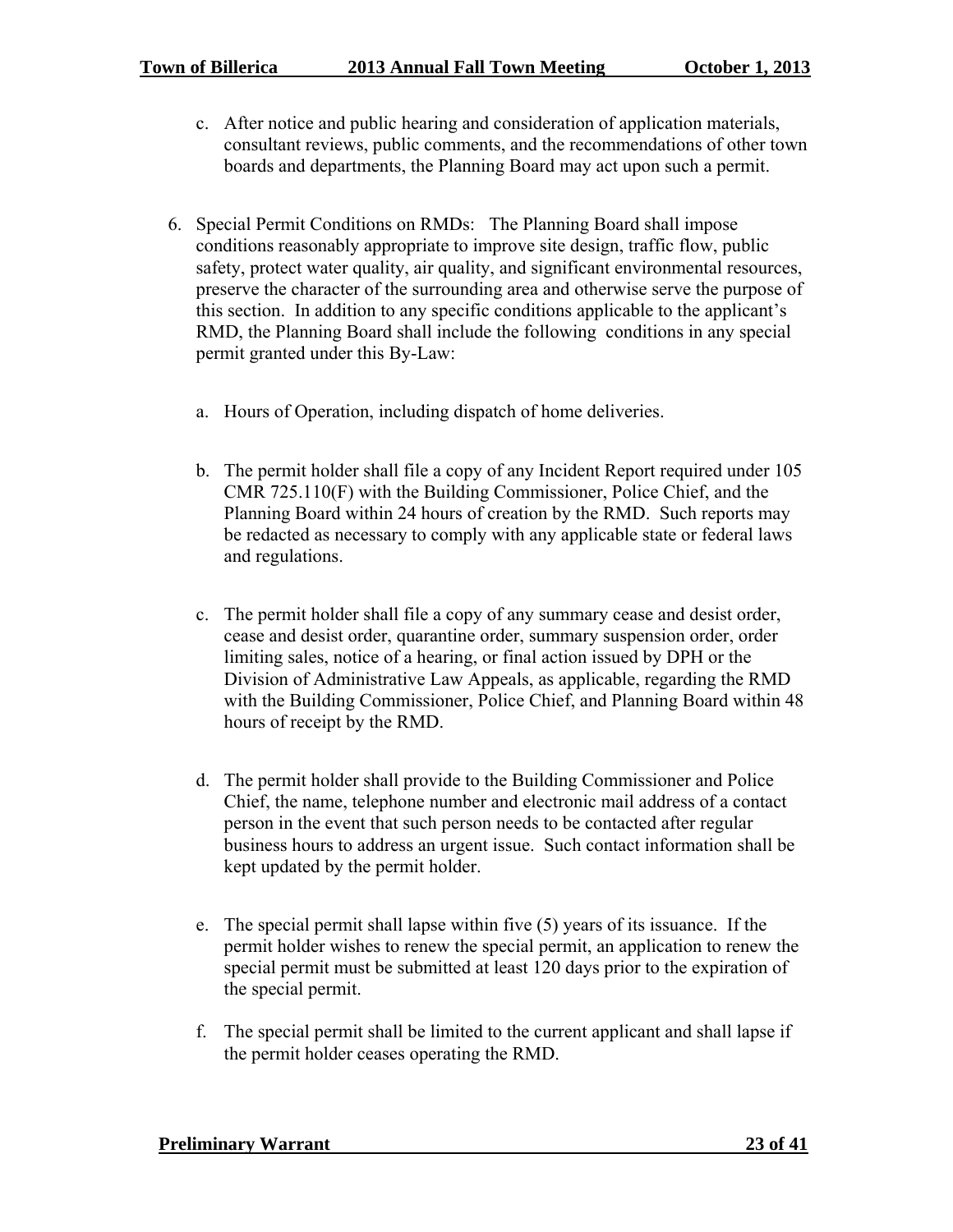- g. The special permit shall lapse upon the expiration or termination of the applicant's registration by DPH.
- h. The permit holder shall notify the Building Commissioner, Police Chief, and Planning Board in writing within 48 hours of the cessation of operation of the RMD or the expiration or termination of the permit holder's registration with DPH.
- 7. Exemption from RMD Special Permit Requirement: RMDs that demonstrate that they are protected pursuant to the agricultural exemption under G.L. c.40A §3 are not required to obtain a special permit, but shall apply for Site Plan Approval pursuant to Section 6 of this By-Law.
- 8. Prohibition Against Nuisances: No use shall be allowed in the MMOD which creates a nuisance to abutters or to the surrounding area, or which creates any hazard, including but not limited to, fire, explosion, fumes, gas, smoke, odors, obnoxious dust, vapors, offensive noise or vibration, flashes, glare, objectionable effluent or electrical interference, which may impair the normal use and peaceful enjoyment of any property, structure or dwelling in the area.
- 9. Severability: The provisions of this By-Law are severable. If any provision, paragraph, sentence, or clause of this By-Law or the application thereof to any person, establishment, or circumstances shall be held invalid, such invalidity shall not affect the other provisions or application of this By-Law.

Or act in relation thereto.

Submitted by the Planning Board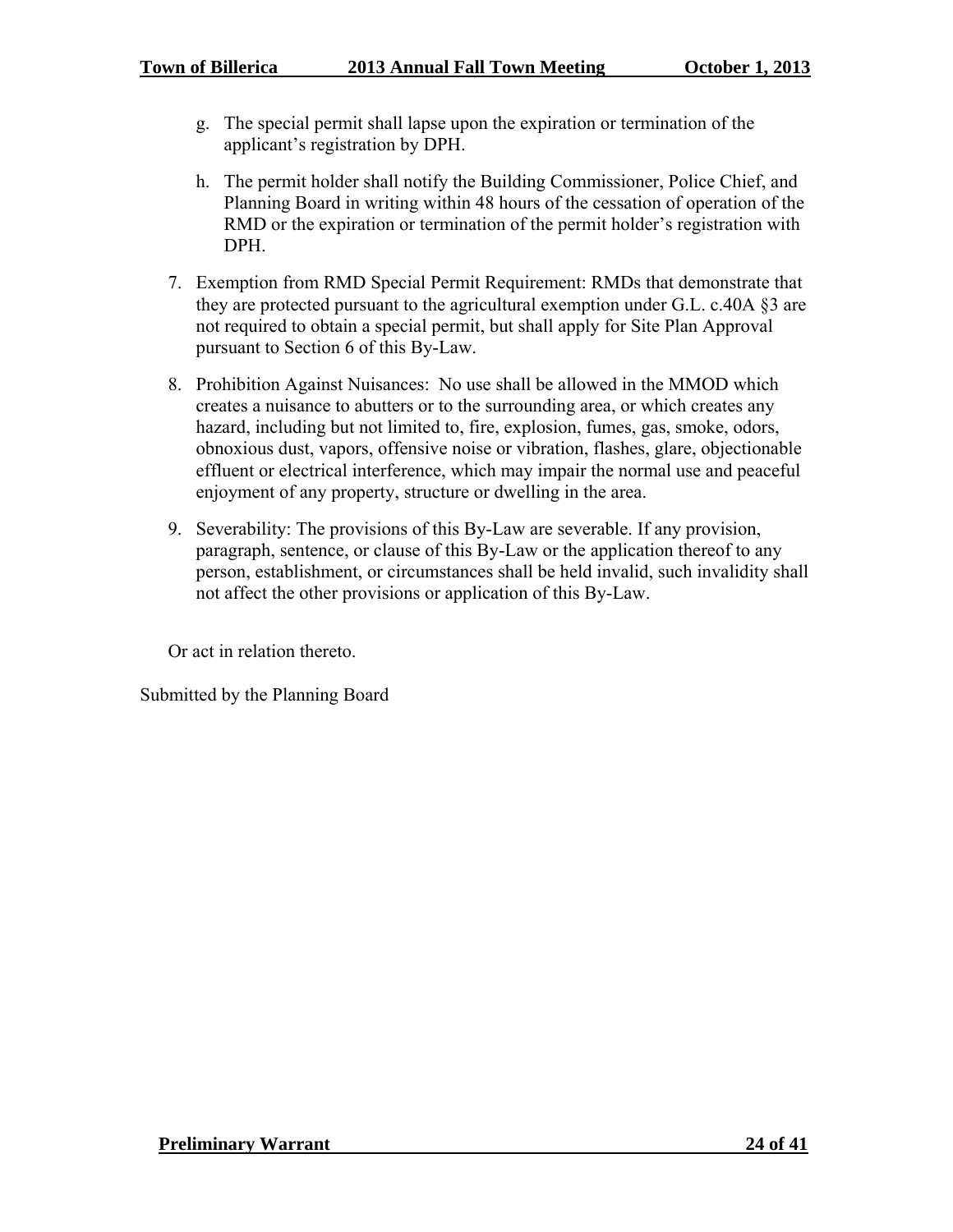## **ARTICLE 43 - TO AMEND THE ZONING MAP TO ESTABLISH MEDICAL MARIJUANA OVERLAY DISTRICTS**

To see if the Town will vote to amend the Zoning By-Law and Zoning Map to establish the following areas as Medical Marijuana Overlay Districts:

Billerica Avenue area (north of power line):

Map 1 Parcel 1; Map 2 Parcels 1, 2, 3, 4, and 5 Map 3 Parcels 3, 20, and 20-1 Map 5 Parcels 13, 14, and 15

Republic/Esquire/Sterling Roads:

Map 38 Parcels 5-2, 5-6, 11-1, 15-1, 28, 30-1, 30-2, 30-3-1, 30-5, 32-1, 32-2, and 33 Map 39 Parcels 18-1, 18-2, 18-3, 18-4, 33-1, and 93-1 Map 48 Parcels 5-2, 5-3, 7, 11-1, 16-1, 23-1, 24, 25, 26, 27-1, 29, 30, 32, 33, 34, 36-1, 37-1, 38, 39, 41-3, 43, 44, 45-1, 46-1, 48, 49, 53, and 61 Map 58 Parcels 17 and 18

Or act in relation thereto.

Submitted by the Planning Board

## **ARTICLE 44 - TO AMEND THE ZONING BY-LAWS FOR PLANNED DEVELOPMENT DISTRICT REGULATIONS**

To see if the Town will vote to amend the Zoning By-Law to create a new Section 5.I "Planned Development District", as follows:

## **I. PLANNED DEVELOPMENT DISTRICT**

1 Purpose and Intent

The Planned Development District (PDD) is intended to:

Permit an entity to propose, and for Town Meeting to vote on, a development proposal that specifies a mixture of commercial, industrial, residential, open space or other uses and the site development requirements to be used for a specific site.

Permit some flexibility in the development of individual tracts of land by required and predetermined standards.

 **Preliminary Warrant 25 of 41**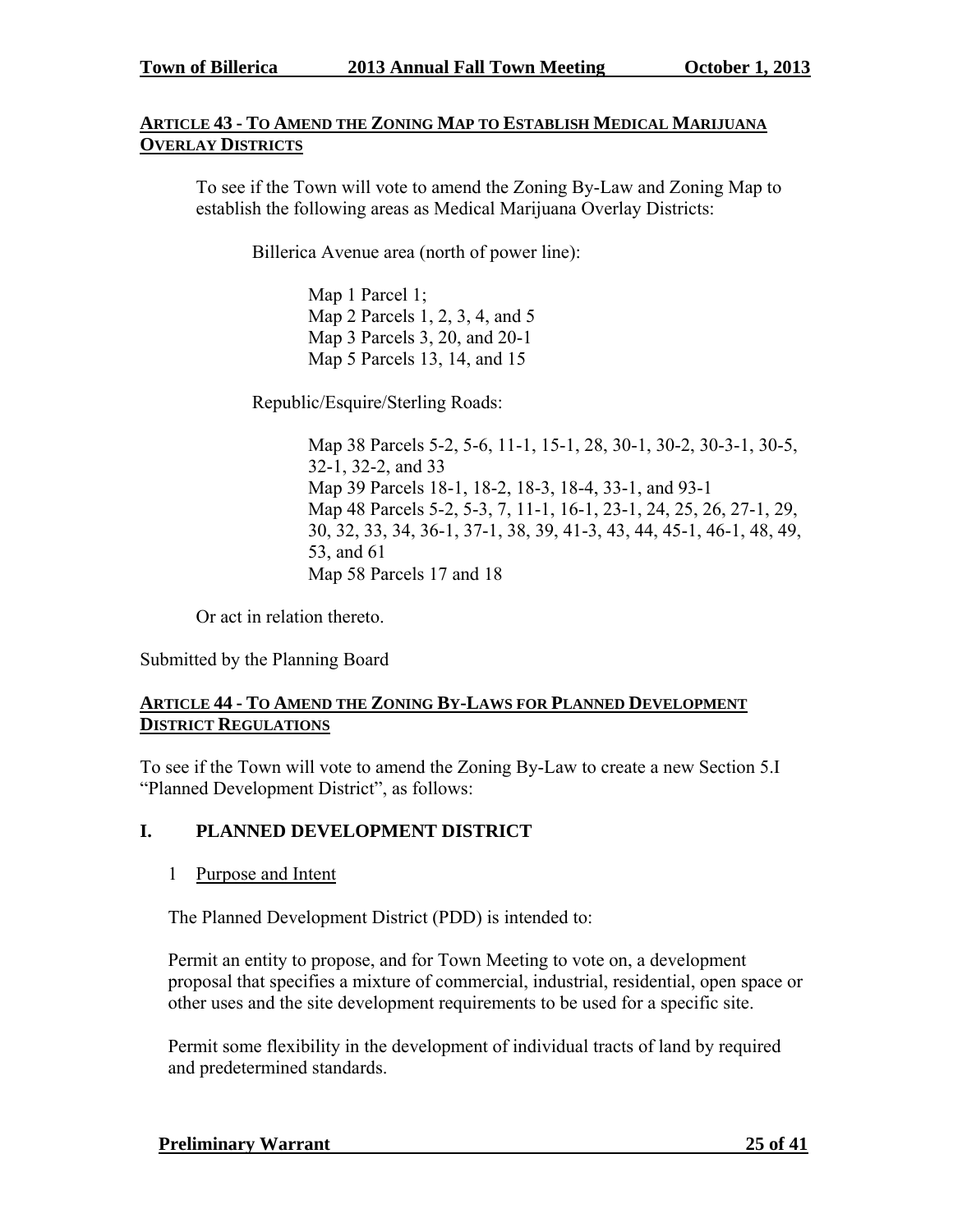Permit the use of development standards tailored to a specific site and more detailed than those for the standard zoning districts.

Permit the Town to evaluate the potential impacts of a proposed development and to authorize the Planning Board, as the Special Permit Granting Authority, to require that the development of the site substantially conforms to site development standards approved as part of the rezoning to a PDD, including mitigation of a project's impacts.

## 2 Permissible Uses and Requirements

A Planned Development District may be composed of commercial, industrial, residential, open space, or other uses, alone or in combination. A Planned Development District requires a rezoning amendment to the Billerica Zoning By-Law. The minimum lot size for a PDD is  $2$  acres.

3 Procedures

Proponents for a PDD Rezoning Amendment shall follow the following procedures in order to promote review of the proposed amendment and to facilitate public-private cooperation in the establishment of the PDD.

3.1 Pre-Application Review

Proponents are strongly encouraged to schedule a pre-application review with the Building Commissioner and Director of Planning. The Pre-Application Review should precede the preparation of detailed plans or specifications. Documents recommended for the Pre-Application review include, but are not limited to: An existing conditions plan of subject propert(ies), a project description (either in narrative or sketch form), a listing of proposed uses to be permitted or allowed by special permit, which may be a narrative describing the type and character of uses and/or a listing, by cross reference, of uses to be permitted as they appear in the "Table of Use Regulations". An explanation of why existing zoning districts do not meet the needs of the proposal shall also be submitted.

3.2 Rezoning Warrant Article Submission

The Proponent shall submit a proposed warrant article to the Board of Selectman and Planning Board, in hard copy and electronic format for the PDD rezoning. The Planning Board may determine that the assistance of outside consultants, including attorneys, is warranted. This review shall include but is not limited to the size, scale and/or complexity of a proposed project and a project's potential impacts. The Planning Board shall request that Proponent enter into a Memorandum of Agreement with the Board of Selectmen to set up an account, under MGL Chapter 44,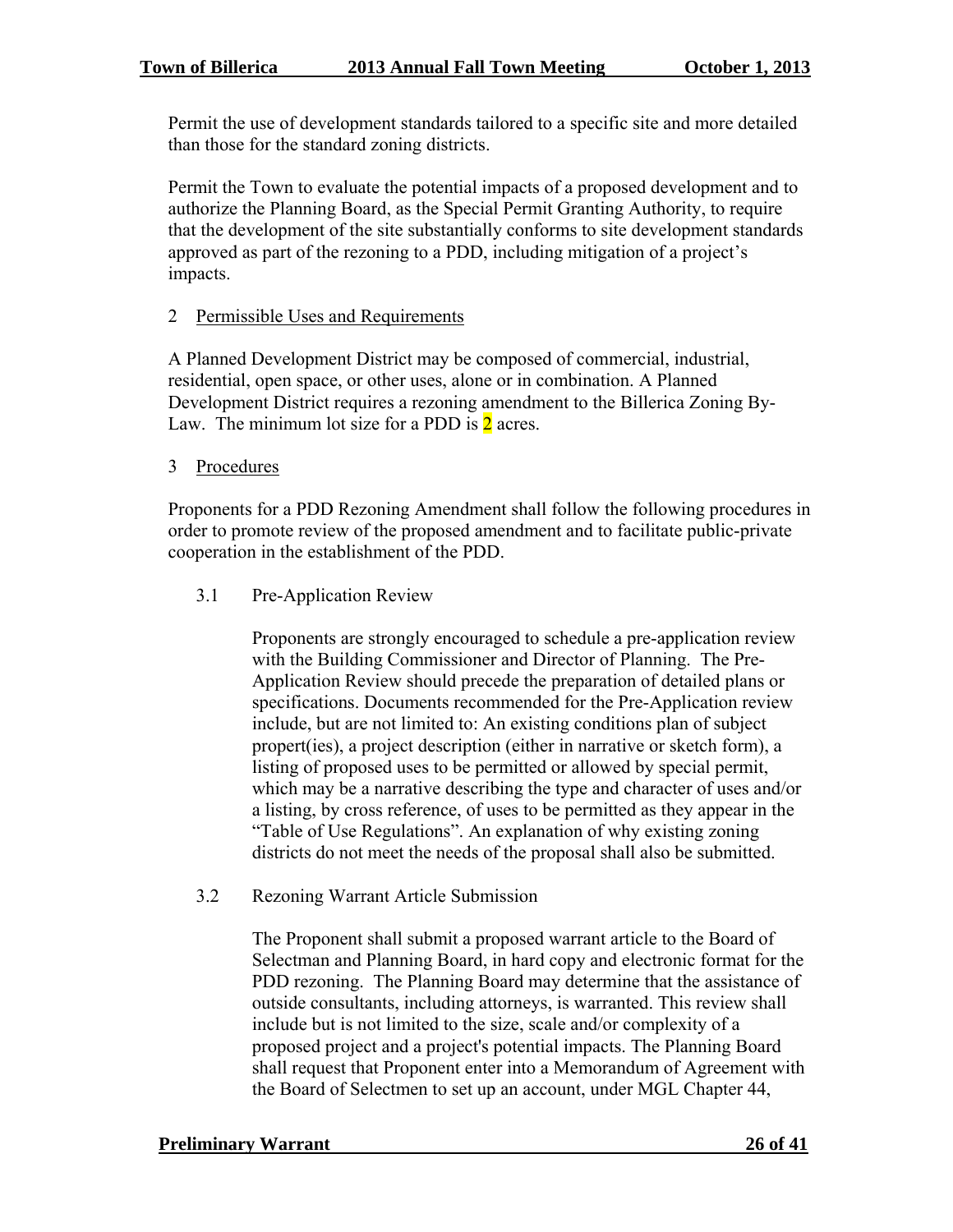Section 53A consisting of the reasonable costs incurred by the Town for the employment of outside consultants to conduct a review engaged by the Town to assist in the review of a proposed project.

3.3 Statutory Requirements

The zoning amendment shall thereafter be processed in accordance with G.L. c. 40A, s. 5.

#### 4 Submission Requirements for a PDD Rezoning

The application for a PDD Rezoning shall include a Development Proposal which consists of the following 5 (five) requirements. All materials shall be submitted in both hard copy and electronic format.

- 1. Completed Application to the Planning Board
- 2. Submission Fee
- 3. Concept Plan (Preliminary Site Plan)
- 4. Zoning and Special Conditions
- 5. Impact Analysis
	- 4.1 Completed PDD Rezoning Application

PDD rezoning Applications can be obtained from the Planning Department.

4.2 Submission Fee

The Planning Board shall specify submission fees for a PDD rezoning in its Rules and Regulations. The required fee shall be submitted with the PD rezoning Application to the Planning Board.

- 4.3 Concept Plan (Preliminary Site Plan)
	- a. A Concept Plan shall include the following, at a scale of no smaller than 1:40 unless otherwise noted, containing all of the following proposed site construction information:
		- 1. Location of buildings; number of stories, approximate floor area and maximum height of each building; the distance in feet between buildings.
		- 2. Existing and proposed contours.
		- 3. Proposed lot lines.
		- 4. Grading and landscaping.
		- 5. Location and dimensions of drives and parking areas.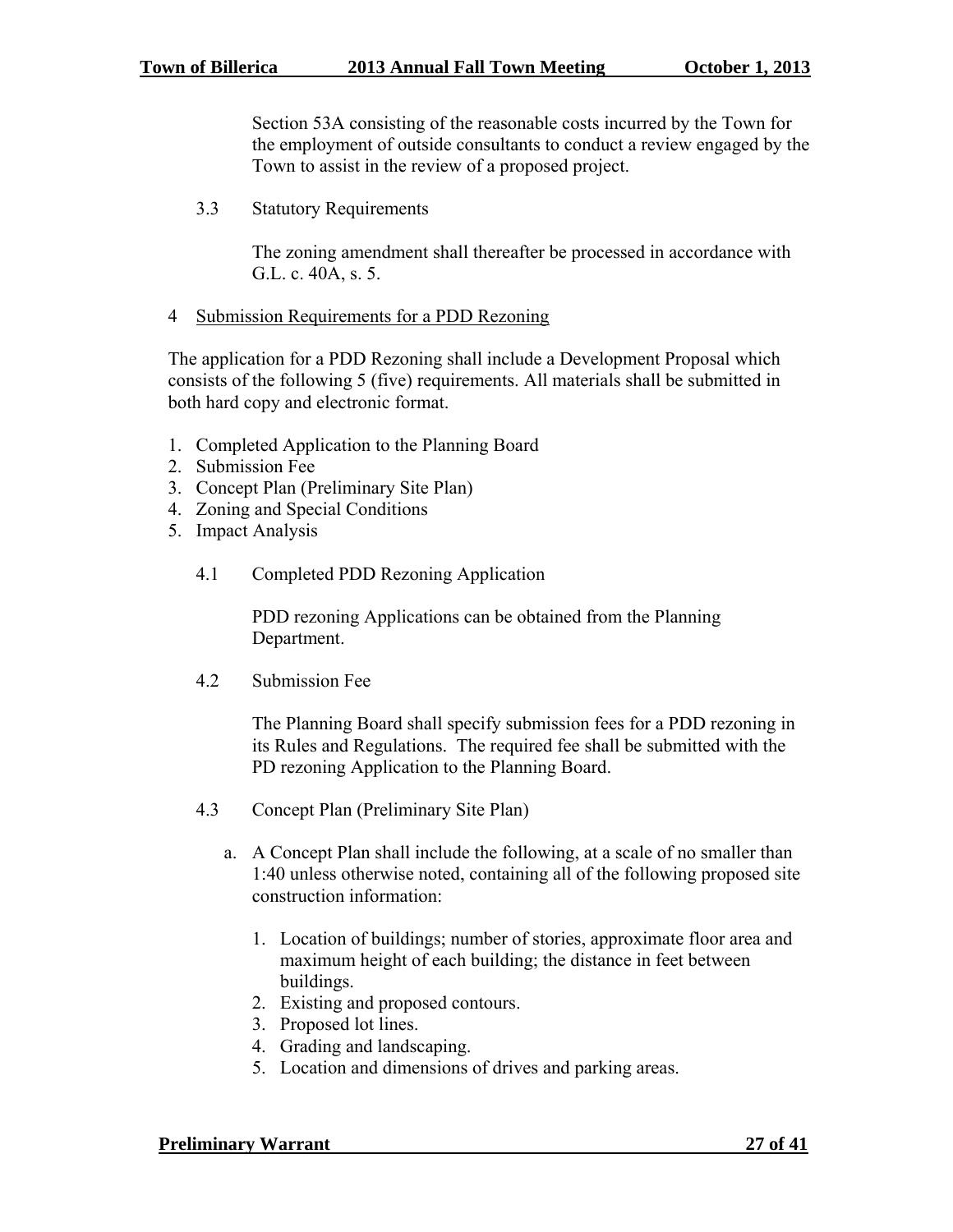- 6. Location and characteristics of any common open space or usable open space.
- 7. Proposed drainage system.
- 8. Proposed landscaping.
- 9. Building elevations.
- 10. Building Envelope.
- b. A table within the plan set containing all of the following information:
	- 1. Total land area (square feet).
	- 2. Building envelope (square feet and percentage of the total land area).
	- 3. Common and open space, if any (square feet and percentage of the total land area).
	- 4. Site coverage of buildings (square feet and percentage of the total land area).
	- 5. Impervious surface area (square feet and percentage of the total land area).
	- 6. Pervious surface area (square feet and percentage of the total land area).
	- 7. Gross floor area of all nonresidential buildings.
	- 8. Floor area ratio if applicable
	- 9. Density of dwelling units, or their equivalent, if applicable.
	- 10. Number of off-street parking spaces and, if applicable, loading bays.
- c. A locus-context map of all land within 500 feet of any part of the proposed PDD containing all of the following information (the scale on this map may be no smaller than 1:600):
	- 1. All dwellings and principal buildings.
	- 2. Land use of each lot.
	- 3. Lot and right-of-way lines.
	- 4. Existing contours at two-foot intervals.
	- 5. Principal natural features in general, including but not limited to: Significant rock outcroppings, Water systems (including standing surface water, brooks or streams, the direction of drainage, wetlands, and the 100-year flood elevation.)
	- 6. Significant vegetation, including, but not limited to: mature trees, unique specimens of vegetation, and vegetation that indicates wetlands.
	- 7. Zoning district boundaries.
	- 9. Recorded easements on the proposed PDD and within the 500-foot limit.
	- 10. Public facilities, including, but not limited to: conservation or recreation land, footpaths, bicycle paths, and streets.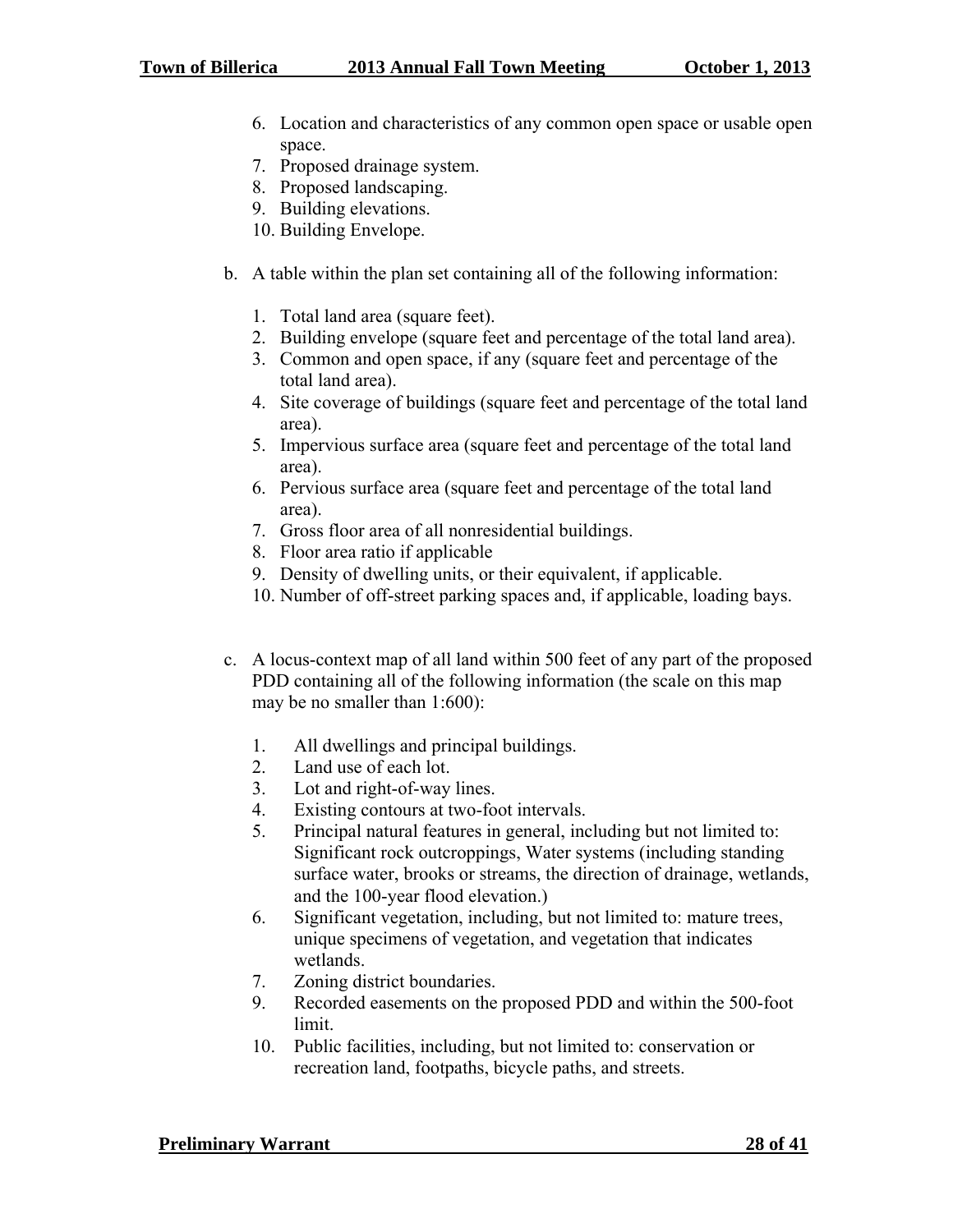- 11. Significant noise/visual impact, including, but not limited to: views from the site and sources of noise affecting the site.
- 12. Historically or architecturally significant structures and sites on or adjacent to the proposed PDD.
- 13. Areas of known contamination and a delineation of the disposal site area within 500 feet.
- d. A property rights and dimensional standards plan containing the following information:
	- 1. The location of existing easements or other property rights affecting the proposed development.
	- 2. The approximate locations of any sections of the land to which the Town would be granted property rights, either easements or transfer of ownership for street, utility, conservation or other purposes.
	- 3. The anticipated division of the property into parcels in private ownership, if any, if it affects zoning provisions.
	- 4. The yard setback in feet for buildings and parking lots from lot lines and, where applicable, a zoning district boundary, a brook or a pond.
	- 5. The boundaries of any common open space or usable open space.
- e. A utilities analysis showing:
	- 1. The location and size of the Town's existing water mains, fire hydrants, sanitary sewers, and storm drains.
	- 2. The proposed locations and the approximate size of utilities to be constructed on the site and their proposed connections to the Town's utilities, and any special features, such as culverts or pumping stations, that might affect the ability of the Town to service the development.
- f. An existing conditions plan.
- 4.4 Zoning and Special Conditions
	- a. "Use Table" Uses to be permitted by right or allowed by special permit in the buildings by cross reference, of uses to be permitted as they appear in Section 5 "Table of Use Regulations".
	- b. "Zoning Provisions" Describing special regulations unique to the development and/or a cross reference to provisions of this Bylaw that will apply to the PD District.
	- c. "Special Conditions" Applicable to the proposed development which may include but are mot limited to, grants of benefits to the Town such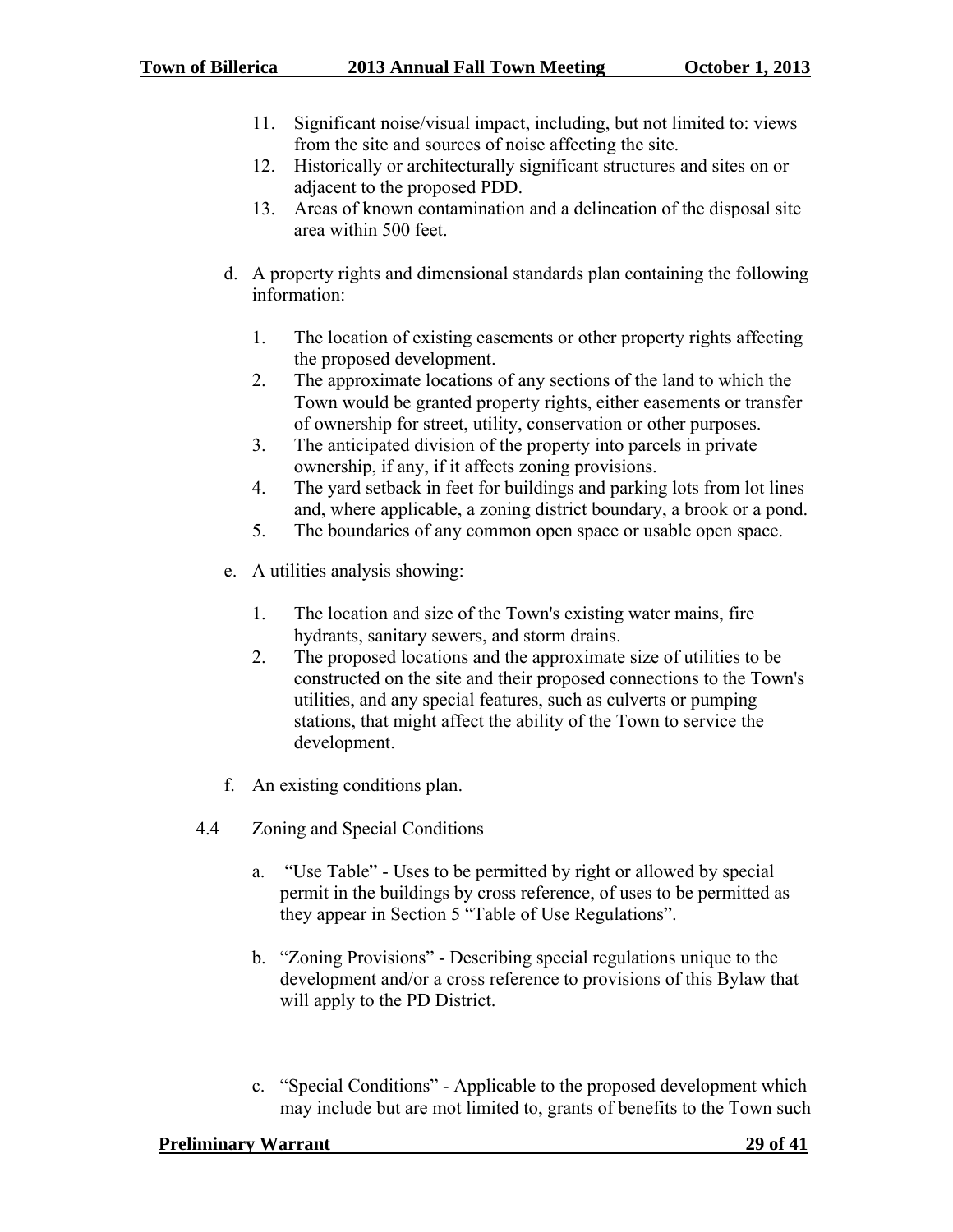as land for public purposes, traffic mitigation, drainage mitigation, construction of improvements or financial contributions on behalf of the Town, or other development limitations such as but are not limited to aesthetic features.

4.5 Impact Analysis

The Proponent shall submit an impact statement, the purpose of which is to enable the officials of the Town to determine what methods are used by the Proponent to promote the environmental health of the community and to minimize adverse effects on the natural resources and the Town's roads and utilities. The analysis must include the following components: Traffic, Drainage, Utility, Environmental, and Community Impact as set forth below.

In reviewing the statement, the Planning Board shall consider the degree to which impact on Town roads and utilities is mitigated, to which stormwater is recycled back into the ground, the maintenance and improvement of the flow and quality of surface water, the preservation or promotion of wildlife refuges, historic sites, unique geological, botanical and archaeological features, existing or potential trails, access to open space areas, and the health and safety of the inhabitants of the area.

a. Traffic Analysis

To address traffic flow and safety, including parking and loading. To be conducted by a traffic engineer certified as qualified as a member of the Institute of Transportation Engineers (ITE). The analysis shall include:

- 1. Traffic counts on arterial streets that provide access to the proposed PDD showing data on Average Daily Traffic (ADT) and a.m. and p.m. peak periods (conducted for two hours divided into fifteen-minute segments.
- 2. Intersection turning movement counts at intersections likely to be affected by the proposed development.
- 3. An inventory of roadway characteristics showing the width of the principal approach streets and the presence or absence of sidewalks and their conditions.
- 4. Estimated trip generation showing the projected inbound and outbound vehicular trips for the a.m. and p.m. peak periods and a typical one hour off-peak trip generation.
- 5. The estimated distribution of new trips by approach streets.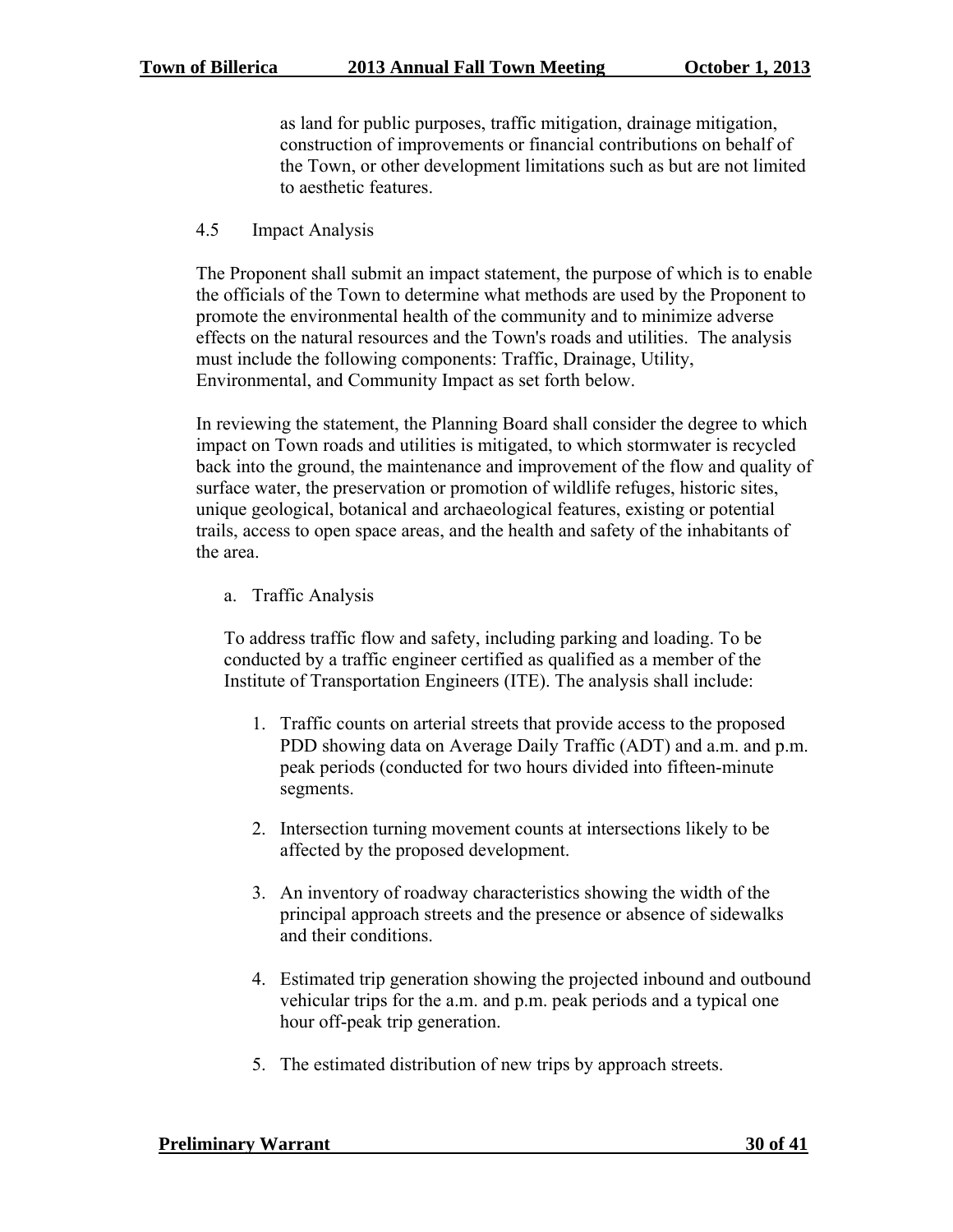- 6. The effect of additional traffic generated by the development on traffic "levels of service" on each approach street.
- 7. Estimated off-street parking and loading requirements and time of peak accumulation.
- b. Stormwater and Drainage Analysis
	- 1. Infiltration, including soils analysis and contamination if applicable.
	- 2. Watershed analysis.
	- 3. Pre and Post Development Drainage Calculations, including Peak Flow analysis (2, 10, 25 and 100 year storm events).
	- 4. Narrative of how the proposed project meets the State Stormwater Standards (including how LID features have been incorporated)
	- 5. Proposed land grading and permanent vegetative cover.
- c. Utility Analysis
	- 1. Describe the effect of the project on the public sewer system.
	- 2. Describe the effect of the project on the Town water supply and distribution system.
	- 3. Describe the effect of the project on the natural gas and electrical power distribution system.
- d. Environmental Impact report
	- 1. Neighborhood character: Describe how the proposed development proposal fits in with the neighborhood, surrounding properties and land uses.
	- 2. Impacts on the natural environment: Describe any impacts on archaeological or historical resources, rare or irreplaceable natural areas, including the habitat of endangered species. Describe how the proposal will affect these features.
- e. Community Impact Report
	- 1. Social, economic, or community needs which are served by the proposed development.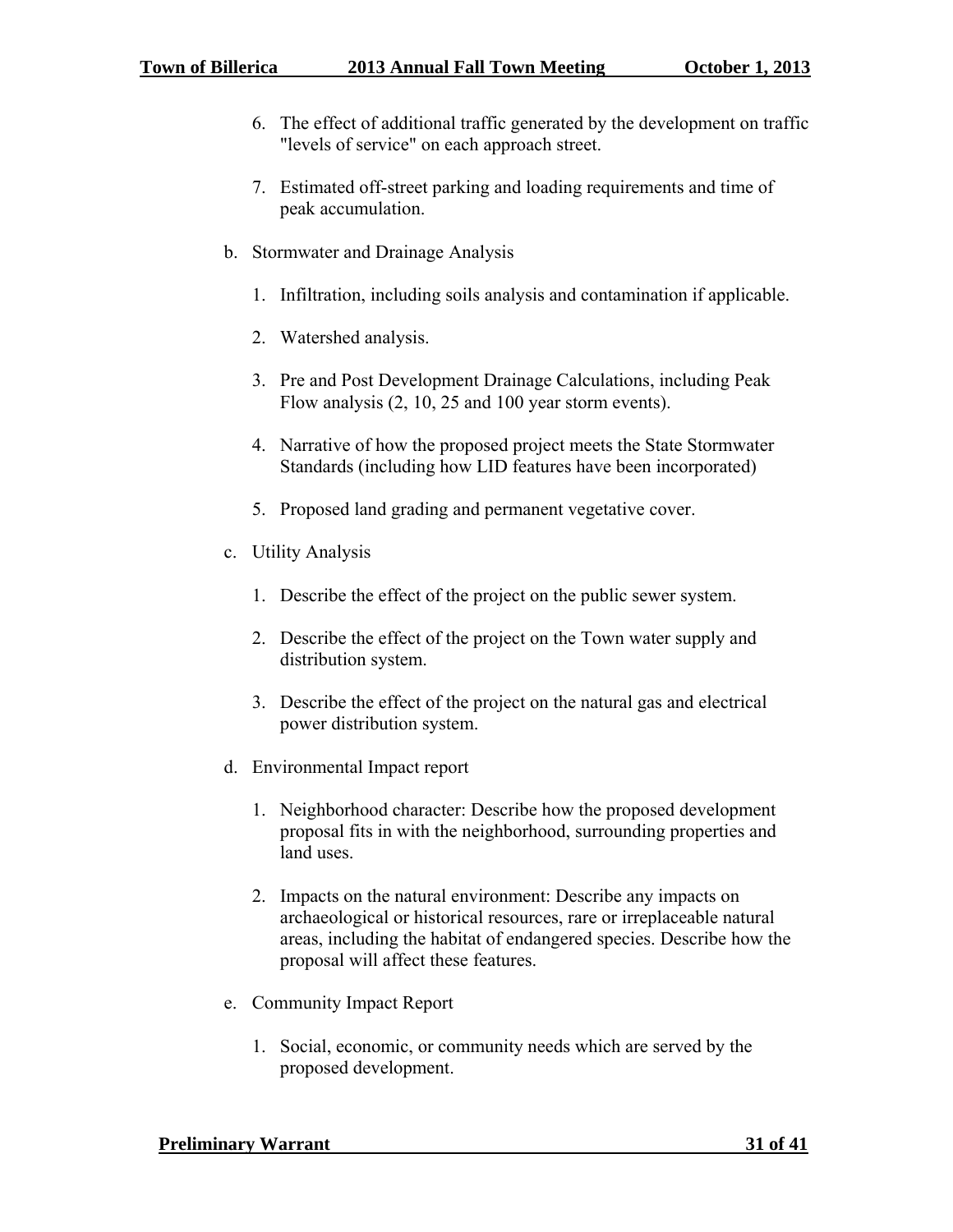- 2. Preliminary fiscal impact, including impact on town services, tax base, and employment.
- 3. The special impact, if any, on municipal and governmental services.
- 4. If the proposed project includes a residential component, an estimate of the number of additional children who will attend school and the number of total new persons added to the Town's population.

## 4.6 Additional Requirements

In addition to the submission requirements outlined in this section, the Planning Board may impose additional submission requirements through the adoption of Rules and Regulations for a PD District rezoning.

## 5 Administrative Requirements

The Proponent of a PD Rezoning shall submit an application and all supporting documentation to the Planning Department, together with the required filing fee as specified in this Section and in the Planning Board's PD Rules and Regulations:

## 5.1 Distribution:

The Proponent shall submit (14) hard copies of all of the items required under Subsection 1.4 and (2) compact disc copies of the electronic data to be distributed as follows:

Interdepartmental review: The Planning Board shall distribute one (1) copy each of the application and all supporting documentation to the Building Commissioner, the Board of Selectmen, the Town Engineer, the Board of Health, the Conservation Commission, the Fire Chief, and the Police Chief, all of whom shall consider the application and submit a report thereon with recommendations to the Planning Board. The Planning Board shall not make a finding and determination upon the application until it has received the reports from the Building Commissioner, the Board of Selectmen, the Board of Health, the Fire Chief or designated representative, the Police Chief or designated representative, the Town Engineer, and the Conservation Commission or until thirty-five (35) days shall have elapsed without such reports being submitted and until a public hearing has been held.

Town Clerk: The Planning Board shall distribute one (1) copy each of the application and all supporting documentation to the Town Clerk to provide additional public access to such documents prior to Town Meeting.

The Planning Board: shall retain the remaining hard copies and compact disc for review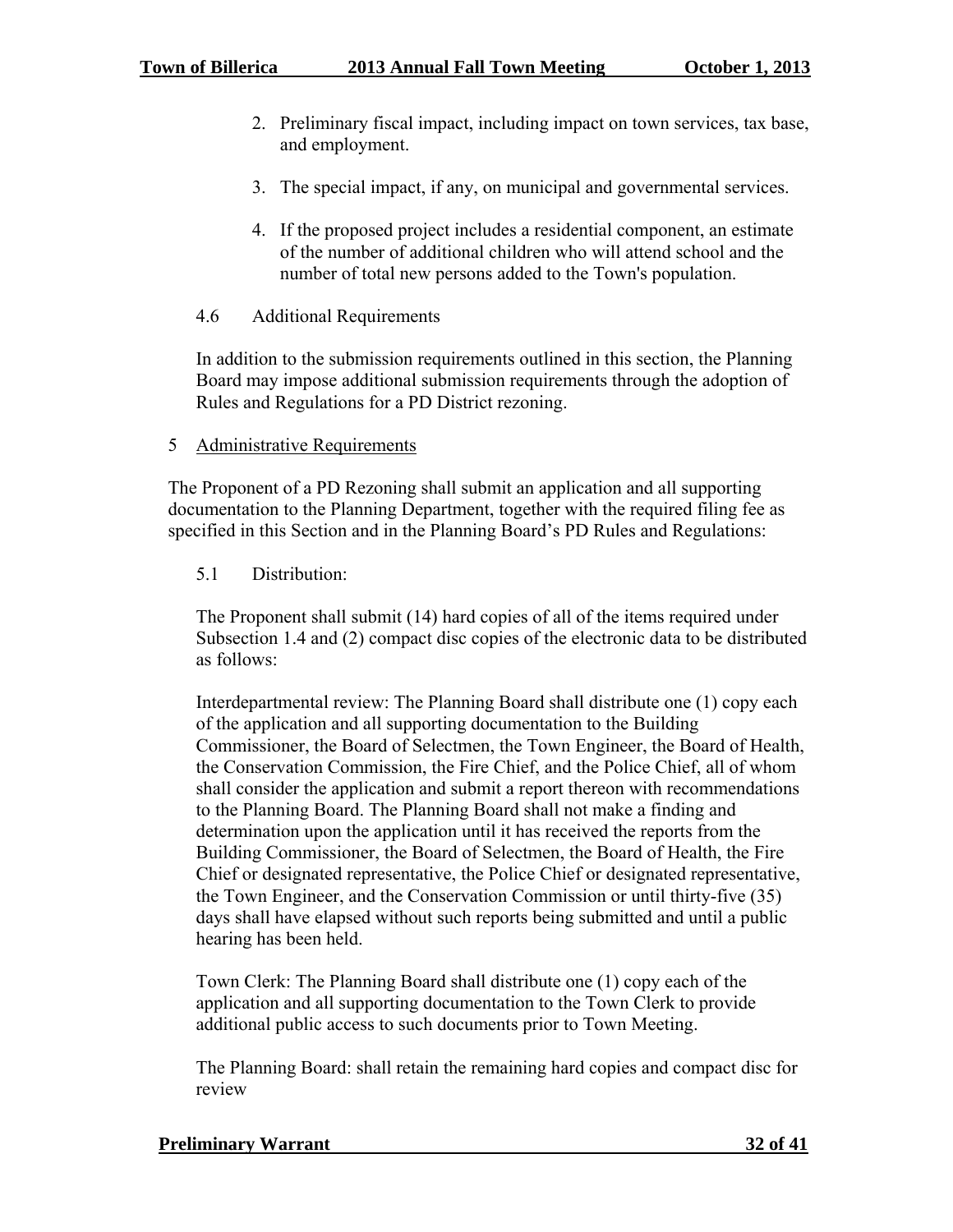The Planning Board may require and if that is the case, the proponent shall provide additional copies as deemed necessary for review.

- 5.2 Hearing: A hearing shall be held pursuant to MGL 40A, §5 with the following additional criteria and requirements.
	- a. The Planning Board shall prepare the legal notice for the rezoning.
	- b. The legal notice of the public hearing shall be mailed, by the Proponent, post prepaid, to all current Town Meeting Members, based on the active list of Town Meeting Members as maintained by the Town Clerk at the time of submission of the application.
	- c. The Planning Board shall open the public hearings within 30 days of receipt of a completed application submission. If within 30 days there is not a regularly scheduled Planning Board, then the hearing for the rezoning must be scheduled for the next regularly scheduled Planning Board Meeting and noticed pursuant to MGL 40A, §5.
	- d. Any supplemental and/or revised documents from the Proponent must be submitted to the Planning Department no later than the Friday prior to Planning Board meetings at which the rezoning will be considered.
- 5.3 Warrant Preparation and distribution
	- a. After the original warrant submission to the Board of Selectman by the Proponent, the Planning Department staff shall be responsible for preparation and editing of all zoning requirements and special conditions.
	- b. All zoning documents and special conditions submitted to Town Meeting Members shall be sent by the Planning Department staff. All postage shall be paid by the Proponent.
	- c. The Planning Board Chair shall review and confirm that the draft motion submitted to the Town Clerk that is to be voted on at Town Meeting is the same as the version recommended and voted by the Planning Board. This is not meant to preclude further amendments at Town Meeting.

## 5.4 Covenant Agreement

After any Special Conditions have been approved by the Planning Board, the Planning Board may request the Board of Selectmen to include any special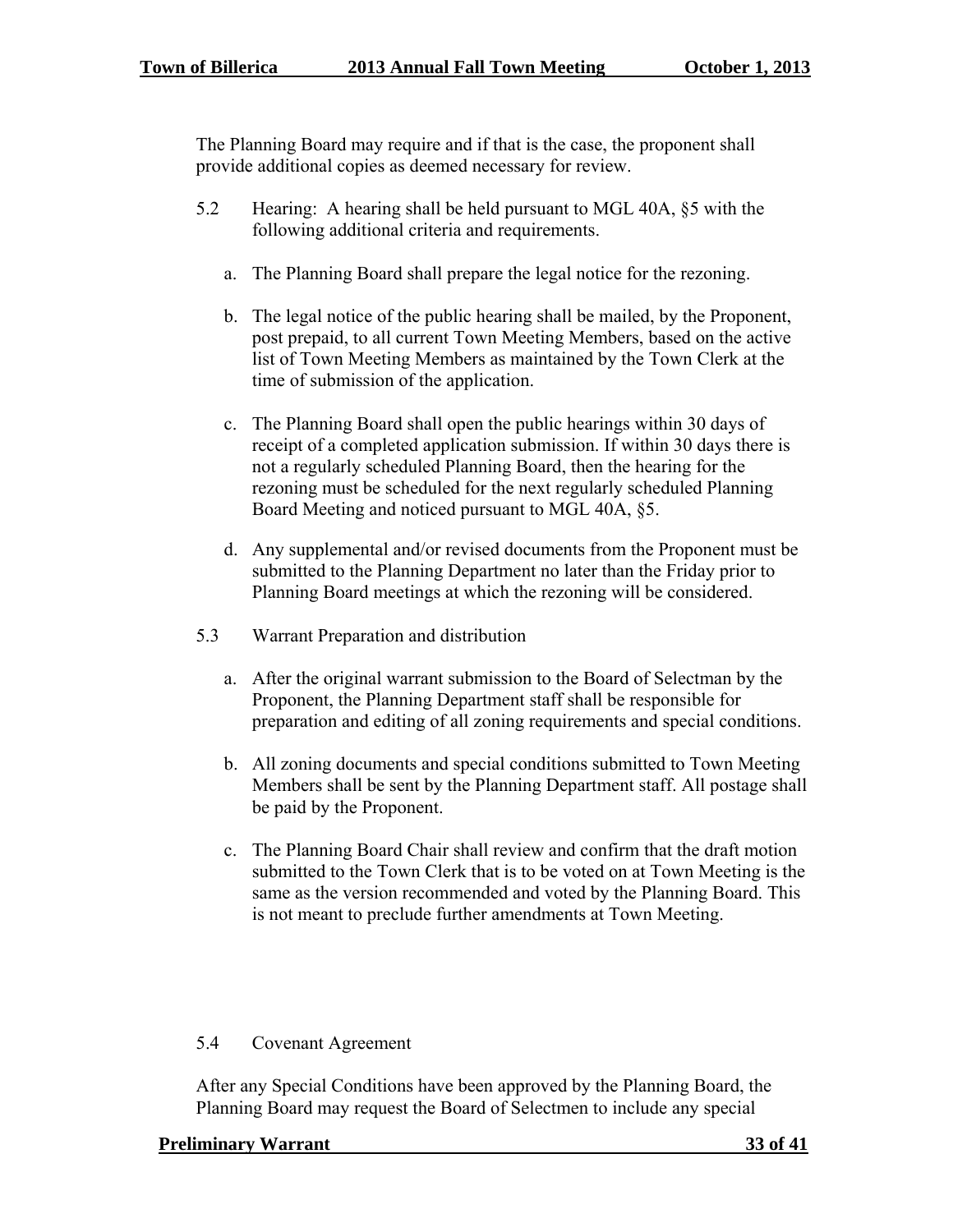conditions in the PDD rezoning article in a Covenant Agreement with the Proponent. The Proponent shall prepare the Covenant Agreement in consultation with the Planning Department. If agreed to, the Board of Selectmen shall execute the Covenant Agreement on behalf of the Town.

## 5.5 Covenant Administration

The Covenant shall be held in escrow until such time as Town Meeting votes on the article to rezone the PDD. If Town Meeting votes to approve the PDD rezoning, the Covenant shall be recorded, at the Middlesex South Registry of Deeds. Within fifteen (15) days of recording the Proponent must promptly inform the Board of Selectman and the Planning Board of the book and page reference as proof of the recording.

## 6. Lapse

The development and uses approved in a rezoning to a PDD may not be commenced unless the Planning Board issues a PD Special Permit, as required in Section 2.0, for substantial development or reuse within the PD, within two (2) years from the date of approval by Town Meeting. Until such time as a PD Special Permit is granted by the Planning Board pursuant to Section 2.0 and recorded by the property owner the development of the property shall be governed by the zoning provisions in effect for the zoning district for which the land was zoned immediately prior to its inclusion in a PDD. If a PD Special permit is not obtained within two (2) years, the PDD zoning shall lapse and the development of the property shall be governed by the zoning provisions in effect for the zoning district which the land was zoned immediately prior to its inclusion in a PDD.

The foregoing two (2) year time period shall not be applicable to any Planned Development District which involves land owned by the Town. For any such Planned Development District involving such Town owned land as part of the original PD rezoning proposal, the zoning established by the Planned Development District shall be effective upon the date of approval by Town Meeting.

## 7. PD Special Permit Requirements

Development pursuant to a PDD rezoning is subject to the approval of a PDD Special Permit as set forth in this section. An application for a PDD Special Permit will be made to the Town Clerk by submitting (12) copies of all submission materials. The materials shall include a Final Site Development and Use Plan, as described in this section, together with the required submission fee. The PDD Special Permit application to Town Departments shall be distributed as outlined in Article IX Section 9.2.2.1. The Planning Board shall specify a submission fee for a PDD Special Permit in its PDD Rules and Regulations. The required submission fee shall be submitted with the Final Development and Use Plan and following accompanying materials: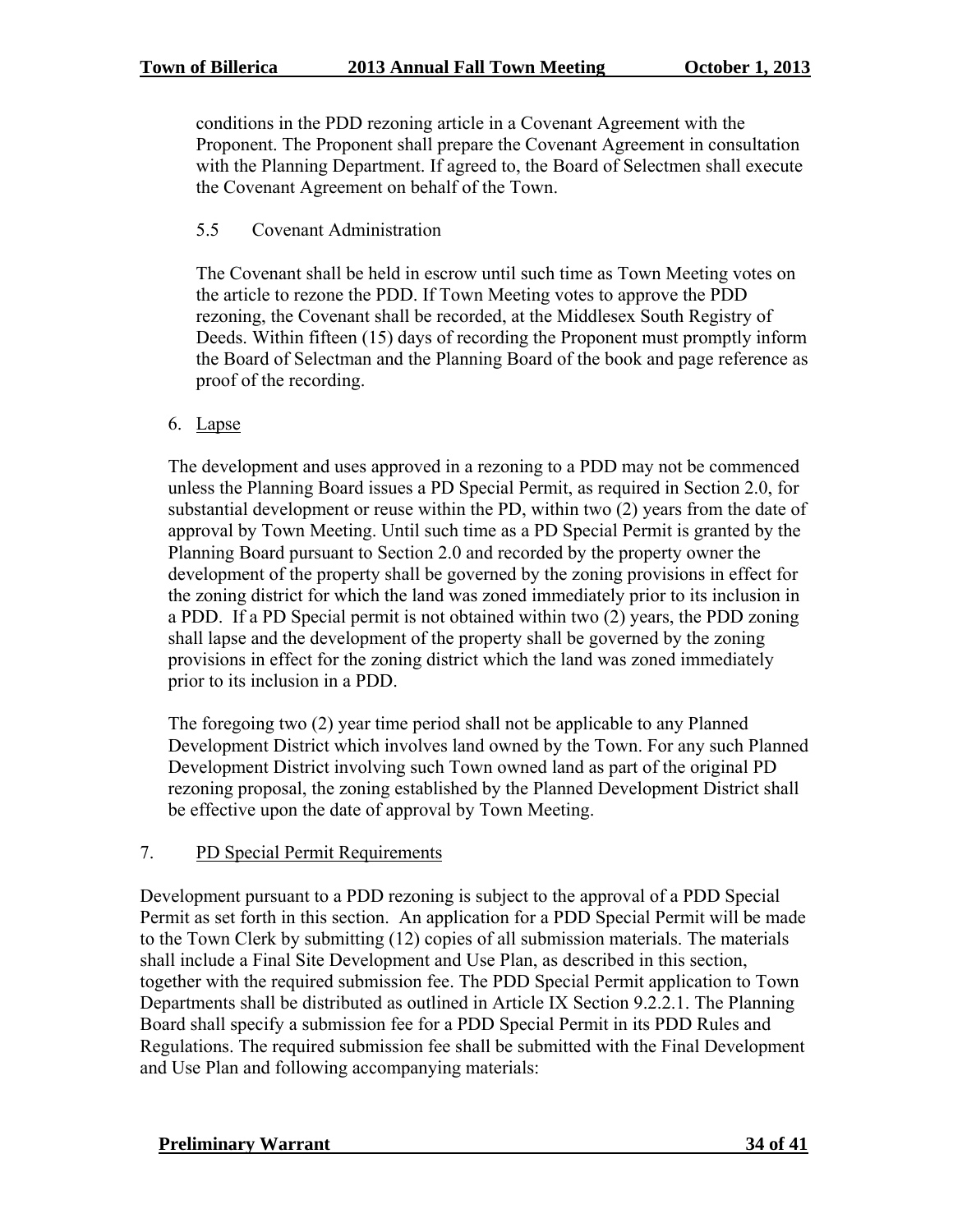## 7.1 Final Site Development and Use Plan Requirements:

The Final Site Development and Use Plan shall include the following information.

- a. Information typically required on a site plan in accordance with Planning Board Site Plan Rules and Regulations.
- b. A Utilities Plan showing the location, size, materials and connections to the Town's utilities.
- c. A Property Rights Plan based on an instrument survey identifying parcels, if any, to be conveyed to the Town by deed or easement.
- d. A Site Grading Plan showing changes in contours and identifying landscaping materials, species of plants and sizes and specific plans for any open space.
- e. A Traffic Analysis including proposed mitigating measures, if any, to maintain an acceptable traffic level of service.
- f. A Storm water and Drainage Analysis.
- g. A Utility Analysis.
- h. An Environmental Impact report.
- i. A Fiscal Impact Report.
- j. Preliminary drafts of any deed, easement, offer or agreement to carry out any special condition.
- k. Such information as the Planning Board may specify in its Rules and Regulations or in response to matters which may arise in the course of public hearings.
- l. A PD Zoning Block table.

## 7.2 Additional Requirements

Application for a special permit for a particular use within a PD District shall be made concurrent with a PDD Special Permit or at any time following approval of a PDD Special Permit. The approval criteria for the special permit for a particular use shall be those set forth in Section 13. In addition to the submission requirements set forth in this section, the Planning Board may adopt Rules and Regulations for a PD District rezoning that establish additional submission requirements.

## 7.3 Public Hearing

The Public Hearing shall be held in accordance with the provisions of Section 13. Additionally, notice of the public hearing shall be mailed, by the Proponent, post prepaid, to all current Town Meeting Members, based on the active list of Town Meeting Members as maintained by the Town Clerk at the time of submission of the Application.

## 7.4 Criteria for Approval

The Planning Board may approve the PD Special Permit if the Board finds that all the following conditions are met:

#### **Preliminary Warrant 35 of 41**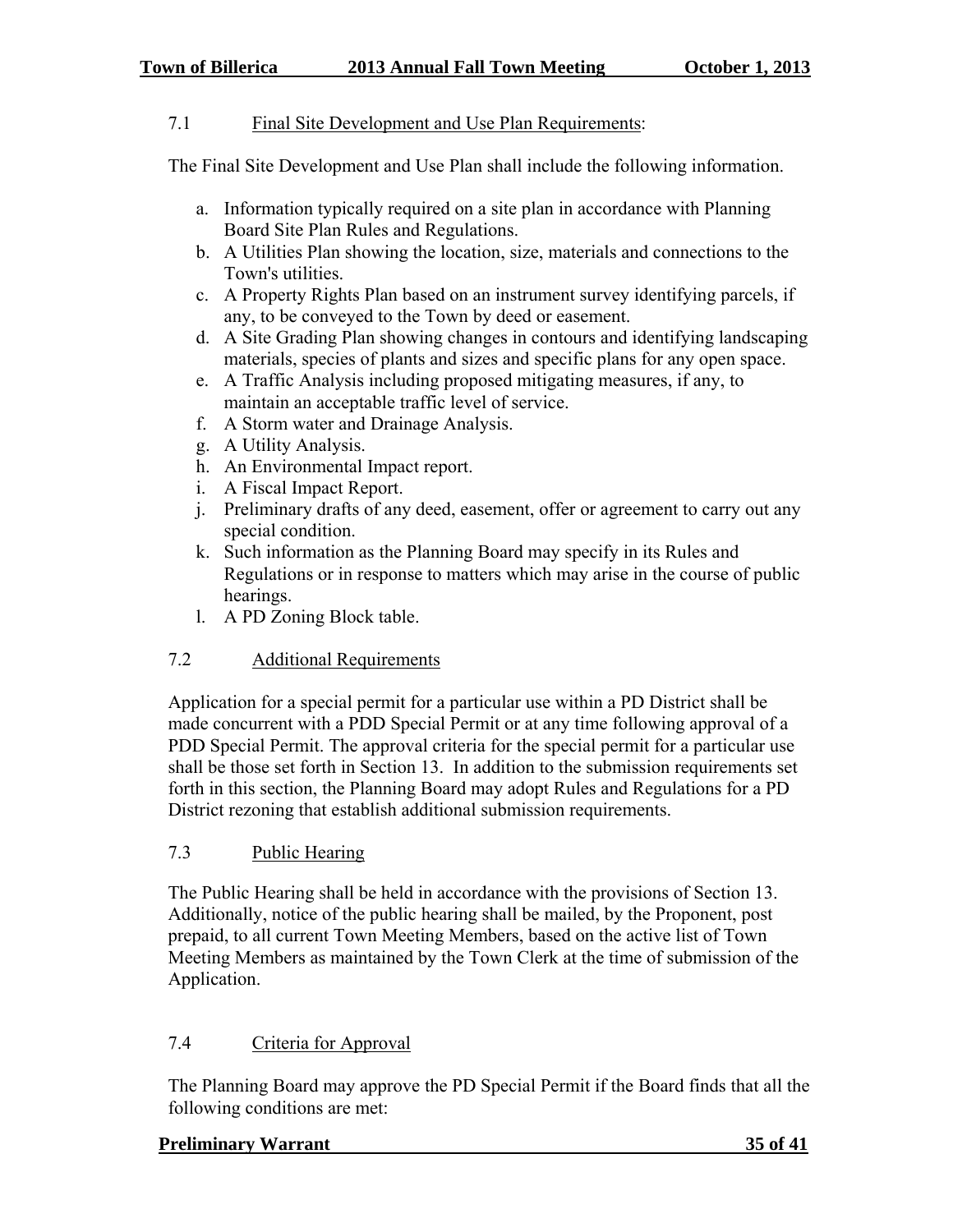- 1. The Final Site Development and Use Plan is substantially in conformance with the PDD Rezoning Amendment approved by Town Meeting. The Planning Board may permit insubstantial changes in view of the more detailed survey and engineering design, provided that such changes do not conflict with the intent of the PDD Rezoning Amendment. The following changes are not "insubstantial" and thus may not be approved by the Planning Board as part of a PD Special Permit:
	- a. Any change in the composition or number of uses that result in any increase over the maximum limitations specified in the PDD Zoning Provisions and/or Special Conditions.
	- b. A use(s) which results in an increase in traffic generation above the vehicle trips predicted in the traffic study submitted as part of the PDD Rezoning Application.
	- c. A proposal that is inconsistent with the PDD Rezoning Amendment as approved by Town Meeting.
	- d. A use(s) which results in an increase in Town services or infrastructure needs above the predicted impacts identified within the impact analyses submitted as part of the PDD Rezoning Application and that cannot or will not be mitigated by the Applicant.
- 2. The PDD Rezoning Amendment approved by Town Meeting and the Site Development and Use Plan are incorporated into the PD Special Permit by reference.
- 3. Methods satisfactory to the Planning Board of ensuring the performance of any Special Conditions and/or applicable Covenant Agreement included in the PDD Rezoning Amendment have been submitted by the developer.
- 4. Any land designated as common or open space on the PDD Rezoning Amendment shall, at the Town's discretion, be either conveyed to the Town or protected by an easement granted to the Town.
- 5. The Planning Board reserves the right to require that up to 30% of all new housing units be made affordable to persons of low and moderate income, according to the standards of the State and/or Town of Burlington, as determined by the Planning Board.
- 6. The project meets the criteria specified in the Planning Board's Planned Development District Rules and Regulations.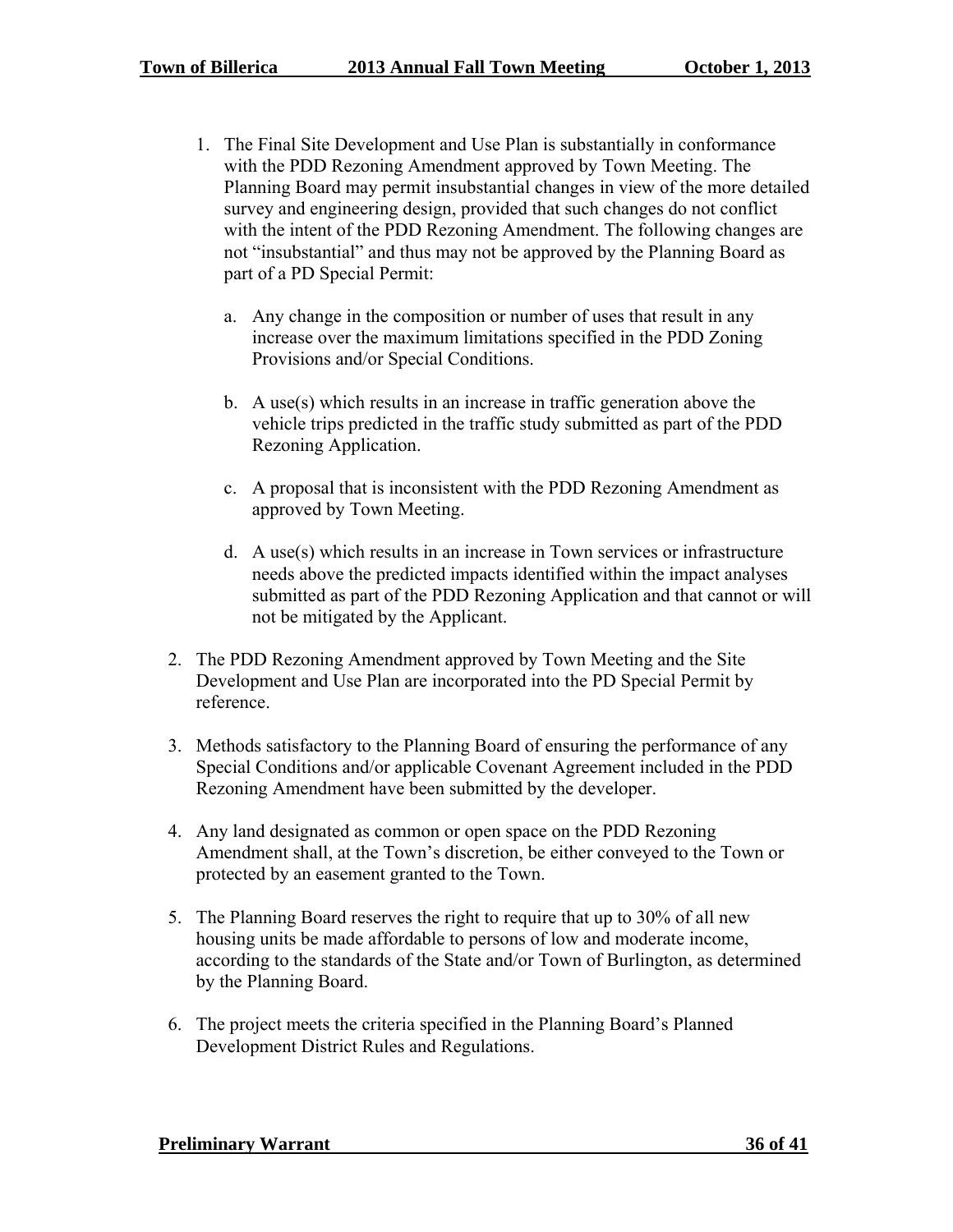The Planning may impose additional mitigation conditions if it finds that the proposed development results in impacts that differ from those identified during the PDD rezoning process.

The Planning Board in granting a PDD Special Permit may impose such additional conditions as the Planning Board finds will serve the public interest and are consistent with the intent of the PDD Rezoning Amendment approved by Town Meeting.

The Planning Board may deny an application for PDD Special Permit and base its denial on the finding that the development proposed in the Final Site Development and Use Plan did not meet one or more of the above listed criteria for approval. In the event the Planning Board determines that the Final Site Development and Use Plan is not in substantial conformance with the PDD Rezoning Amendment approved by Town Meeting, the application for a PDD Special Permit shall be denied. A new PDD Rezoning would be required in order to proceed.

No changes to the obligations contained in the special conditions or to the specifications contained in the PD Zoning Table, or changes in uses as shown on the Development Proposal, may be permitted except by a vote of Town Meeting.

## 7.5 Changes in a Final Site Development and Use Plan

All improvements shall be constructed in accordance with the Approved Site Development and Use Plan. No deviations from the Site Development and Use Plan may be permitted without prior approval from the Planning Board. If the Proponent and property owner seek to make minor modification to the Approved Site Development and Use Plan, prior to undertaking any such modification they must consult with the Planning Staff, who shall determine if the proposed modification is minor and may be undertaken without further approval, or if an application must be filed for further review and determination by the Planning Board.

#### 8.0 Changes in a Proposed PD District While a PD Rezoning is Pending

- 8.1 Alterations to existing buildings prior to the adoption of the PD District shall be governed by the zoning district provisions for which the land was zoned immediately prior to it's inclusion in a PD District.
- 8.2 Minor changes to existing structures after the commencement of the PD premises but prior to the submission of a Site Development and Use Plan for the affected area shall be governed by the PDD Zoning Provisions but may be submitted under the Site Plan Waiver, Minor Engineering Change or Insignificant Change requirements specified in the Planning Board Site Plan Rules and Regulations as may be applicable.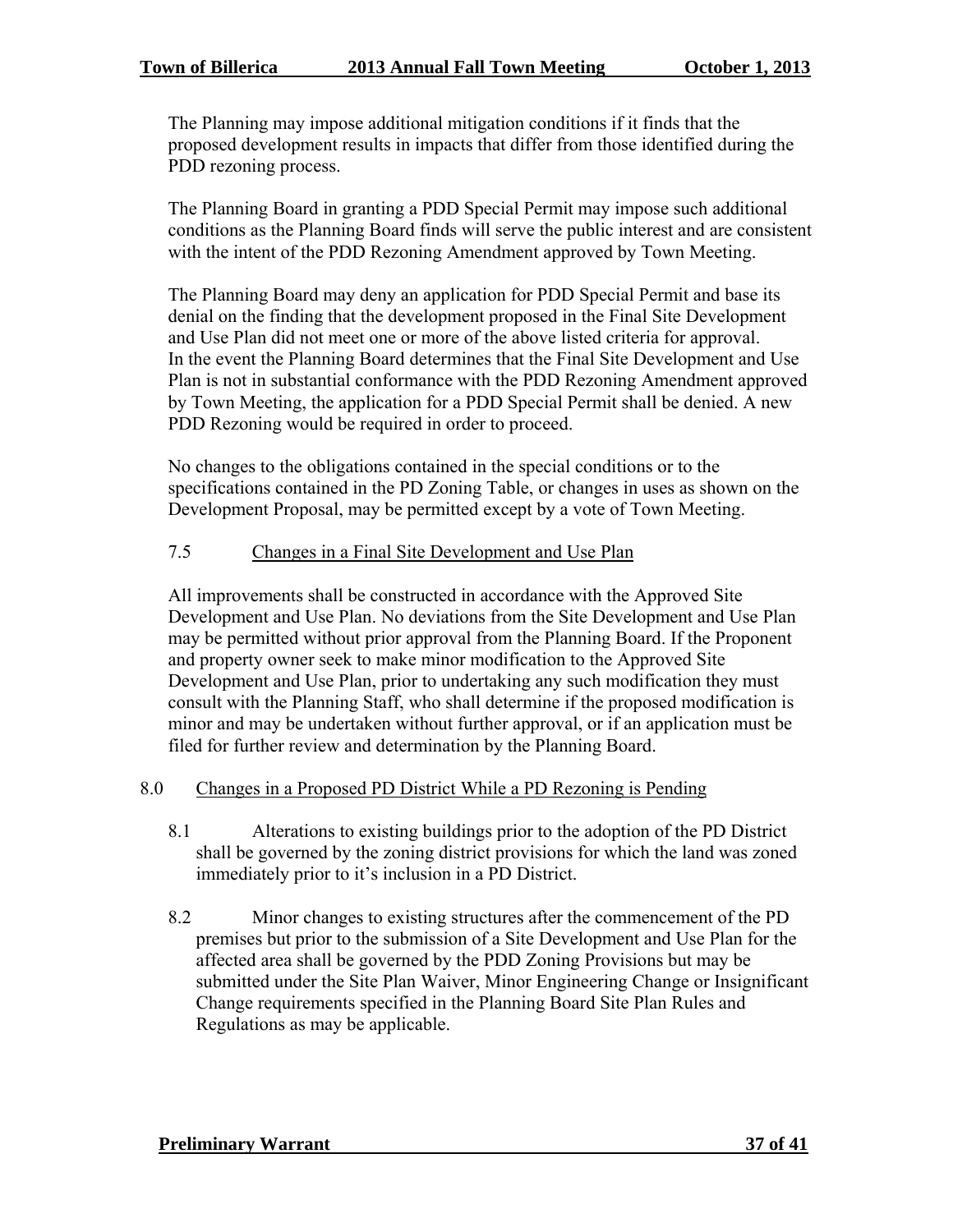- 8.3 In addition to the requirements outlined in this section, the Planning Board may impose additional submission requirements through the adoption of Rules and Regulations for a PD District rezoning.
- 9.0 Amendment

Amendments to this By-Law and any Planned Development District shall be made pursuant to Section 17 of this By-Law.

Or act in relation thereto.

Submitted by the Planning Board

## **ARTICLE 45 - TO AMEND THE ZONING BY-LAWS WITH RESPECT TO RECYCLING CENTERS**

To see if the Town will vote to amend the Zoning By-Law as follows:

To amend Section 2.C "Definitions" by deleting the existing definition for Light Manufacturing and substituting the following definition:

"Light Manufacturing: Fabrication, processing or assembly employing only electric or other substantially noiseless and inoffensive motive power, utilizing hand labor or quiet machinery and processes, and free from neighborhood disturbing agents, such as odors, gas fumes, smoke, cinders, flashing or excessively bright lights, refuse matter, electromagnetic radiation, heat or vibration."

**And** further to amend Section 2.C by adding the following definition of Recycling Center:

> "Recycling Center: A facility wherein used materials, namely paper, glass, plastic and cardboard, which are commonly and purposely separated from trash, garbage and refuse, are received, sorted and transported offsite, but not including processing such materials into new products for reuse or use by consumers."

**And** further to Amend Section 5.D.1.d(1)(b) to insert the words "Recycling Center" after the words Refuse Transfer Station, thereby permitting Recycling Centers by special permit in the Refuse Transfer Station Specialty District.

**And** further to Amend Section 5.F "Table of Use Regulations" by inserting a new row for Recycling Center and indicating "SA" in the RT District, "N" in the VR,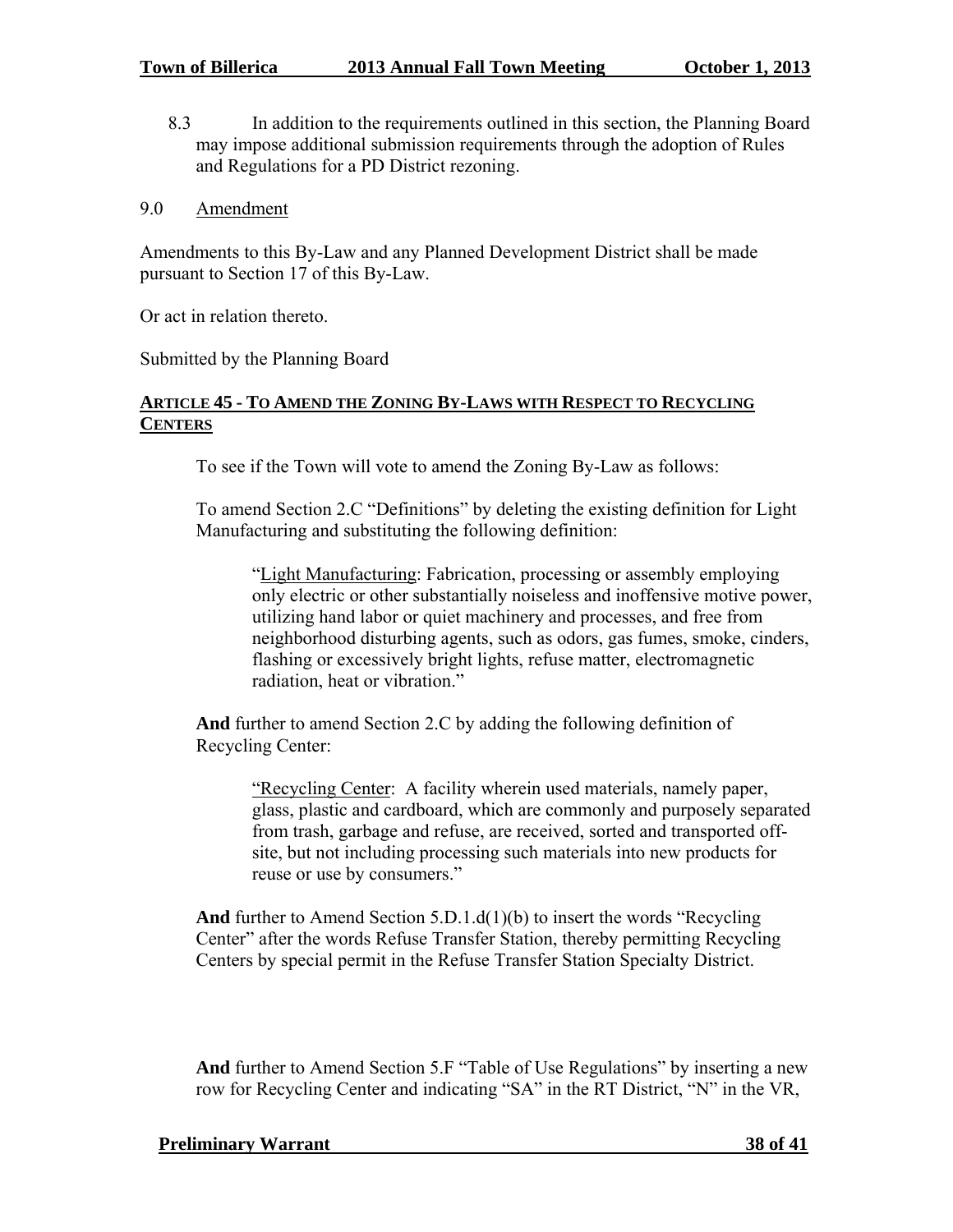NR, RR, MF, NB, GB, C, I, DG, AD, CP, and AE Districts, and "\*" in the FP, H, RC, TH, EH, SS, and MC Districts.

Or act in relation thereto.

Submitted by the Planning Board

## **ARTICLE 46 - TO CHANGE PURPOSE OF MICOZZI BEACH FROM CONSERVATION TO PARKS, PLAYGROUNDS AND RECREATION**

To see if the Town will vote to change the purpose for which a 2 acre, more or less, portion of the parcel of land acquired by the Town in 1970, containing 22 acres, more or less, as more particularly described in the Order of Taking recorded at the Middlesex County Registry of Deeds, Northern District, at Book 1921, Page 718, which parcel is located on Nuttings Lake and commonly referred to as Micozzi Beach, from conservation purposes to park, playground and recreation purposes; to transfer jurisdiction and control over said 2 acre, more or less, parcel from the Conservation Commission to the Town; and to authorize the Board of Selectmen to petition the General Court for special legislation, as may be necessary, under Article 97 of the Amendments to the Massachusetts Constitution to effect said change in use and jurisdiction; or act in relation thereto.

Submitted by the Town Manager; authorized by the Board of Selectmen

#### **ARTICLE 47 – MICOZZI BEACH GRANT APPLICATION AUTHORIZATION**

To see if the Town will vote to accept a resolution to file applications with and accept grants from the Commonwealth of Massachusetts, Executive Office of Energy and Environmental Affairs for the Parkland Acquisition and Renovation for Communities Program with respect to the Town-owned property and improvements thereto known as to Micozzi Beach:

- Whereas: Micozzi Beach is a community wide asset and the improvements to this Park are a priority as evidenced in the most recent Open Space and Recreation Plan; and Whereas: Micozzi Beach's improvements are guided, in principle, by the Open Space and Recreation Plan, will greatly enhance the visitor experience at this park with construction of a new restroom/storage building, improved landscape and parking, and Whereas: This project is the final phase for the park redevelopment, and
- Whereas: The Executive Office of Energy and Environmental Affairs (EOEEA) is offering reimbursable grants to cities and towns to support the preservation and restoration of urban parks through the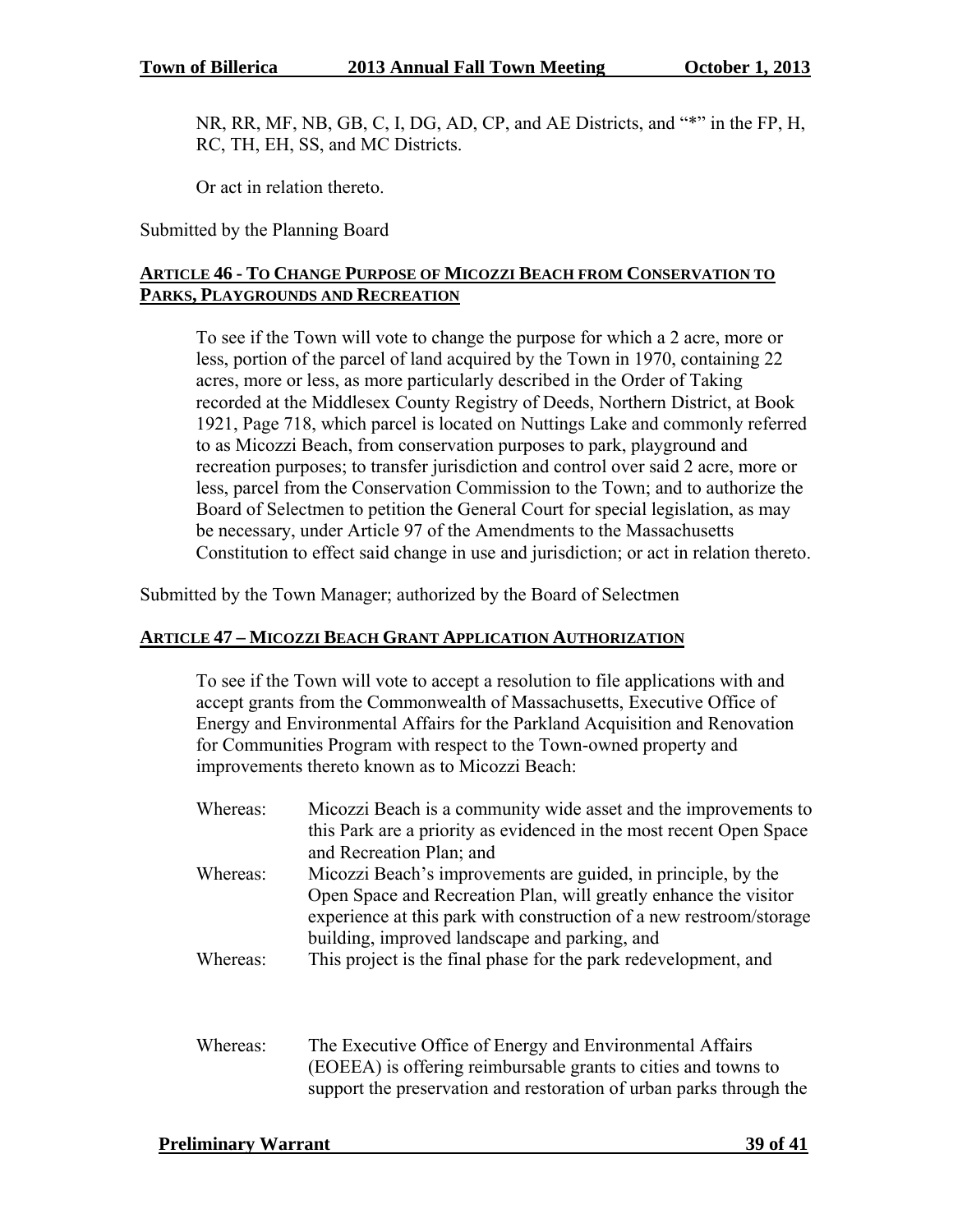PARC Program, authorized by Chapter 933 Acts of 1977, as amended; and

- Whereas: The Micozzi Beach Project is estimated to cost a total of \$703,855 and that the Town will forward to the Fall Town meeting a request to see if the Town will vote to raise and appropriate or transfer from available funds a sum of \$703,855 dollars to fund the construction of a new building, repair the parking lot, improve the landscape, and other identified site improvements or an act in relation thereto; and
- Whereas: The Town Manager is authorized to borrow in anticipation of receiving a PARC grant from EOEEA, which is allowed under Chapter 44, section 20A.; and

## NOW, THEREFORE, BE IT RESOLVED

- 1. That the Town Manager be and is hereby authorized to file applications for and to accept grants from the Executive Office of Energy and Environmental Affairs; and
- 2. That the Town Manager be and is hereby authorized to take such other actions as are necessary to carry out the terms, purposes and conditions of this grant to be administered by the Recreation Department; and
- 3. That this resolution shall take effect upon passage.

Submitted by the Billerica Recreation Department

## **ARTICLE 48 - 12 HARNDEN ROAD LAND TRANSFER AUTHORIZATION**

To see if the Town will vote to authorize the Treasurer and/or the Board of Selectmen to execute a deed conveying all right, title or interest of the Town of Billerica acquired by tax foreclosure on March 15, 1940 in and to the parcel of land identified on the Billerica Assessors' Maps as Lot 38, Block 4, being a portion of the property currently identified as 12 Harnden Road, to rectify an inadvertent omission of said Lot 38 from the deed executed in relation to a land transaction conducted by the Town thereafter, for the purpose of clearing the title of the current equitable interest holders, Timothy Raczynski and Maggie English; or act in relation thereto.

Submitted by the Town Manager; authorized by the Board of Selectmen

## **ARTICLE 49 - (PETITIONERS ARTICLE)**